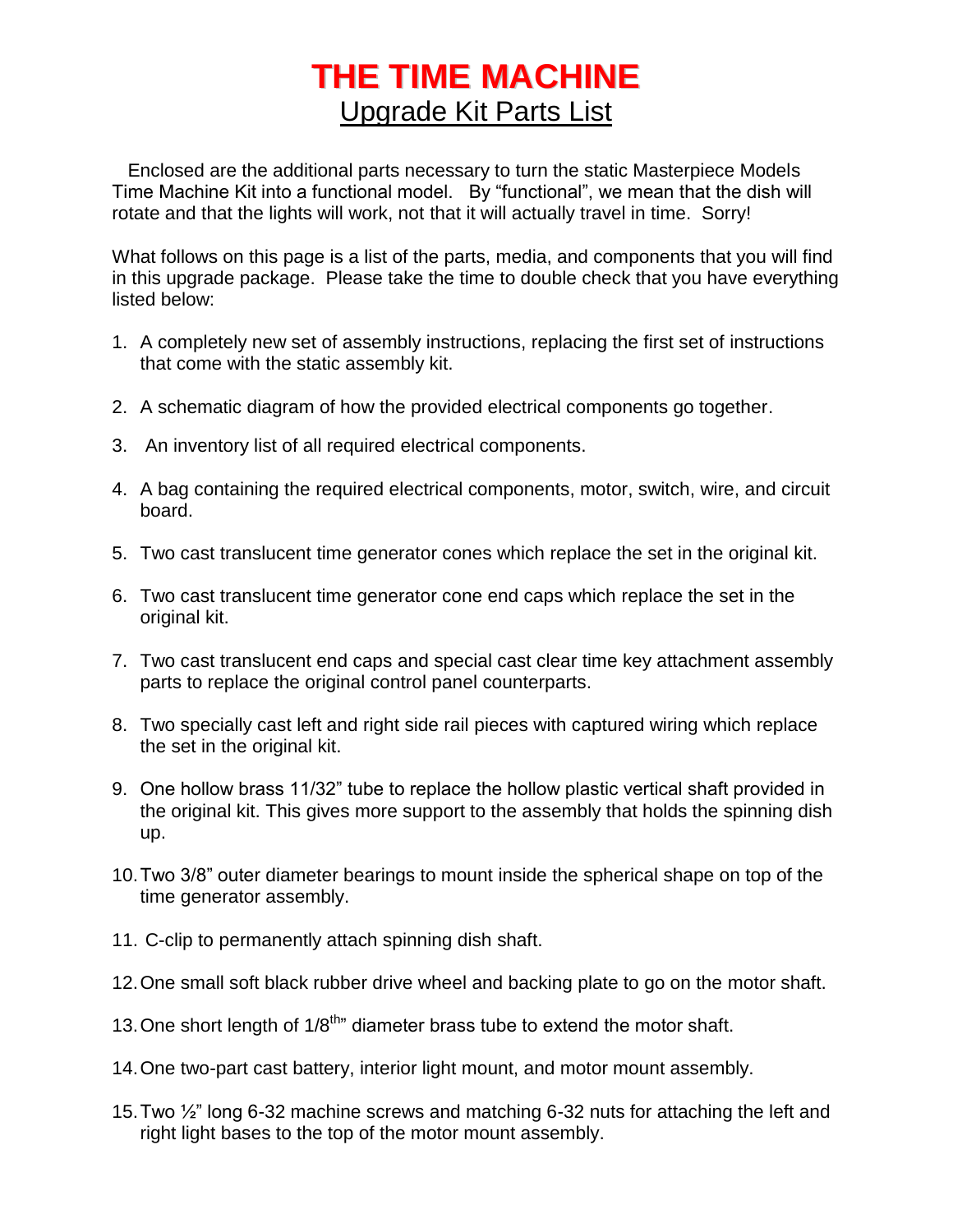- 16. One small length of 1/16<sup>th</sup>" diameter copper rod to go into the end of the time key.
- 17.One short length of 3/16" diameter styrene tube stock to go under the LEDs on the control panel assembly.
- 18.Three small brass washers for the LED light cages.
- 19.A thin walled clear plastic tube section to replace the clear acrylic tube section provided in the original static build-up kit.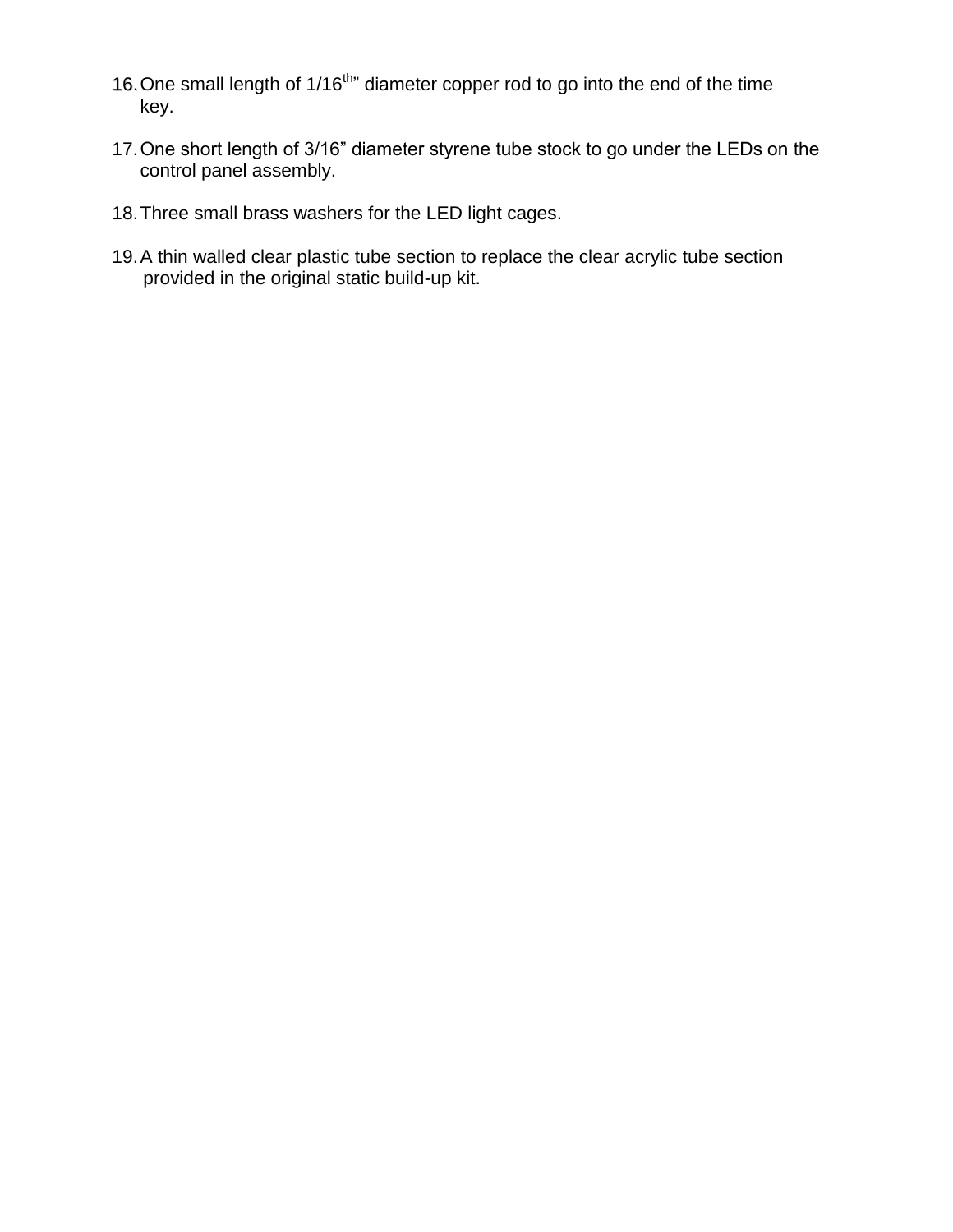# **THE TIME MACHINE** Original Kit Parts List

 In addition to the cast resin parts enclosed in the original static build-up kit, there are also some additional parts needed to complete your time machine scale model. Copies of these also come with the original static build-up kit, but we recommend using this new list to inventory the cast parts needed to make this Time Machine model actually move and light up. Note: The items shown in red are not used in the upgrade kit.

- 1. A small roll of copper wire for constructing the cages around the lights on the dashboard and behind the chair. You will also use this wire to create the coils on the time generator and the straight lengths of wire inside these coils.
- 2. A length of rod for wrapping the wire around to create the above coils.
- 3. A fixture for constructing the wire cage around the above-mentioned light behind the chair.
- 4. A length of rigid rod stock for attaching the head rest to the back of the chair.
- 5. A small clear faceted bead to attach to the key on the control panel.
- 6. Four 8-32 screws, washers, and nuts to attach the time generator to the flat base.
- 7. Short lengths of styrene hex rod stock and 1/16<sup>th"</sup> diameter rod stock for using to add missing rivets on seam lines, to the control panel, and to replace any damaged rivets on the model due to casting.
- 8. A short length of  $11/32^{nd}$  styrene tube to use to build the vertical shaft above the time generator.
- 9. A small section of clear acrylic tubing with pre-notched quarter section in one end to create the control panel housing.
- 10.Four small silver screws to attach the arms to the chair.
- 11.Six sheet metal screws for attaching both the chair and the framework of the Time Machine to the flat base. Only two of these are used for the chair.
- 12.One small screw and washer to attach the movable disk inside the control panel so that the time key can move.
- 13.Two sheets of .030" thick styrene sheet.
- 14.One sheet of .060" thick styrene sheet.
- 15.One small sheet of .080" thick styrene sheet.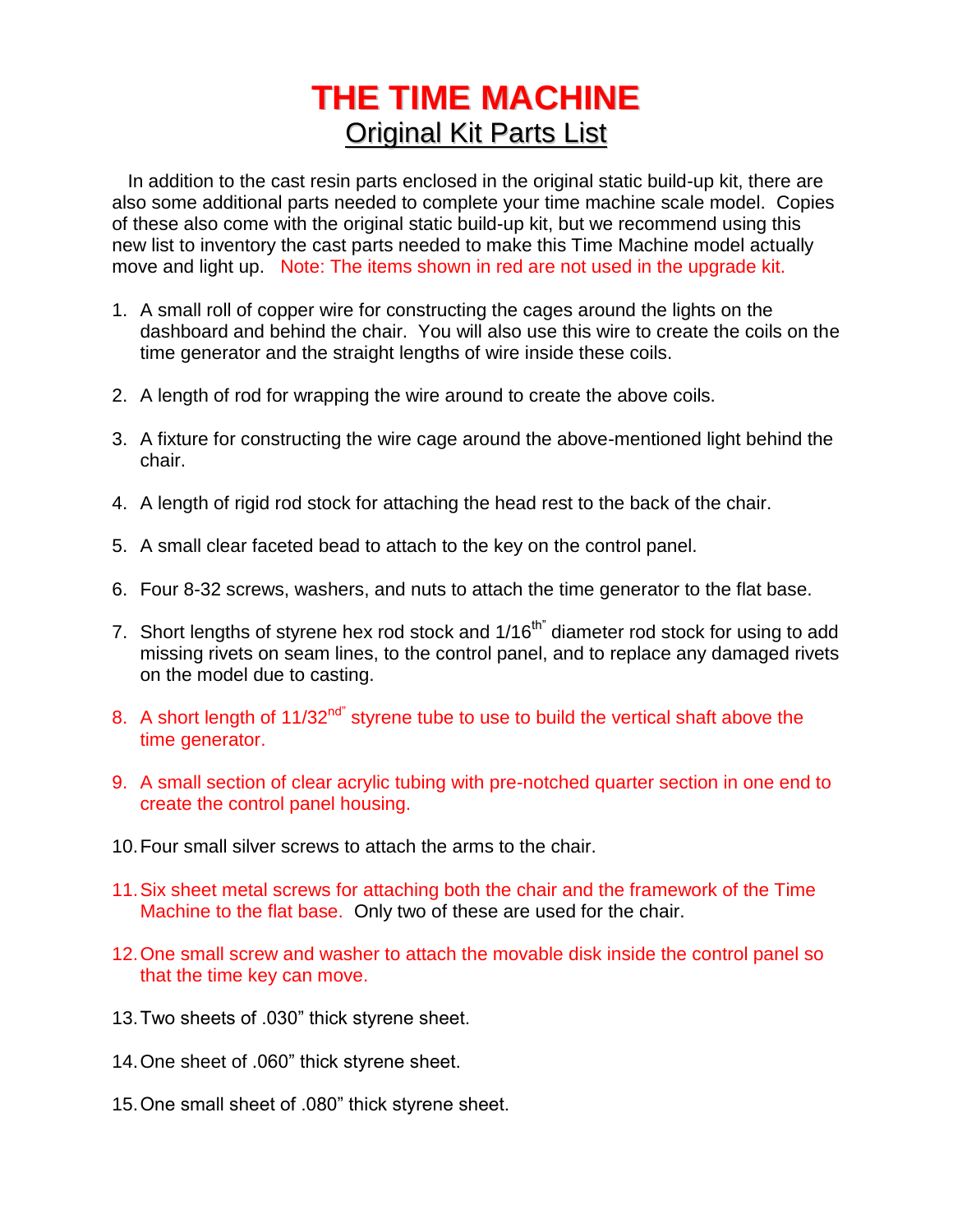## **THE TIME MACHINE** 1/6<sup>th</sup> Scale Resin Assembly Kit Upgrade

#### Upgrade Instructions:

**Please note: This upgrade kit for the 1/6th scale Masterpiece Models Time Machine resin assembly kit is recommended model builders with experience in working with low voltage electronic parts. As stated in the provided instructions for the kit, this is designed for model builders with a high level of experience in such detailed assembly work.**

#### **Important steps that apply to parts contained in this upgrade kit:**

- A. Thoroughly wash all resin cast parts with soap and water. An additional wipe down with acetone or lacquer thinner on a rag also helps cut through any residual mold release which might inhibit the finish when painting cast parts.
- B. Carefully trim away casting blocks and sand parts smooth in those areas and along seam lines. (It is advisable to pre-sand all parts with a minimum of 600 grit sandpaper).
- C. Assemble all parts using the supplied schematic drawing and typewritten instructions for reference.
- D. Fill any seams or scratches with a good quality modeling putty.
- E. Use polycyanoacrylate adhesive (super glue) unless otherwise noted.
- F. Prime parts with a good quality modeling primer. We recommend that you mask and paint the various parts as you are assembling the kit to produce a higher quality and more professional appearing finished model (this is sometimes referred to as the "subassembly method" of model-making). It will take more time, but it will make assembly easier and the finished model will be of a much higher quality.
- G. Solder electronic components together with a fine tipped soldering iron and resin core solder. Do \*not\* use acid-core (plumber's) solder. Also be sure to use a clamp or forceps as a heat sink when soldering parts together since some of the provided components in the kit can be damaged by excessive heat.

### **Good luck and have fun!**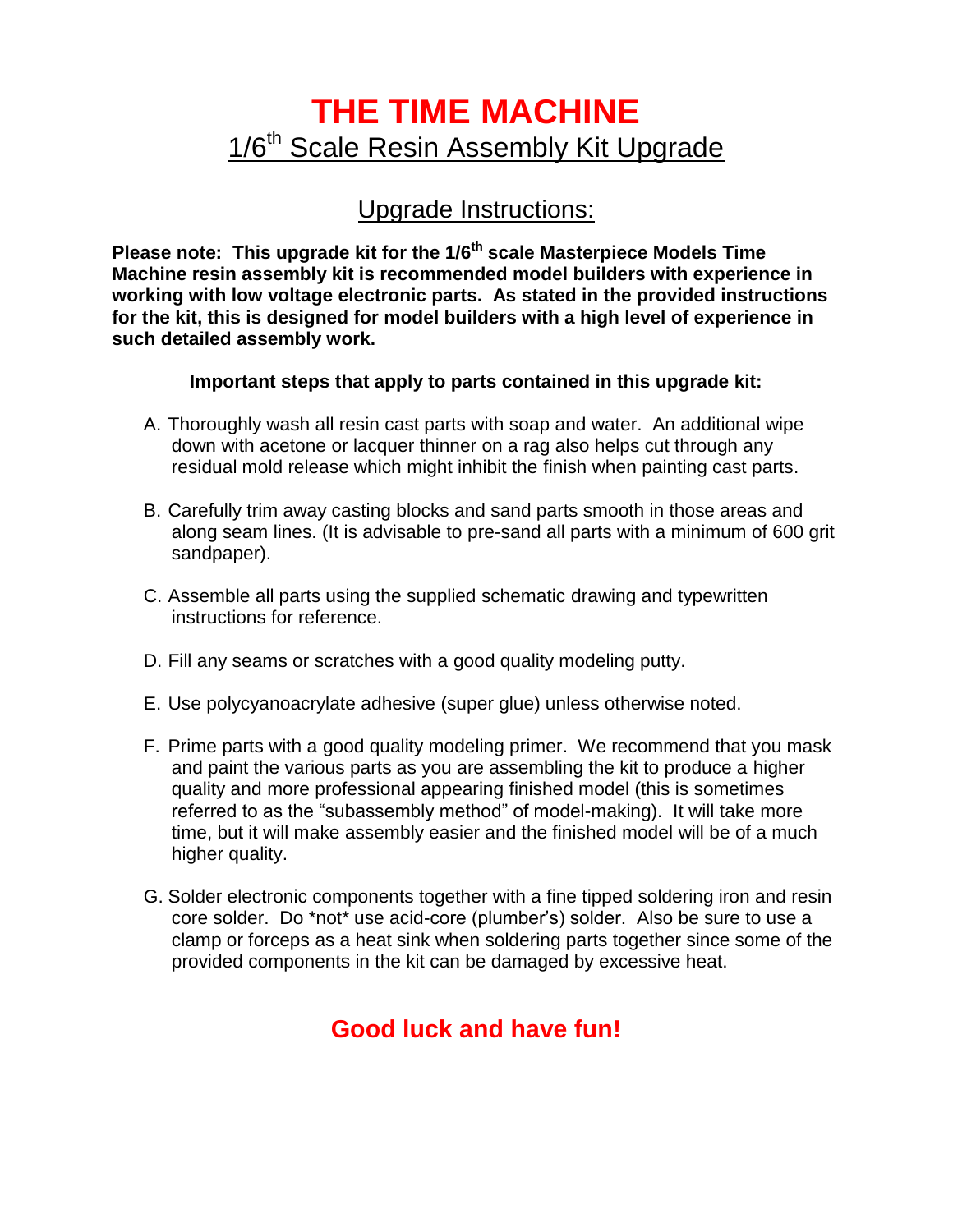#### Using these instructions to upgrade the Time Machine model:

 These instructions are to be used **in place** of the set of instructions that are provided with the original  $1/6<sup>th</sup>$  scale resin assembly Time machine model kit. The only documents that you will need to keep from the original set of instructions are the outline templates for cutting out parts and drilling holes in the base of the time machine model. **One final suggestion that will prevent mistakes is please, please, please take the time to read through these directions before you start to assemble anything.**

#### **(Note: This upgrade kit is designed to be used as you build the kit and not to modify an already built Time Machine model.)**



- 1. Locate the two provided resin cast parts in this upgrade kit that match the above diagram and sand the shiny sides of the castings smooth. Drill a 1/8" hole through the generator interior light support part wherever you see small circular 1/8" indentations in the castings (There should be 2 of these total). These holes are for the provided 1/2" 6-32 screws and nuts to hold the provided incandescent lamp bases to the top support.
- 2. We recommend painting these two parts at this point in the construction. A color such as silver or chrome would work best since it will increase the amount of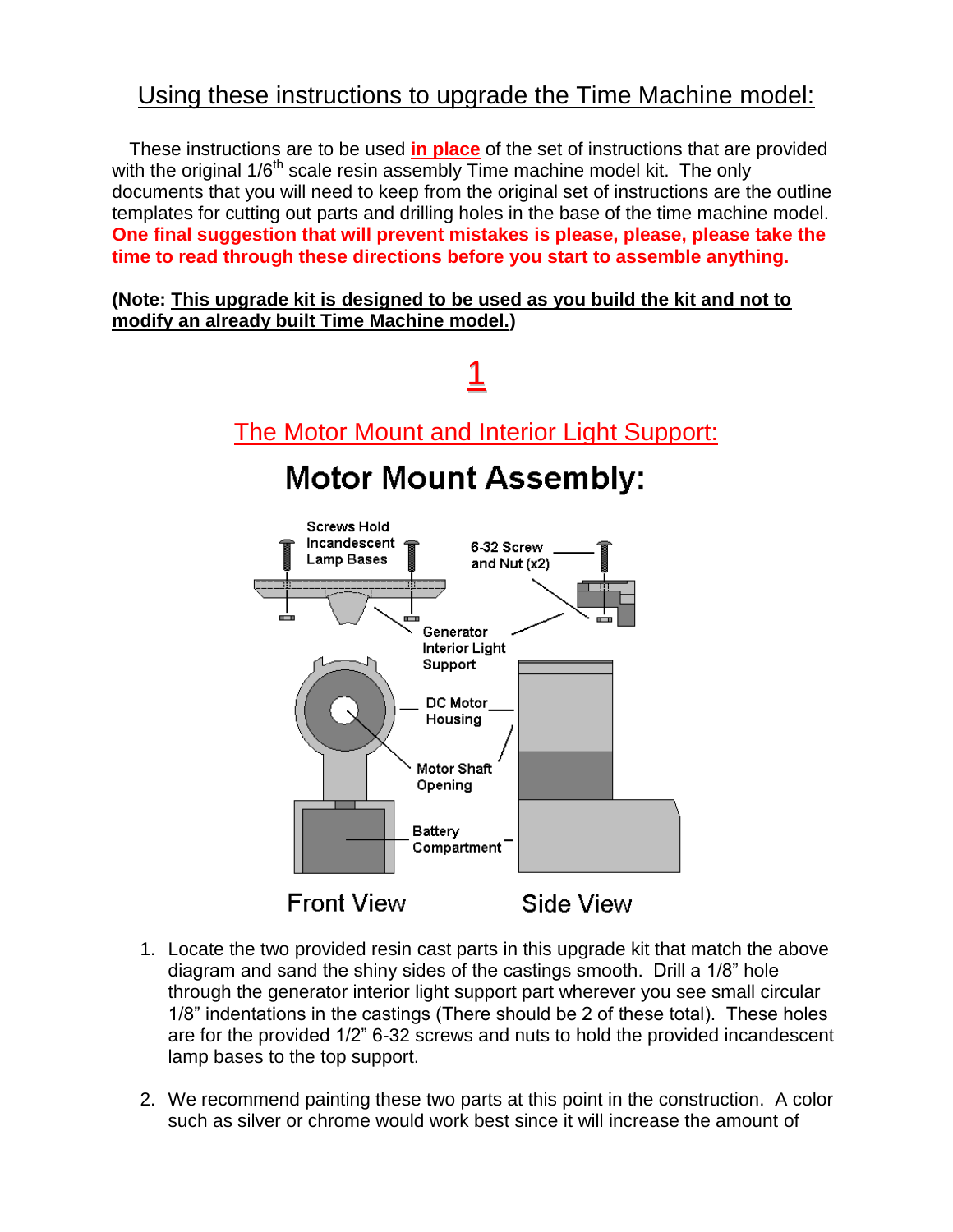reflected light inside the time generator. Do not glue later point. The motor mount cannot fit inside the assembled time generator housing with these two parts assembled. Also the angular shape hanging down from the generator interior light support is meant to lock the DC motor in place. Locate the two provided resin cast parts in this upgrade kit that match the above diagram and sand the shiny sides of the castings smooth. Drill a 1/8" hole through the generator interior light support part wherever you see small circular 1/8" indentations in the castings (There should be 2 of these total). These holes are for the provided 1/2" 6-32 screws and nuts to hold the provided incandescent lamp bases to the top support.

- 3. Attach the two provided metal incandescent light bases to the top of the support facing outward and upward. This positioning is important because it centers the light bulbs inside the two clear cones when everything is assembled.
- 4. Find the two provided incandescent light bulbs (flashlight bulbs) and tint them red. We recommend using Tamiya brand "clear red" acrylic paint. This will make the two cones on the left and right sides of the time generator glow the proper color and is much easier to do than tinting the inside of the provided clear generator cones red. When you have done this, screw the light bulbs into the incandescent light bulb bases. At a later point, you will also be attaching the large NPN power transistor to the top of this part with hot glue when you reach the electronic wiring steps

## 2

#### The Base:

- 1. Locate, sand and glue the four legs to the large styrene model base. (Note: Each leg is curved to fit the edge contour at the top so make sure you place them in the correct positions and that you don't sand the tops completely flat.)
- 2. Drill only the following holes all the way through the base. The upgrade kit does not attach the side rail framework parts using screws through the base since there are lengths of wire running through them. The only holes that are drilled in the base are the four larger diameter holes in the back that are used to attach the time generator and the two smaller holes nearest these that are used to attach the seat. Again, do not drill the four smaller outside holes indicated on the templates. (Note: Use the four-legged cast chair base part to double-check the chair hole locations.
- 3. The upgrade additionally requires that you drill and file out two more openings through the time machine base to accommodate the master on/off switch and the power supply adapter plug. The best way to create the opening for the switch is to drill a hole first and then file out the corners to fit the small sliding switch provided in the bag of electronic parts. (Note: Solder one 5" length of wire to either one of the leads on the switch and one 1" length of wire to the remaining lead prior to attaching this switch in place. It prevents possible melting of any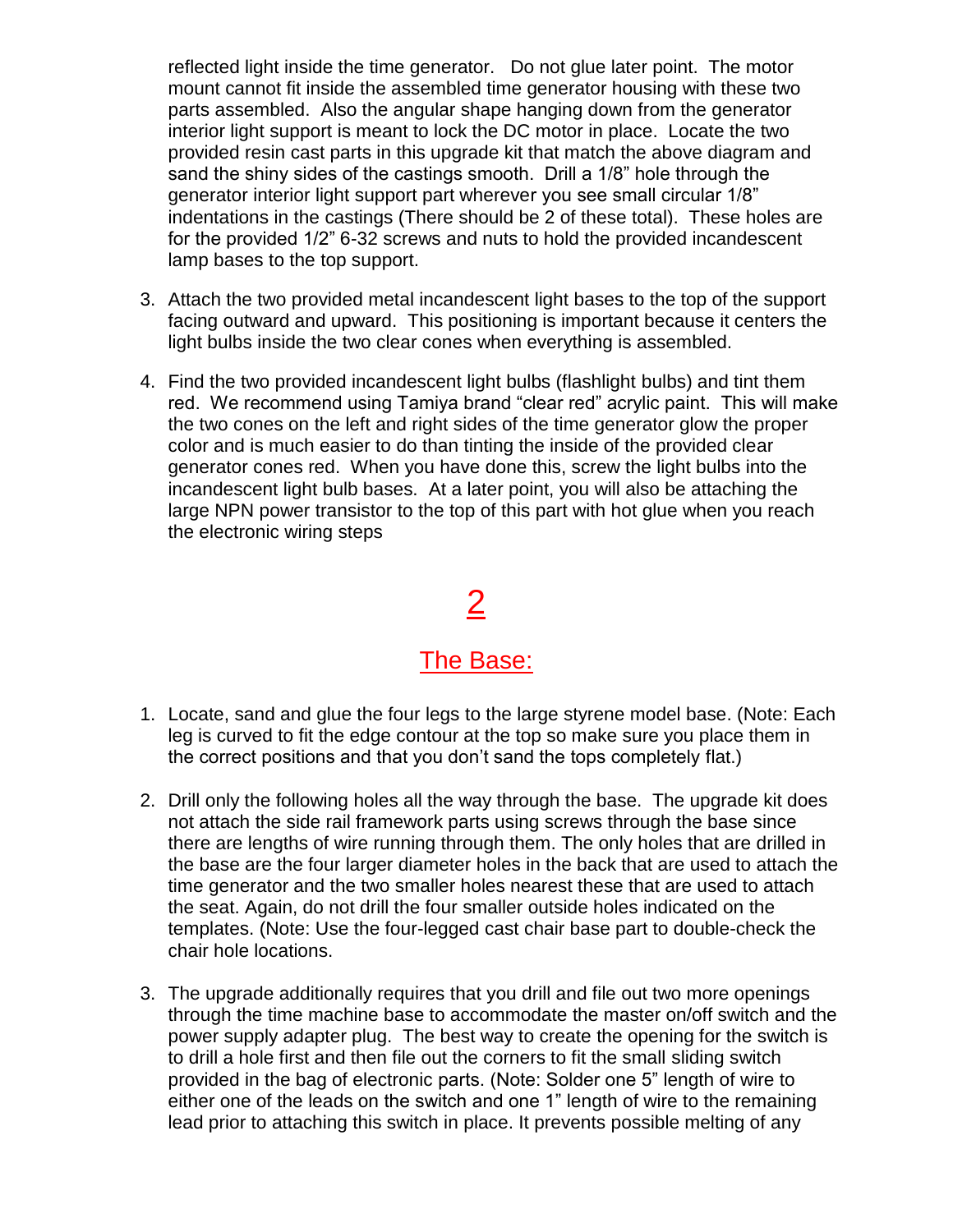plastic parts should the soldering iron slip.) If you want, you can drill two 1/16" diameter holes and use the two provided screws also located in the electronic parts bag to secure the switch in place after the base is painted.

4. Attaching the adapter plug is a little bit trickier. You need to drill two holes to make this part fit properly. From the top of the base, drill a 1/2" diameter hole about three-quarters of the way through the base. Then you need to drill a 1/4" diameter hole exactly in the center of the 1/2" hole all the way through the base. This creates the proper shaped cavity to accommodate the provided 1/8" adapter plug found in the bag of electronic parts. (Note: You will need to solder a 5" length of wire and the negative lead (black) on the 9-volt battery clip to the collar lead on the adapter plug. You will also need to solder the 1" length of wire attached to the sliding switch and the positive lead on the 9-volt battery clip to the tip lead on the adapter plug Again, we recommend soldering connections prior to attaching this part in place for the reasons previously mentioned.) See diagram that follows for switch and adapter hole shapes and locations.



- 5. Sand the cast riveted front plate flat and glue into place onto the top front surface of the base assembly. Use the provided plan drawing for location.
- 6. Paint the base subassembly and screw in the adapter plug and attach the on/off switch when paint is dry.
- 7. Paint the base subassembly. Screw in the adapter plug and attach the on/off switch when paint is dry.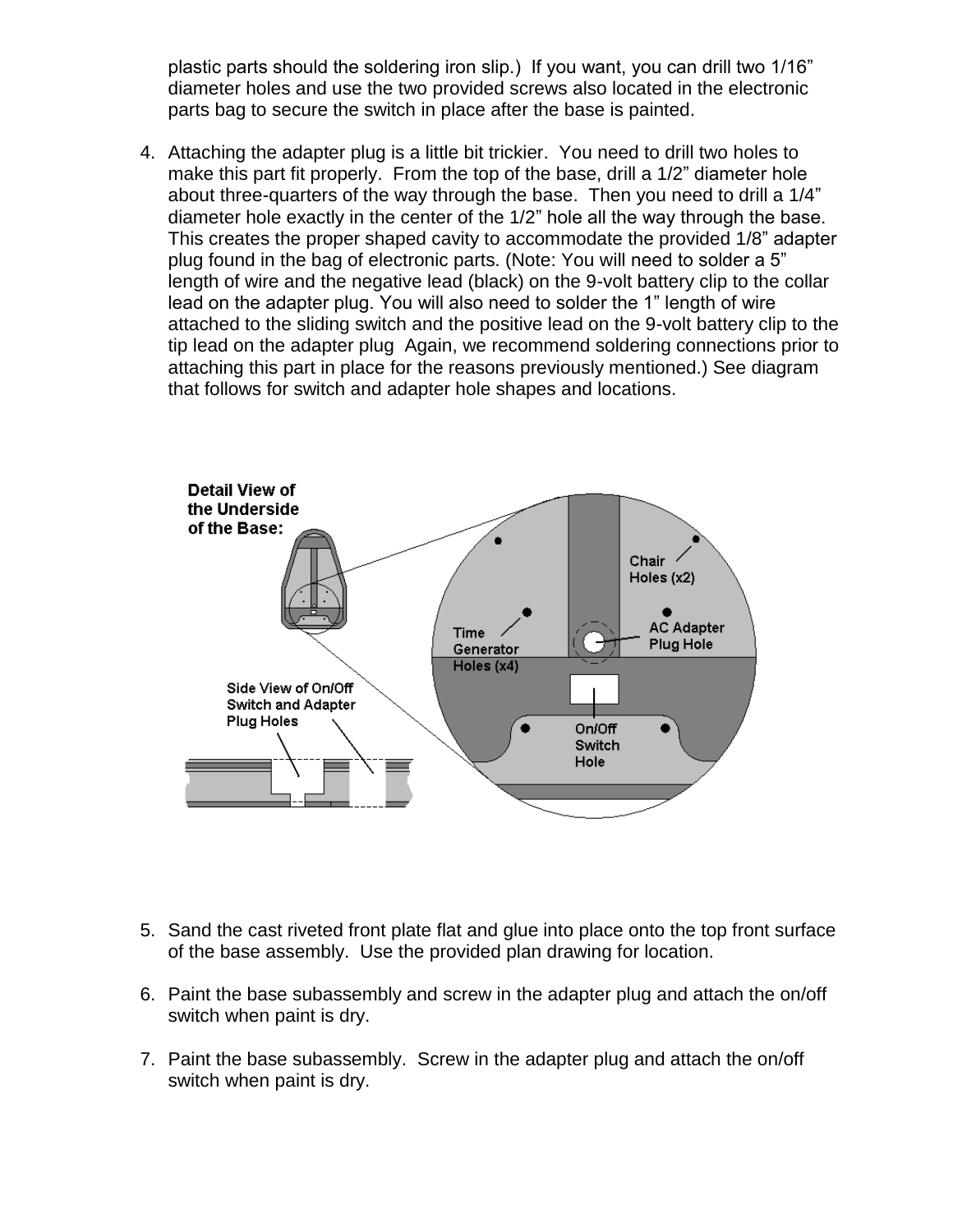### The Time Generator:

- 1. Find the two halves of the time generator and glue them together. Sand the seam line and using the short length of provided 1/16<sup>th</sup> styrene dowel, create the missing rivet along the back seam.
- 2. Find the back panel and attach it in the space left in the back of the two halves joined in the above step. (Note: You might have to use a heat gun or immersion in warm water to pull some of the bend out of the parts.)
- 3. Glue the above assembly to the matching contoured base and sand level. It might be necessary to ream out the four holes in this last part as well.
- 4. Drill a 3/16<sup>th</sup>" diameter hole through the back panel of this assembly in the location indicated in the diagram below. This hole is for the driveshaft on the DC motor to go through.



#### **Back View of Time Generator Assembly:**

- 5. Paint the time generator subassembly using the provided color illustration as a guide.
- 6. Find the painted cast motor mount part you assembled earlier and the DC motor provided in the enclosed bag of electronic parts. Solder two 5" lengths of wire to the two leads on the back of the motor and slide it into the hollow cylindrical opening so that the drive shaft seats through the small round opening on the flat side of this part.
- 7. Slide this part with the motor in it into the hollow space inside the time generator assembly so that the drive shaft of the motor lines up with the hole in the back that you drilled previously**.** Set the whole assembly on a flat surface for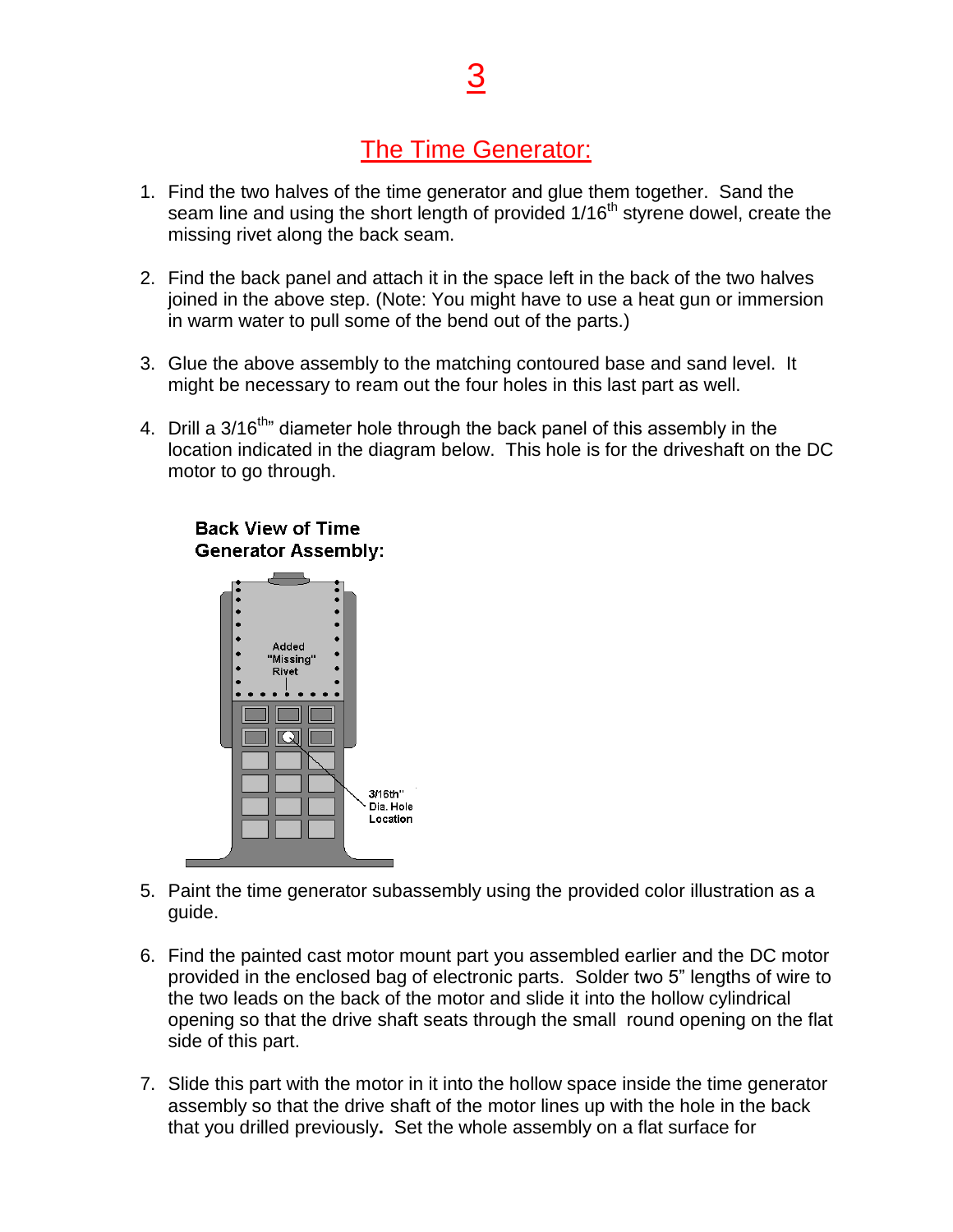alignment and glue the motor mount into place. (Note: It is not necessary to glue the motor itself in place.)

8. Now locate the generator interior light support you built previously and glue it into place on top of the motor mount. You will have to spin the DC motor into the correct position to do this since the small curved triangular piece that hangs down from this cast part is designed to fit exactly into the notched back of the DC motor thus locking it in place. (Note: The rubber drive wheel will be attached at a later point in the model construction.) See diagram below.



- 9. Apply the decals to the two opaque cone shapes that are supplied with the upgrade kit. (Note: The curved water transfer decals that come with this kit require a bit of careful positioning work to get them located in their proper places. Keep them very wet until you get them applied correctly and then use any commercially available decal setting solution to make the decals pull tight to the surface of the cones and eliminate wrinkles.) **Do not attach these two parts** until later instructed to in this set of instructions. The wire leads from the various electronic parts need to be soldered together and the cones make access to the interior of this assembly nearly impossible. **Do not use the solid cast part cone shapes** that come with the static build-up kit since they do not transmit light through their surfaces.
- 10.Assemble the "kettle" above the generator base. It comes in three pieces: the curved bottom, the riveted ring, and the sloping top. Glue all of these parts together and then paint this subassembly. When it is dry, glue it into the hole in the top of the time generator base assembly.
- 11.Due to some shrinkage in the cast parts during production, it is necessary to enlarge the hole opening in the "kettle" assembly to the correct diameter. Using an 11/32" diameter drill bit, ream out the hole opening. (Note: We recommend doing this on a small upright drill press if you have access to one because it guarantees true 90 degree positioning.) Find the small length of 11/32" diameter brass tubing included in this upgrade kit. Using any commercially available two part epoxy, glue the brass the into the hole in the "kettle". (Note: Double check that you have the correct length of rod and it is at the correct height before you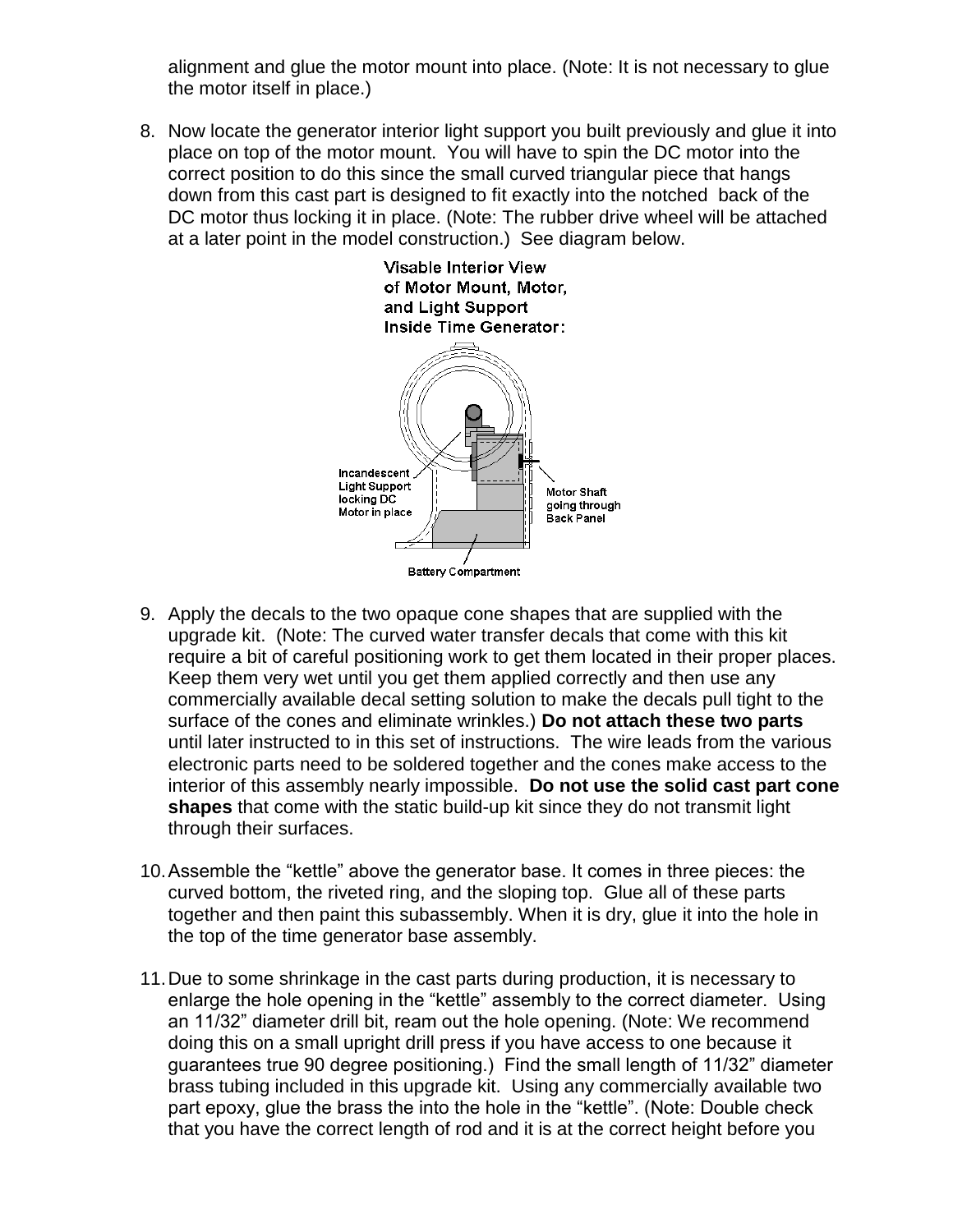glue it in place. Use the blueprint for reference and remember that there is added length for insertion into the "kettle" and the spherical shape on top as well. Rough up the brass tube at the glue joints with coarse grit sandpaper to strengthen the connection bond.)

- 12.Paint and attach the six small cones onto the top curved surface of the time generator base assembly and drill a small hole in the center of each one (1/32" is best). (Note: these parts come attached to a mold block and there should be more than you need to complete this kit. There are twelve used on the model and their locations are shown on the enclosed schematic layout.)
- 13.Find the two cast parts that form the sphere shape that goes on top of the 11/32" brass rod on the time generator.You will also need to find the two 3/8" diameter steel enclosed bearings. Carefully trim and glue the two halves of this sphere shape together with the bearings seated in the matching cavity spaces inside. (Note: Assembly of this part is very delicate so be careful. Some filling of seams will probably be required. If you find it necessary or would like to rebuild any part of this assembly for looks and personal satisfaction like we do in our built-up kits, all the circular openings on this sphere shape can be reproduced using commercially available diameters of thin-wall styrene tube stock.) Paint this assembly and when it is dry epoxy it onto the top of the 11/32" brass tube. (Note: Again, double-check that you have the correct height before you glue it in place. Use the blueprint for reference. Also, this assembly must be carefully aligned so that the side holes are facing exactly towards the front and the back. Both holes are the same so it will work either way. A technique that works well for us is inserting a 5/32" diameter 6" or so long rod through the holes in the bearings. This acts as a guide for accurate alignment.)
- 14.Attach the remaining six small cones onto the outside of the spherical shape and drill the centers the same as before. Again, use the enclosed schematic for locations.
- 15.Trim, paint, apply the decal, and install the cast saucer-shaped part into the hole facing towards the back of the chair and the front of the time generator on the spherical shape assembly.
- 16.Locate the cast fluted lamp base part. This part needs to be modified to accept the red LED lamp assembly. Drill a 3/16" diameter hole all the way through the central axis of this part. Using progressively larger and larger drill bits ream out the hole until the diameter measures 5/16". (Note: We recommend enlarging the hole-size by 1/32" each time to keep it centered exactly. Again, a small drill press will help maintain alignment during this process. Also be aware of the fact that by enlarging this hole to this increased diameter, the central shaft on this part will be removed. This is done intentionally to allow attachment of the red LED lamp that goes on top.) Paint this part but do not glue it onto the top of the whole time generator assembly just yet.
- 17.Apply the decals to both sides of the base of the time generator assembly. (Note: This is done last to avoid damaging the decals from handling during assembly of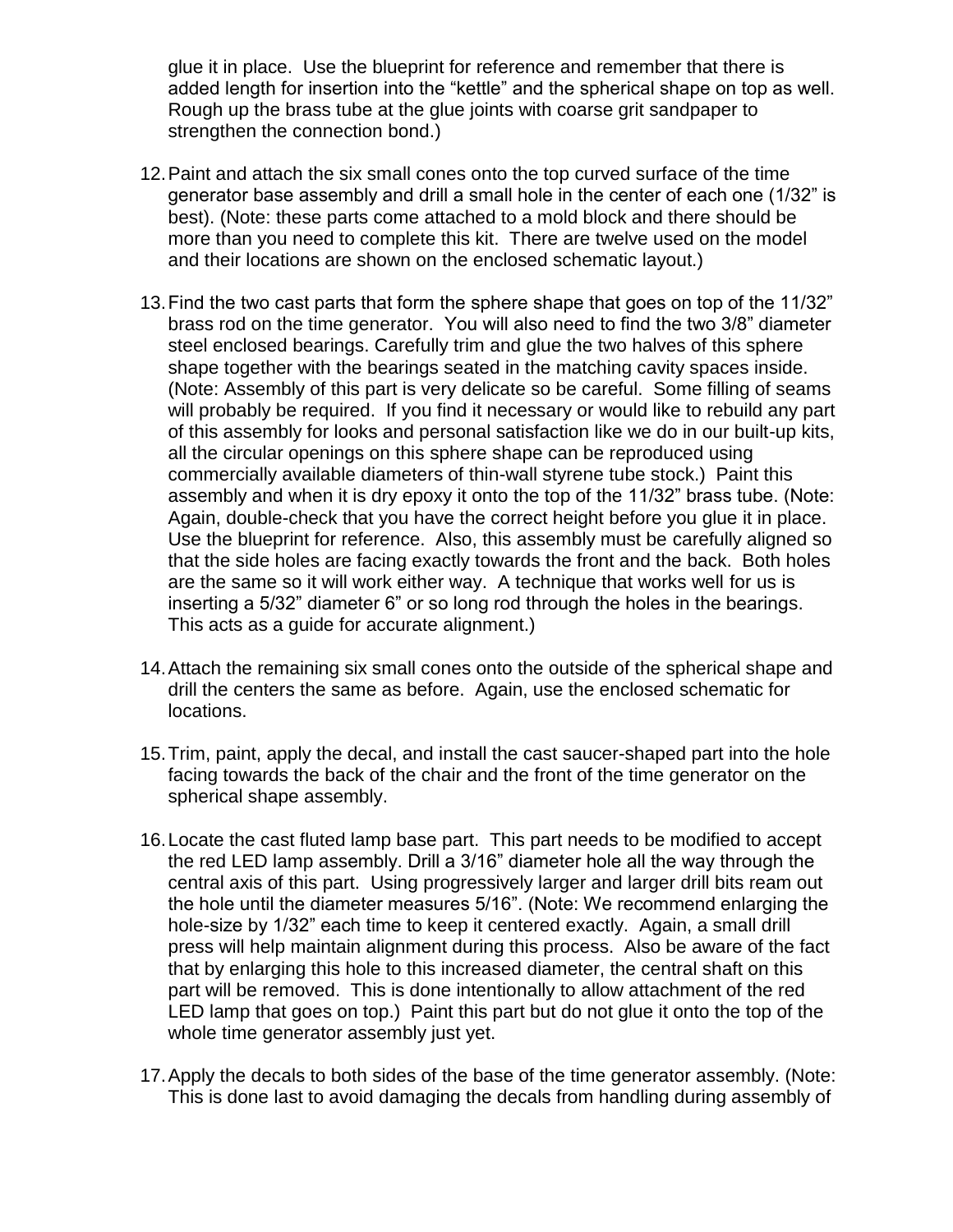these parts.) Set this whole assembly aside until it comes time to hook-up the wiring later on in these directions.

## 4

#### The Coils:

- 1. Use the provided copper wire from the original static build-up kit to connect the six small cones on the spherical shape above with straight lengths of wire. (Note: Most people who have seen the 1960 movie actually fail to catch this small detail found on the full-scale Time Machine prop used in it. Inside the coils there are straight lengths of wire.) **Do not glue the tops of these lengths of wire into the top six cones at this point** because the coils made in the following step need to be lowered down over these straight lengths of wire.
- 2. Using the provided clear dowel section that comes in the static build-up kit, wrap lengths of copper wire around it to create the energy coils connecting the twelve small cones. Wrap the wire around the rod thirty times for each coil and stretch them to length. Install them by drilling small holes into the side of each small cone and sliding them down over the previously installed straight lengths of wire. (Again, 1/32" is best.) (Note: The coils on the left side wind clockwise and the coils on the right side wind counter-clockwise.) Carefully paint and glue the coils into place.

## 5

#### The Generator Lamp Cage:

- 1. Use the copper wire to build the wire framework around the lamp on the top of the Time generator assembly using the provided fixture. Begin by straightening and sanding the copper wire with a fine grit sandpaper. This is done to remove any coating on the outside of the wire which might prevent soldering. In creating this "cage", we recommend bending the pieces, tacking them into place with glue, cutting away the excess, and coming back and soldering over the glue connections after the part is removed from the fixture. (Note: the cage will have to be made and then bent open a bit to remove it from the fixture and then bent back again. It seems as though every builder has his or her own technique for making this part.) File if necessary.
- 2. Find the "light bulb shaped" red LED lamp assembly found in the enclosed electronic parts bag. Solder two 6" lengths of wire to the two leads on the LED and feed the wire down first through the hollow opening in the cast fluted lamp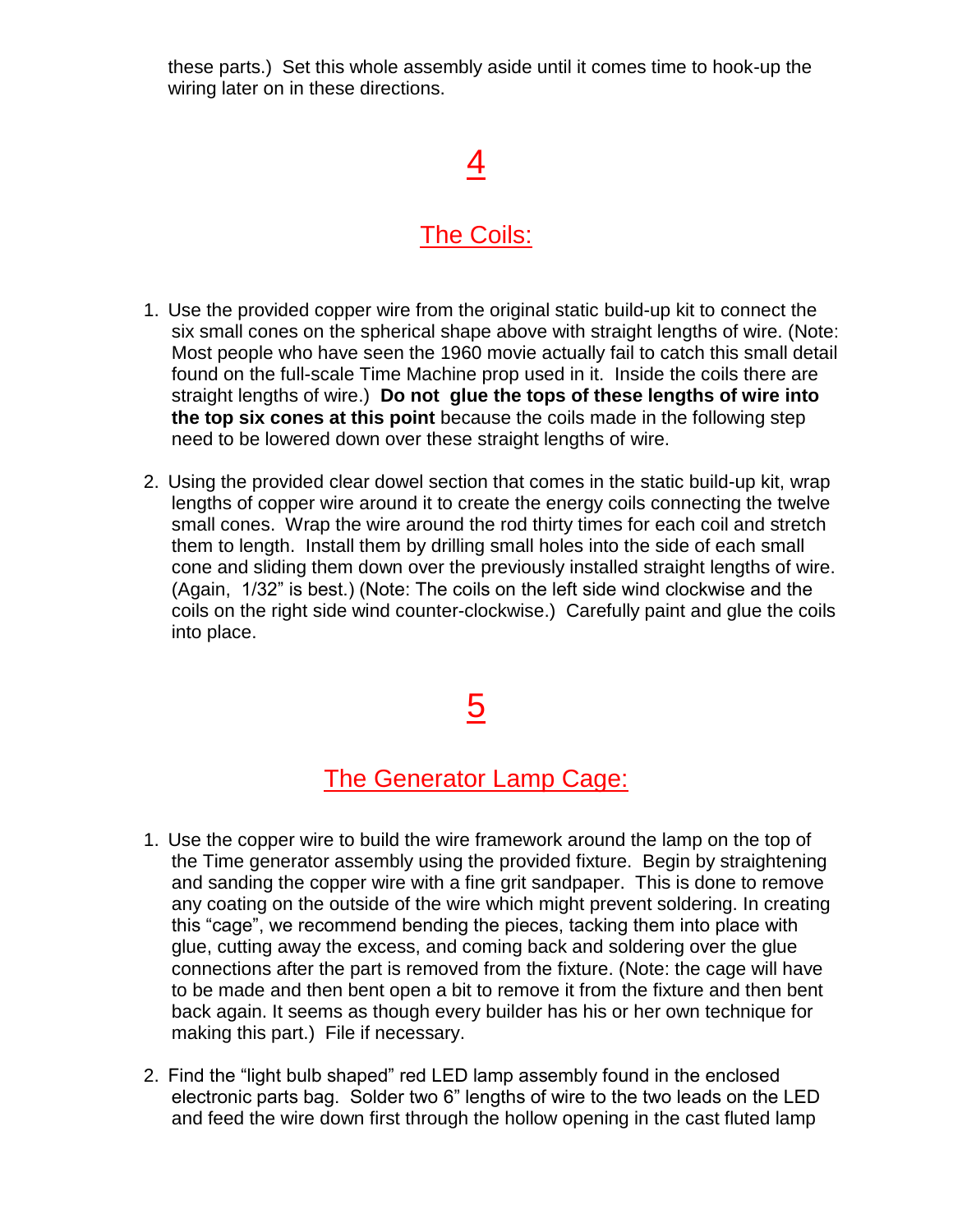base part modified previously and then through the top of the hollow shaft into the hollow interior of the time generator. Carefully glue the LED lamp to the fluted base. Paint and glue the cage assembly over the LED lamp and fluted base assembly.

3. Find, paint, and glue the small "pawn shaped" detail on the top of the lamp cage to complete this subassembly, but do not glue it in place. Let it hang loosely on the inserted wires for the time being.

# 6

#### The Framework:

- 1. Find and sand the left and right side framework parts cast with lengths of wire in them from the upgrade kit. **Do not use the original left and right side framework pieces** found in the original static build-up kit. Temporarily tack the both the left and right side generator cones into their corresponding recesses in the sides of the time generator assembly. **Do this with masking tape on the inside of the cones**. Place the time generator on a flat surface and line up the two side framework parts with the side of the holes in the small end of the cones. This is done to check the alignment of the side rails since some deformation may have occurred since they were cast. (Note: Be aware that the framework will be hard to align until the control panel and some of the remaining detail parts are installed. It might also be necessary to use a heat gun or warm water immersion to correct more serious misalignment problems. It is very important that you do not damage the wires cast into these parts otherwise the connection might be broken and you will have to get a replacement set from us.) When they check out to your satisfaction, move on to the next step.
- 2. Find the four curled framework details (Two short parts and two long parts) and using a round file, shape the pointed ends to fit snugly to the larger side framework parts. Glue them in place to both the cast framework parts and fill and sand the seams at the point of connection between these separate pieces.
- 3. Find and attach the four flat scrollwork details that go between the above parts and the main side framework parts and glue them in place. (Note: Make sure that you put them in the right places. The front and back sets of these parts are different. The cast parts are on mold blocks when they come to you in this kit; be careful when removing them. We cannot stress enough how important it is to compare your work with the provided plan drawing especially on this working upgrade kit. Alignment is everything at this point and careless errors can return to haunt you later. )
- 4. Once you have made the necessary corrections to the side rails and attached all the scrollwork and ornamental details to them, sand the side rails perfectly smooth and paint these two parts. (Note: It is okay to get paint on the lengths of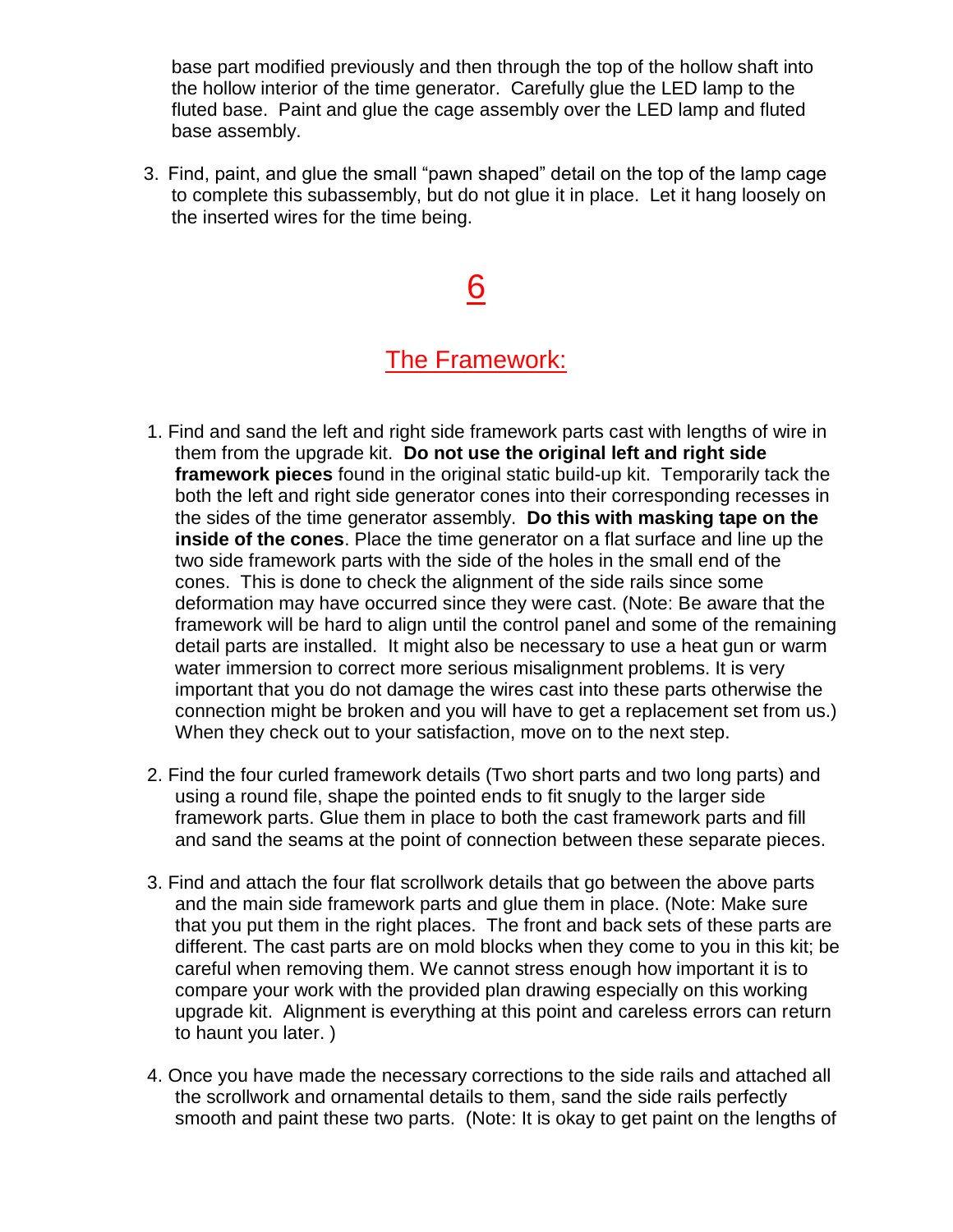wire sticking out of the side rails. Later, these wires will be stripped and soldered anyway and they are not seen. When dry, add the green pinstripe detail. We recommend Chartpak BG3104 green graphics tape for this step. Use the provided schematic drawing and color illustration provided with these kits for locating this detail element.

- 5. Find the two clear cast ribbed dome-shaped end caps from the upgrade kit. Carefully paint only the raised ribs on these two pieces with several coats of flat black paint to prevent light from "bleeding" through during "operation". Insert both end caps through the large holes in the side framework pieces until they are seated. It will be necessary to drill two small 1/8" diameter holes into the side of the flange on these end caps that goes into large round hole openings in the side framework pieces. This is done to allow the short lengths of wire that are sticking out of the cast side rail parts to feed into the hollow spaces within the time generator cones. After you have drilled the above holes and you are satisfied that the all the parts fit nicely together, carefully glue the end caps to the side rails. (Note: Double check that the two side framework parts are on the correct sides. Also, for those of you who are big on accuracy, make sure that the raised ribs on these parts match the positioning shown on the blueprint.)
- 6. Now this next step is a little tricky. Temporarily attach the time generator assembly (with the two temporarily taped on cones) to the completed base assembly using the four 8-32 screws, washers, and nuts found in the original static build-up kit. Because the side rails have wire in them, they are no longer held in place by using screws. You will have to attach them by gluing them into place. First, carefully map out the placement and final shaping of the side rails using the schematic drawing, color illustration, and actual time generator assembly. The side rail framework pieces (from back to front) are located using the following benchmarks: Make sure that the clear painted dome-shaped end caps fit into the centers of the small ends of the two generator cones. The rear downward curling scrollwork details touch the flat base surface at their lowest point of contact. The bottom of the side framework pieces which are about to be glued on sit flat on the base subassembly flat when seen from each side. Check that the two framework rails are symmetrical to each other when seen from directly above. (Note: The front two lathe-turned details on the front of the chair are cut short so that the rails can pass under them. This is another way to check alignment.) In other words, they both jog inwards at the same rate. Next, check to see if the front downward curling scrollwork details also touch the flat base surface at their lowest point of contact. Lastly, check to see if the rounded shapes at the ends both of these two framework parts that old the control panel in place seem to be about at the same height and the same horizontal distance from the front of the base. If these parts do not seem to line up, it is worth taking the time to correct any problem you find using reshaping methods discussed earlier in this set of instructions. If the two side framework rails meet the above mentioned benchmarks, lightly mark the points of contact with a fine point pencil and carefully glue the two rails in place to the base surface. Do not glue the side rails to the generator cones. (Note: We recommend using small clamps to hold these parts in place while glue is setting.) Apply the green outlining decals to the four scrollwork detail ornaments on both sides.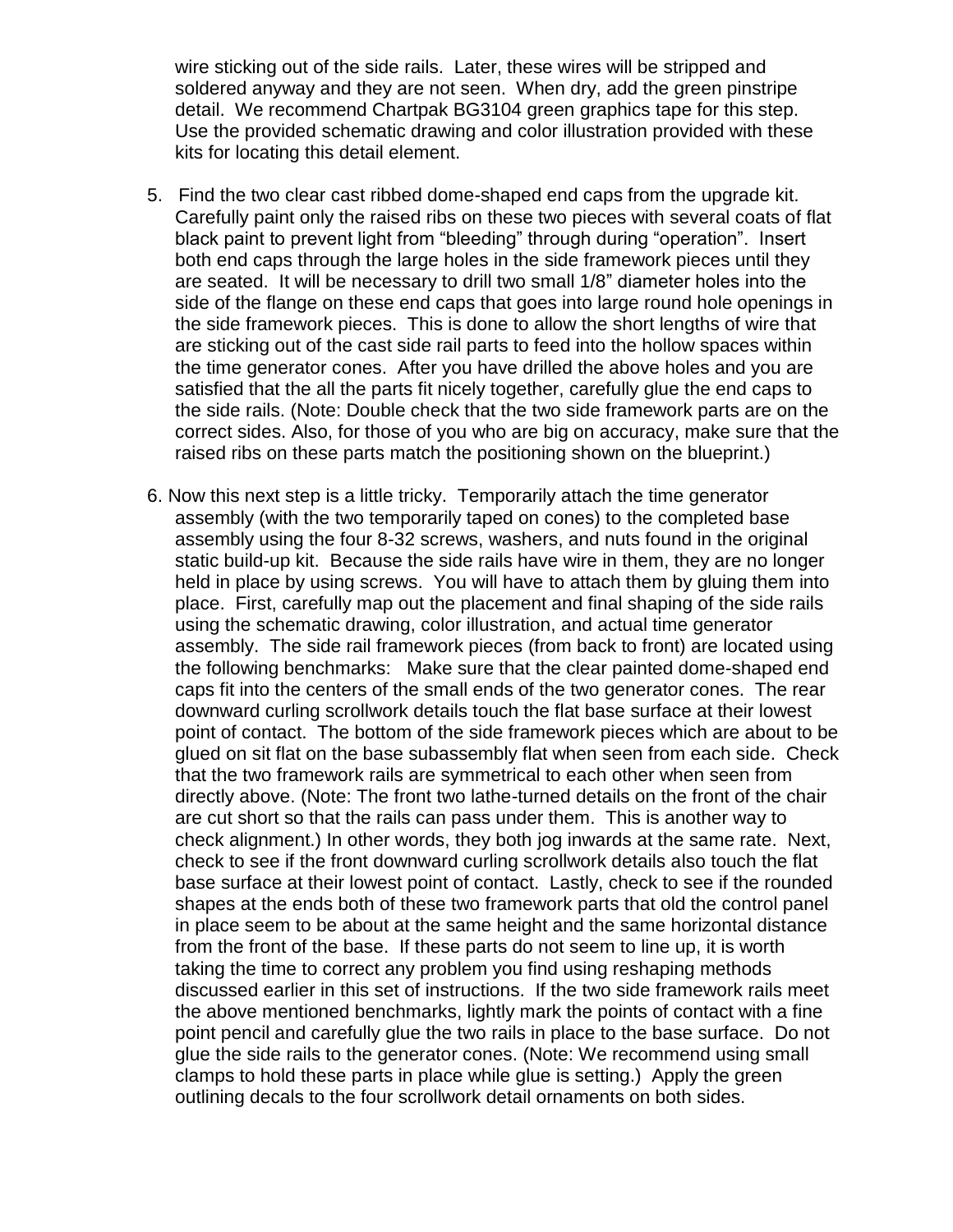7. Find, sand, finish, and paint the remaining horizontal framework cast part. When dry, use the color illustration to locate and attach the green pin-striping that goes on this part as well. When finished with this part, set it aside until later told to attach it. The raised centers on the dome-shaped end caps will need to be removed almost entirely. Otherwise they will distort this horizontal framework rail by pushing it dramatically after the cones are attached. They are made this way to allow you to have some control over the fit adjustment of the framework parts.

# 8

### The Chair:

- 1. Locate the four-legged base to the chair and the three scalloped detail pieces that will become the back and sides. (Note: These three parts are mostly identical except that the back piece has no vertical lathe turned details on the ends.) Make sure the channel detail cast into the back of the three above mentioned parts is free of any casting material defects that prevent a good fit between them and the cast chair base.) After you are satisfied with the fit of these parts, glue the end piece on first by centering the slot on the base in the groove on the part. (Note: This part is designed to fit exactly into the lathe turned contours on the side pieces, so alignment is very important here.)
- 2. Now glue the side pieces on making sure that the lathe turned details with the bottom round details removed on the ends of these parts are facing forward. These were cut off of the original movie prop chair to allow it to have clearance above the framework attached to the base. So of course, this detail is reproduced on your model.
- 3. Now glue on the flat curved edge front piece in much the same manner as you did in the previous step. This cast piece does not touch the left and right "scalloped" side pieces. This is done intentionally to create two equally spaced gaps for later attaching the brass-colored "swan" elements which are discussed in a later step.
- 4. Locate and carefully trim the six carved sweeping ornamental details that hang down from the back and side scalloped detail parts on the chair base. Glue them to their proper places as shown in the provided schematic drawing. (Note: These detail elements mate up to the four lathe-turned details so some sanding to fit might be necessary.)
- 5. Carefully trim, sand flat, and glue the left and right side cast curved chair rail parts to the top of the left and right side pieces on the base. The flat sides of these castings should be facing inwards and the lower ends of these two pieces face towards the front of the chair.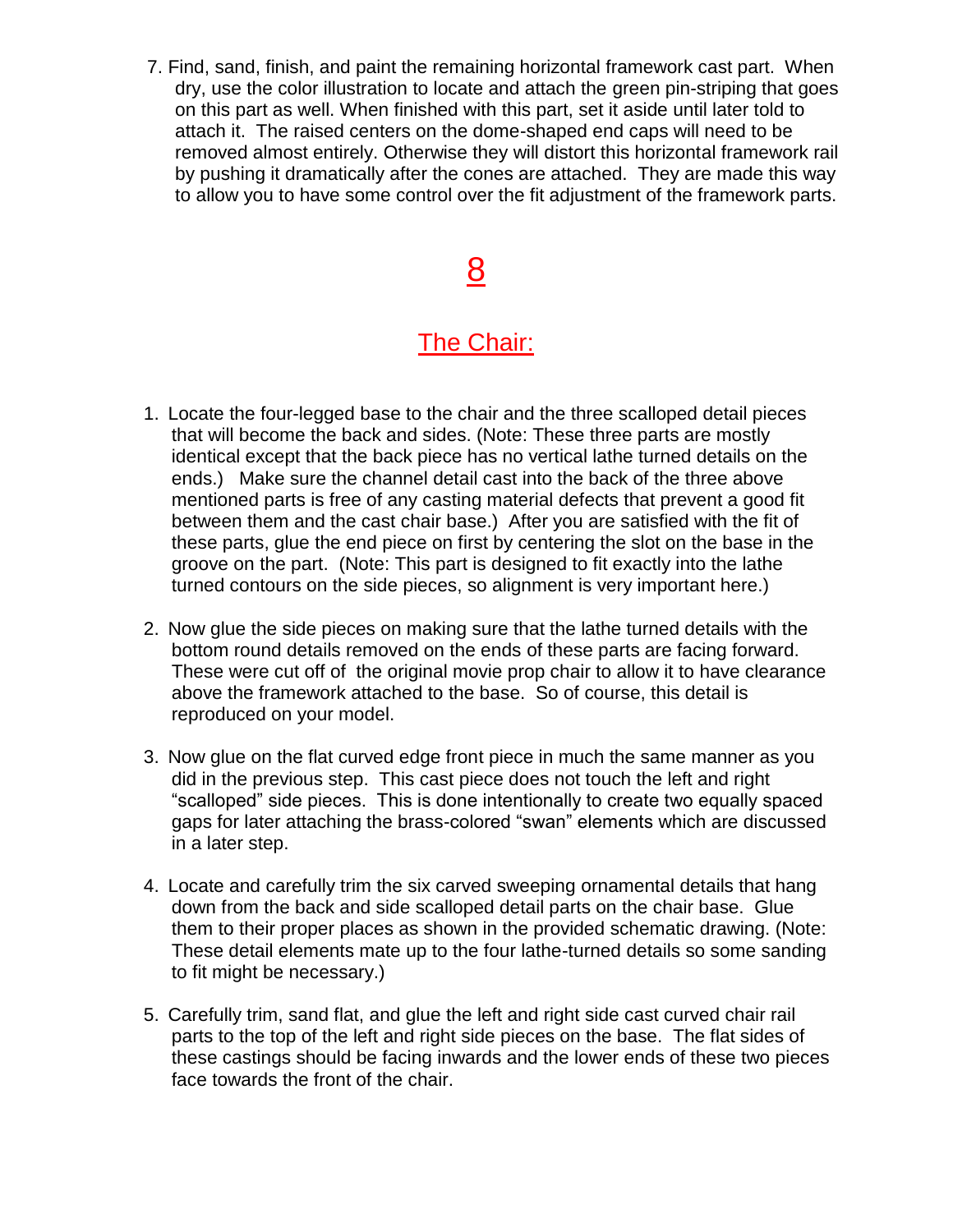- 6. Glue the bottom seat cushion piece into the hollow cavity in the center of the chair with the riveted edge facing forward. It is important that the flat surface on this riveted area on the front of the chair cushion be centered and flush with the flat surface on the front panel of the chair itself.
- 7. Glue the back of the chair in place by attaching it to the flat inside back surfaces of the two curved chair rail parts. The back is designed to fit snugly against the bottom seat cushion when it is in its proper orientation. It is very important that you achieve the correct alignment of the chair back because when attached to the base, it is virtually touching the curved face of the time generator assembly. (Note: It might help to place the chair on the completed base assembly with the time generator temporarily screwed in place to get the correct position of this part.) When the back is on, this subassembly is ready to be painted.
- 8. Find and carefully remove the two "swan" detail chair elements form their mold block. Sand and paint these two parts brass and when they are dry, glue them into their proper locations on the front of the chair.
- 9. Find the two chair arms and glue the small cast support brackets to the underside of each. The two identical short ones are centered in the back of each arm with the rounded end facing toward the rear of the chair. They stick out past the rounded cushioned end of each arm rest exactly 3/8". The brackets in the front of the arms are left and right parts which allow the arms to align with the holes in the top of the heads of the left and right "swans". (Note: The alignment of these parts is very exact and should be tested out before gluing them to the underside of the arms permanently.) Once you are satisfied with the fit of the arms to the chair, they are ready to be painted.
- 10.Glue the left and right chair arms in place. Now, drill small 1/16" through holes into the points in which the chair arm brackets attach to the chair rails and "swans". Find the four provided small screws and very carefully screw them into the holes you just drilled. (Note: These screws are just for looks and not to act as real pivot points for the two arms. See the blueprint for the details of this connection point.) Some touch-up will be necessary.
- 11.Drill two 1/16" holes into the top of the back of the chair. These hole locations are indicated by two small divots in the surface of the cast part. Also drill two more 1/16" small holes into the back of the chair headrest, which are also indicated by divots in the cast part.
- 12.Cut the provided 1/16" diameter wire into two short lengths and insert them into the holes in the headrest. Since you can use the wire to hold this part, paint the headrest at this point. Then install the headrest into the holes in top of the chair back.
- 13.Congratulations, you have just finished the chair to the Time Machine. You are now ready to attach it to the base assembly. Find the two sheet metal screws provided with the original static build-up kit. Drill two 7/64" diameter by 3/8" deep pilot holes into the two back chair legs using the predrilled holes in the base for alignment. (Note: Since these two back chair legs are curved, be very careful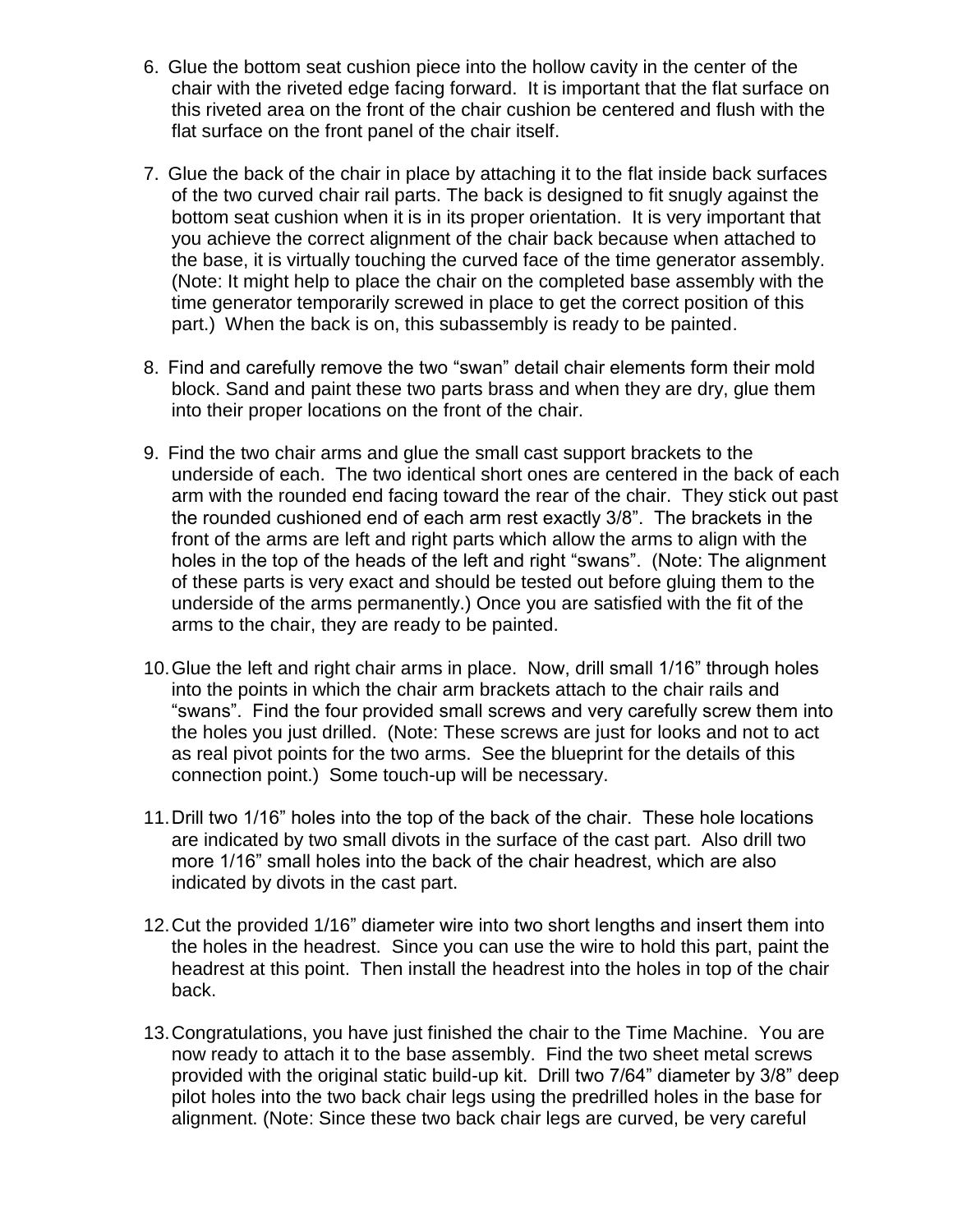drilling holes into them. Some patching and touch-up painting will most likely be required.) Glue the chair legs to the base and then put the screws in for additional reinforcement.

# 9

#### The Control Panel:

#### **The Light Control Circuit Board:**

- 1. If you think it has been hard up to this point, get ready, you haven't seen anything yet. First, you will have to assemble the year, month, and day light control circuit board, which goes into the hollow cavity inside the control panel. Find the bag of electronic components that comes with the upgrade kit and double check that you have all the components listed. We have included a list of parts and some helpful information on understanding the values of certain kinds of electrical components such as resistors, potentiometers, etc…. Keep this information handy during this process.
- 2. In the bag of parts you will find a green circuit board measuring 1.75"x 1.0625". Place it in front of you so that the pattern that you see on the surface matches the diagram below. This is will be referred to as the "top" of the circuit board.



3. Find all the IC microchip sockets and insert them into place. Solder the leads of these components sticking through the circuit board on the other side being very careful not to allow any solder to connect them together. Do not install the IC (Integrated Circuits) microchips themselves until told to do so later on. The top of the circuit board should look like the diagram below when you are finished with this step. Trim any excess length of wire sticking out of the solder connection side on all components you install. **Note the notches on the IC sockets. They correspond to notches on the IC chips and must be mounted in the correct orientation. The 8-pin socket should be mounted with the notch facing up; the 14-pin sockets should be mounted with the notches to the right. See the illustration for Step 8 below.**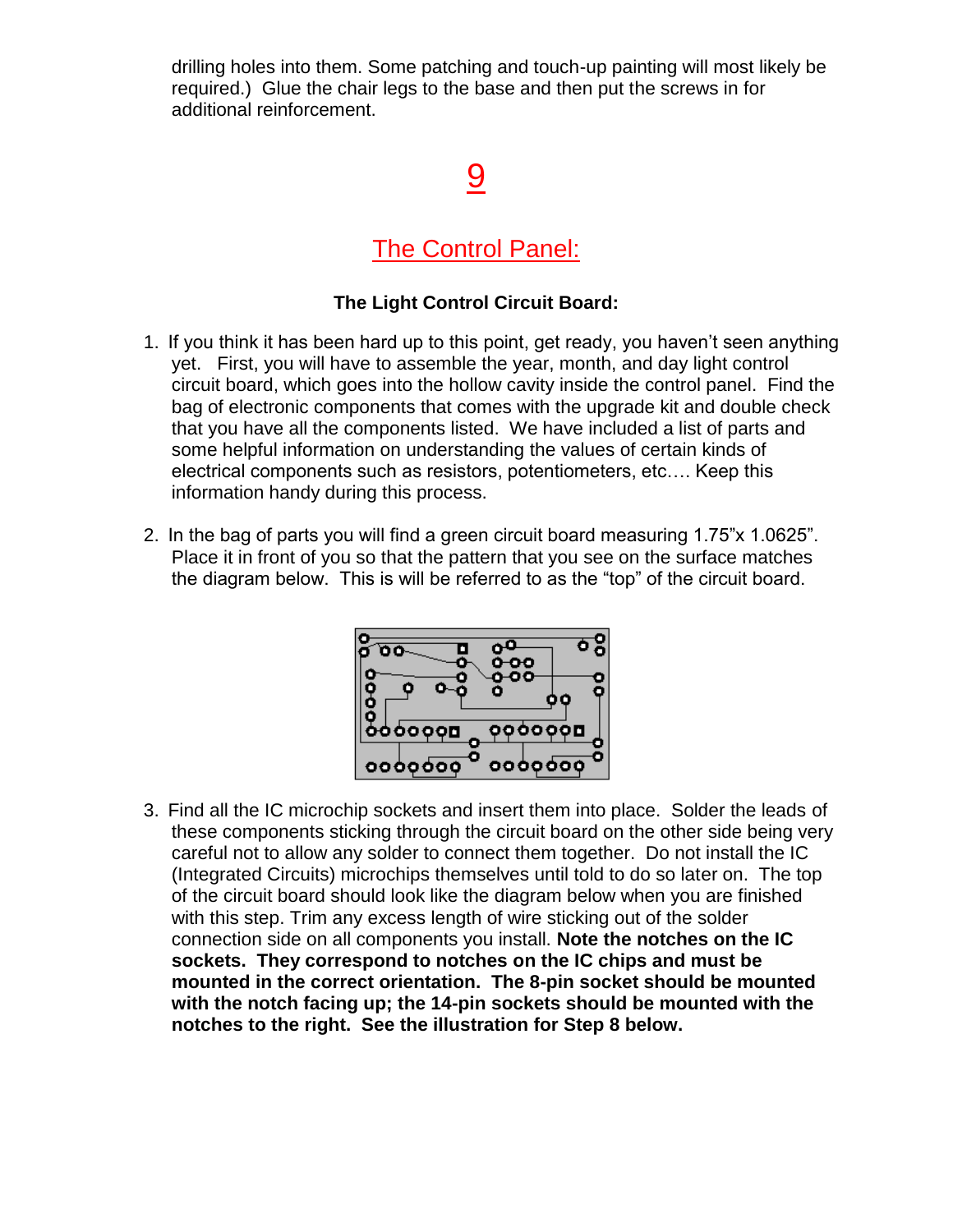

4. Now find two 1k ohm resistors (brown, black, red, gold banded) and one 2.2k ohm resistor (red, red, red, gold banded). Look at the resistor color code chart enclosed to verify values. Solder them into the locations indicated on the diagram below. (Note: resistors are not directional components, so they can be soldered in either direction.)



5. Next, locate the 5.1volt zener diode (an orange component with a black stripe and two wire leads sticking out of each end). This component is directional, so make sure that the cathode or negative lead (denoted by the black stripe end) is soldered into the hole denoted by the negative symbol on the diagram below. Now locate two 1k ohm resistors (brown, black, red, gold banded) and one 2.2k ohm resistor (red, red, red, gold banded). Look at the resistor color code chart enclosed to verify values. Solder them into the locations indicated on the diagram below. (Note: resistors are not directional components, so they can be soldered in either direction.)



6. Find the two electrolytic capacitors (both components are dark blue and have two wire leads coming out of one end). Again, these components are directional, so make sure the leads nearest the side of the negative symbols on these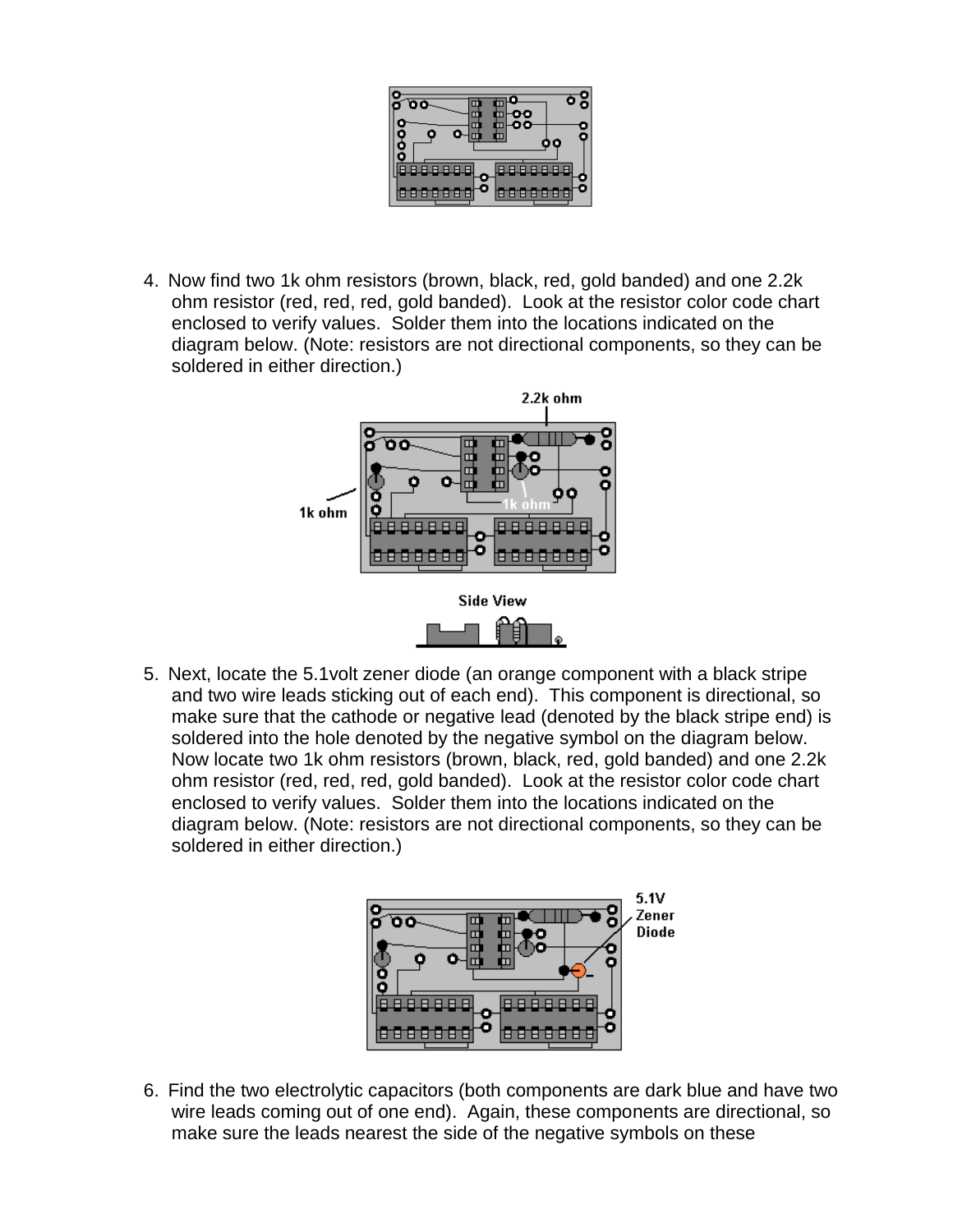electronic parts are soldered into the holes denoted by the negative symbol on the diagram below. Solder in the larger of the two capacitors first (220uf 35V) and then solder in the remaining smaller one (22uf 35V).



7. Now you are ready to install the two ultra-bright red LEDs that with make the two clear cast end caps on the control panel glow red. When looking for these parts, be aware of the fact that these two LEDs are actually clear when not running. The upgrade kit also contains red LEDs that look red when not in use. These are for other locations on the model not this circuit board assembly. LEDs are directional components, so they need to be soldered onto the circuit board correctly. An LED has two leads coming out of one end and you will notice that they are two different lengths. The longer one is called the anode or positive lead. The shorter one is called the cathode or negative lead. LEDs only light up in one direction, so nothing happens if you get them in backwards. Solder these two LEDs in the places indicated below being sure to put the anode (+) lead into holes designated by the positive symbol. Also be sure to solder them as far off of the surface of the circuit board as possible so that you can carefully bend the tops of these two parts to aim the light produced by these LEDs out the sides of the control panel. You can use a 1.5V AA or AAA battery to determine the polarity and color of the water-clear LEDs, as they are different colors**. DO NOT use a battery of greater voltage as it will destroy the LEDs immediately.**



8. Now install the IC microchips into the mounts as shown. Notice that there is a small notch in one end of each IC chip enclosed. **It is very important to match the notches on the IC chips to the diagram.** (Note: The two larger 14 pin IC microchips are exactly the same, so the order that they go into the two 14 pin sockets on the circuit board doesn't matter.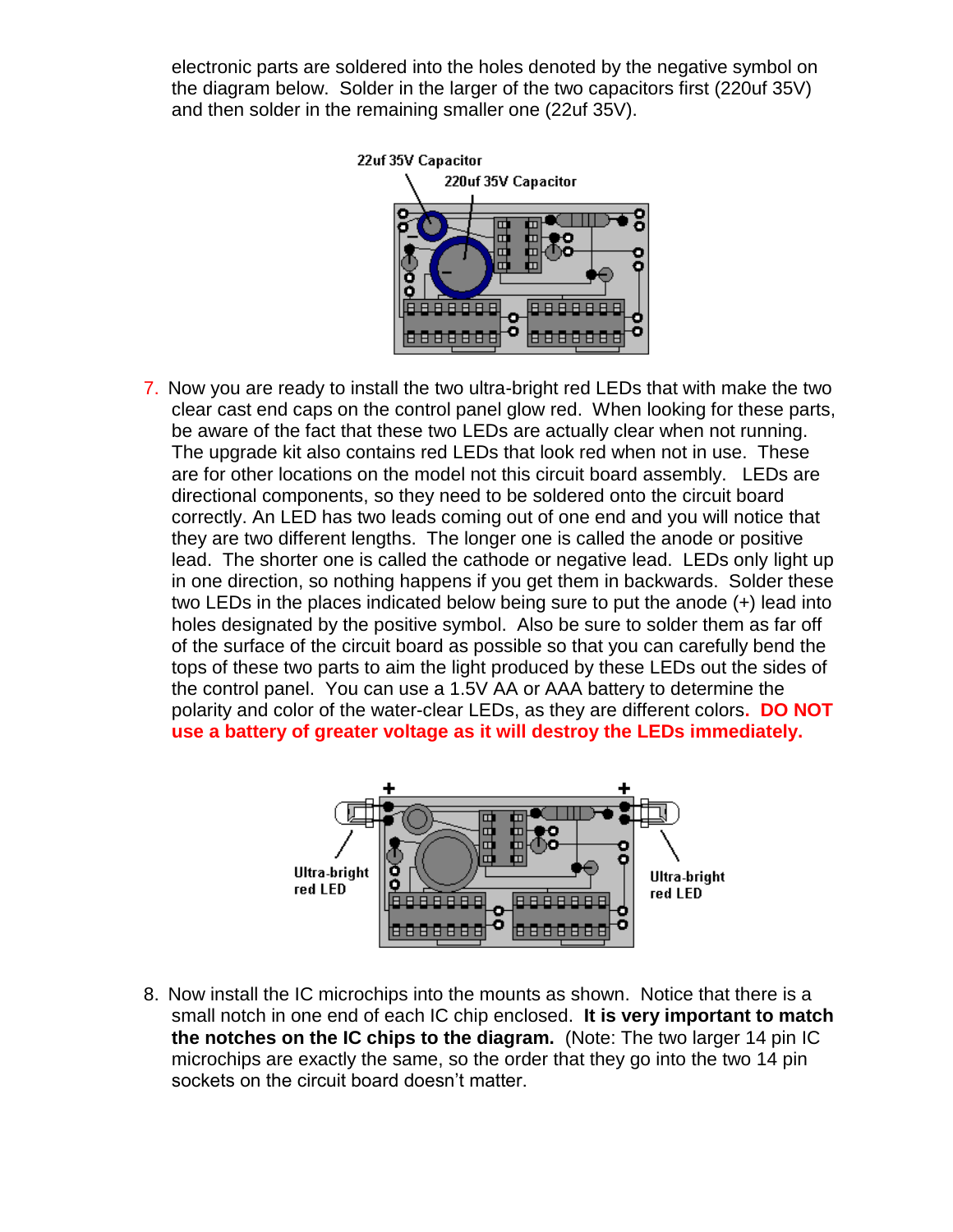

9. Solder 5 pairs of 2" lengths of flexible wire into holes shown below and temporarily tape each pair together using small pieces of masking tape so that you don't get them all mixed up later on. When you are done with this step, there should be no empty or non-soldered holes on the circuit board any more.



10.It is important at his point to be aware of what each of these pairs of wires are for since you will be installing this control circuit board into the control panel of the Time Machine shortly. One pair goes into the 1k ohm micro-miniature potentiometer/horizontal trimmer (a light gray component with three leads sticking out of one end and a small black 1/4" diameter wheel on the other end) provided with the other electronic parts. Another pair of these wires goes to the two lengths of wire that come out of the front of the left side framework rail. (Note: Left and right sides on the model are denoted by what would be left and right if you were sitting in the chair itself.) This brings power to this circuit board from the time generator cavity. The remaining three pairs of wires go to the yellow (day), green (month), and red (year) LEDs that go on top of the control console. See the diagram below.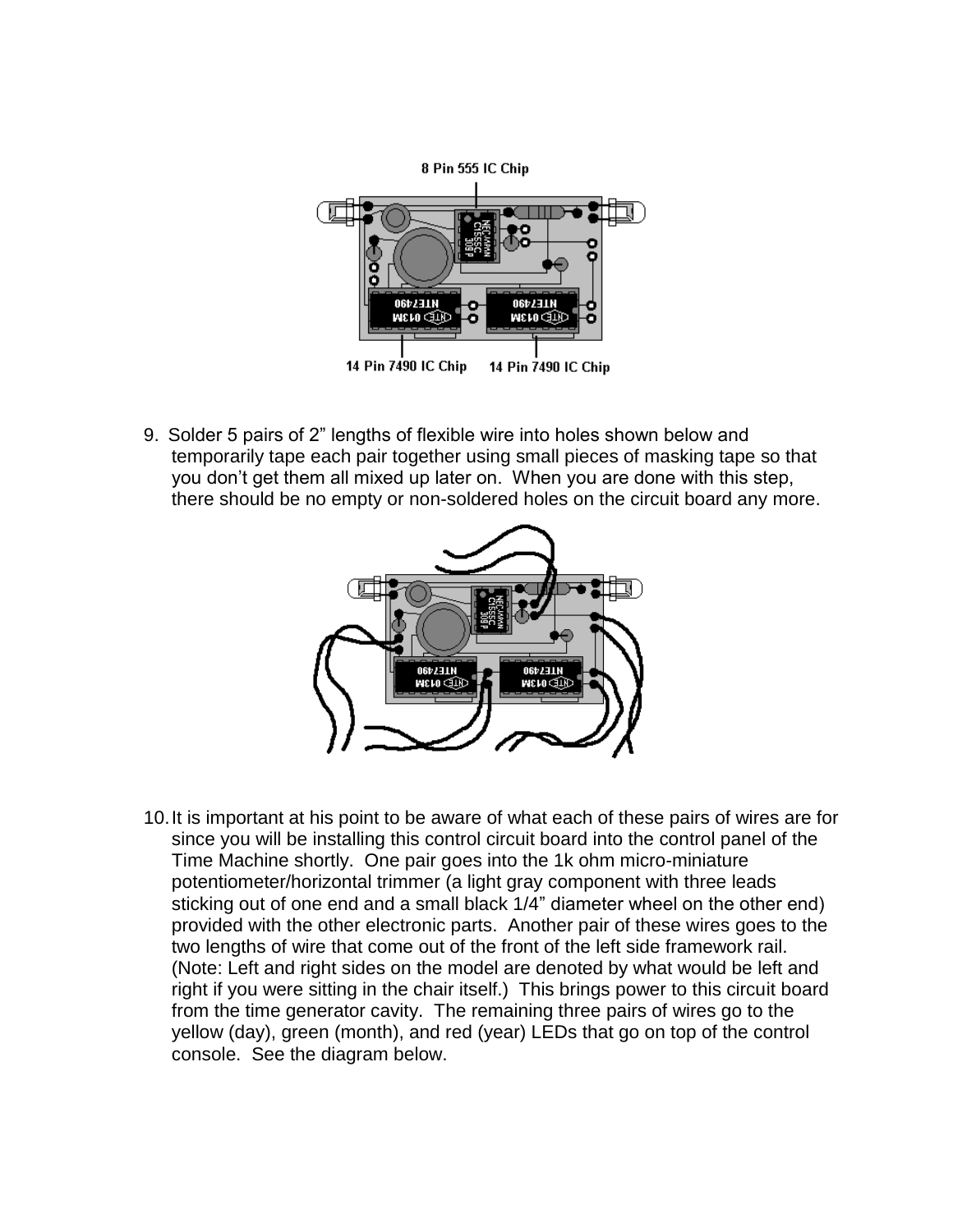

10

The Control Panel:

#### **Housing assembly:**

- 1. Locate from the upgrade kit the remaining two clear cast ribbed end cap parts. Finish and paint them in the same manner as you did with the two clear cast dome-shaped time generator cone end caps in step 37. Again, be sure not to get paint in the lower wedge-shaped sections between the ribbing.
- 2. Drill a 3/16" diameter hole onto the exact center of these two parts to allow the wire lengths sticking out of the side rails to pass through into the control panel interior.
- 3. Take the left side painted/clear cast end cap and glue it onto the front inside surface of the left side (the side farthest from the time key/ throttle control) framework rail. The left side end cap is the one with the simple large round smooth regular cavity on the inside surface of the part. Be sure to feed the wire on the rail through the hole in the center. (Note: Again, for those who are big on accuracy, make sure that the raised ribs on these parts match the positioning shown on the blueprint when seen from the side.)
- 4. For the next step you will need to make the following subassembly. Find the ultra-bright clear white LED (which should be included in this upgrade kit in its package) and a 1k ohm resistor (a small component with wire leads coming out of each end marked with black, brown, red, and gold bands). Solder the resistor to the anode lead (the longer one) on this LED. This will protect the LED from being burned out by the 9VDC current coming into the control panel. Solder a short 2" long or so length of wire to the other remaining short lead (the cathode) on the above LED. Cover the solder connection to the wire with a short length of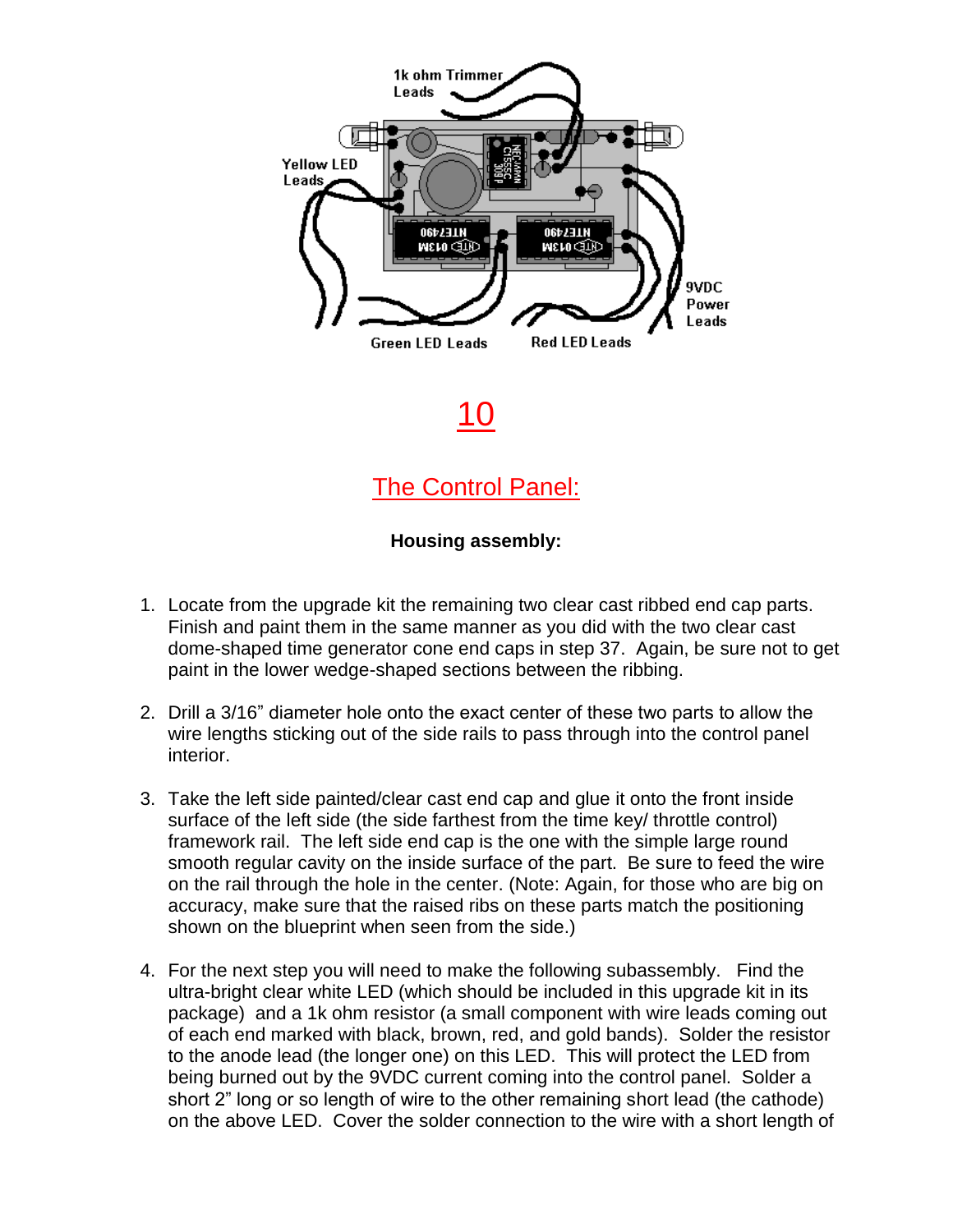heat shrink tube. Cover the solder connection and the resistor with a longer length of heat shrink tubing to avoid short circuits. (Note: We recommend covering all soldered wire connections with heat shrink tubing to prevent short circuits that will be extremely difficult to repair later on if they occur. Electrical tape does not have the flexibility found in heat shrink tubing so don't use it. Any area Radio Shack store will carry heat shrink tubing that will work.) When you are through, the assembly should look something like the diagram pictured below.



5. Now, get the control panel circuit board that you assembled previously. Solder the two lengths of wire that are embedded into above side framework rail part and the two leads of the above LED subassembly to the 9VDC power leads on the circuit board (found on the diagram at the bottom of page15) . The order of this three way wire connection matters so follow the diagram found on the next page exactly. (Note: Remember to cut short lengths of heat shrink tubing and slip them on the two pairs of wires coming out of the circuit board before you solder the connections together.) The LED subassembly is going to be used to light up the day/month/year display on the control panel and it needs to be attached this way because you will need to adjust the positioning of it directly under the display. The two wires coming out of the framework rail will carry power from the hollow cavity within the time generator assembly to both to the LED and the circuit board as well.

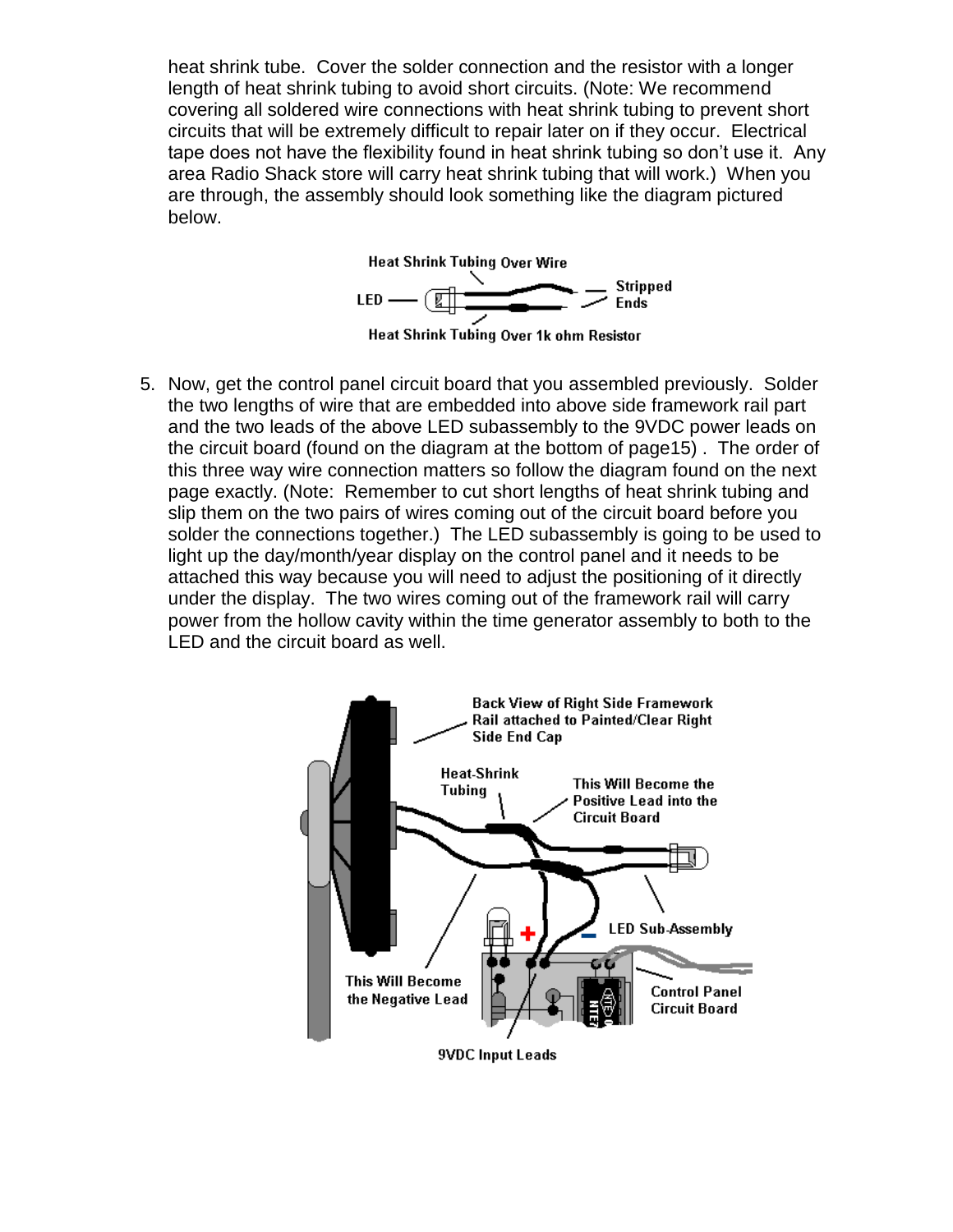- 6. Locate the provided section of clear plastic thin walled tube stock. Notice that on one end it has a small notch cut out of a quarter section. This is there to accommodate the time key movement which will put it on the left side of the control panel when it is complete. Before you attach this part, you must make some modifications to it. First you must clean up and attach the day/month/year light platform that sits on the top of the control panel. This cast part should sit on the clear plastic tube section as shown in the first of the two diagrams shown below. After it is glued in place, you will need to drill three 3/16th" diameter holes equally spaced into the top of the platform piece. Drill them all the way through both parts into the inside of the clear tube as shown in the second diagram on the following page. (Note: We recommend doing this operation on a small drill press to achieve perfect spacing and 90 degree accuracy. Make sure you lay out your hole spacing carefully.) Additionally, you will have to glue on the raised rivets that run around the light platform by hand. Use the provided length of 1/16th" diameter styrene rod that comes with the original kit. Cut the rod into small 1/16th" sections. Tack them into place by dipping one end in a small drop of Weld-On 3 or similar styrene solvent using the sharp tip of your X-acto knife and then placing them around the platform piece on the clear tube as shown on the following page. (Note: If you think you are up to it, we recommend drilling the locations for these rivets out using a 1/16th" diameter drill bit. Drill holes about 3/32nd" deep. Glue a longer length of 1/16th" styrene rod into each hole and trim them to the correct height when dry. This method makes the connection a stronger one.)
- 7. Find the short length of 3/16th" diameter styrene tube provided in the upgrade kit. Cut three identical 5/16th" long lengths from this tube and paint them red. When dry, insert them into the above mentioned three holes that you just drilled into the control panel light platform. They should only stick out from the surface by 1/8th" of an inch.



8. Find the ornate control panel display framework piece. You will notice that there are three oval shaped holes in it. This is the reason that the control panel housing is made out of a clear plastic tube section. Carefully glue this cast part into place as shown in the diagram below as well as the provided schematic drawing. Make sure you keep the clear areas located within the oval shaped openings free of any glue residue.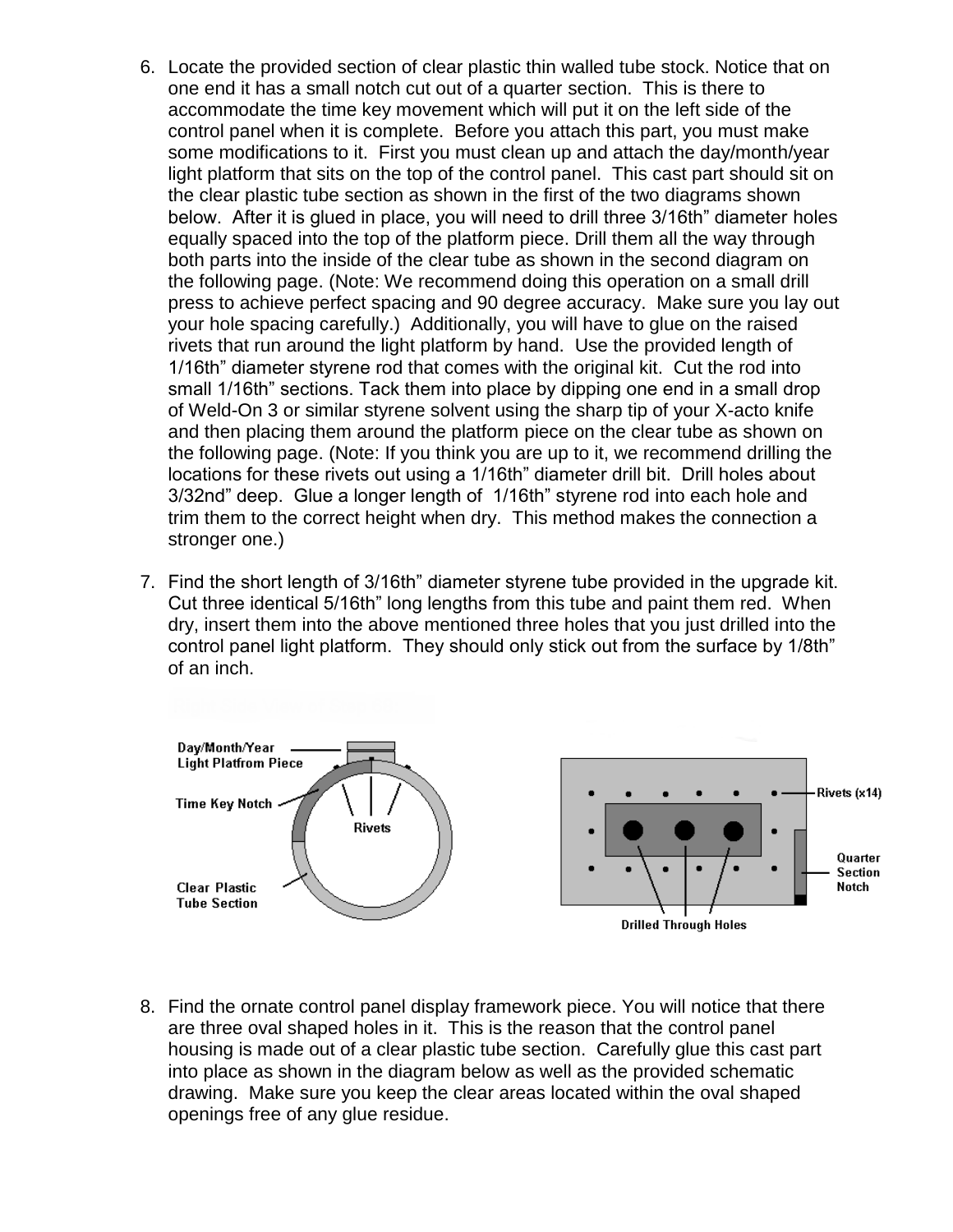

- 9. Carefully mask off the interiors of the three oval-shaped holes in the control panel display area using a good quality paint resistant masking tape or film. Also mask the inside of the plastic tube section behind these three oval shaped openings. Now you are ready to paint this assembly black. When the black paint dries remove the tape masks and paint the rivets, the control panel display frame, and the control panel light platform gold. (Note: We recommend painting the interior of the plastic tube section silver to increase the light reflectivity within the hollow cavity of this part.)
- 10.This next step is a tricky one. Take the plastic tube control panel assembly and slide the control panel circuit board into the end without the notch. As you do this, you will need to feed three of the pairs of 2" long lengths of wire on the circuit board into the three holes located in the top light platform. It matters which pairs of wires go into which of the three holes of course, because the proper color LED needs to be located above the matching color graphic on the control panel display. Also the flashing rate is different for each of the three control panel LED lights since they are denoting the passage of days, months, and years. On the following page is a diagram showing which pairs of wires go into which holes. Once inserted into the correct holes pull the pairs of wires through so that they stick out about an inch above the surface of the control panel light platform. The ultra bright LED/resistor subassembly you made earlier and the remaining pair of wires coming out of the circuit board should be fed out through the other end of the plastic tube control panel assembly which has the notch in it. We will be dealing with these later on.

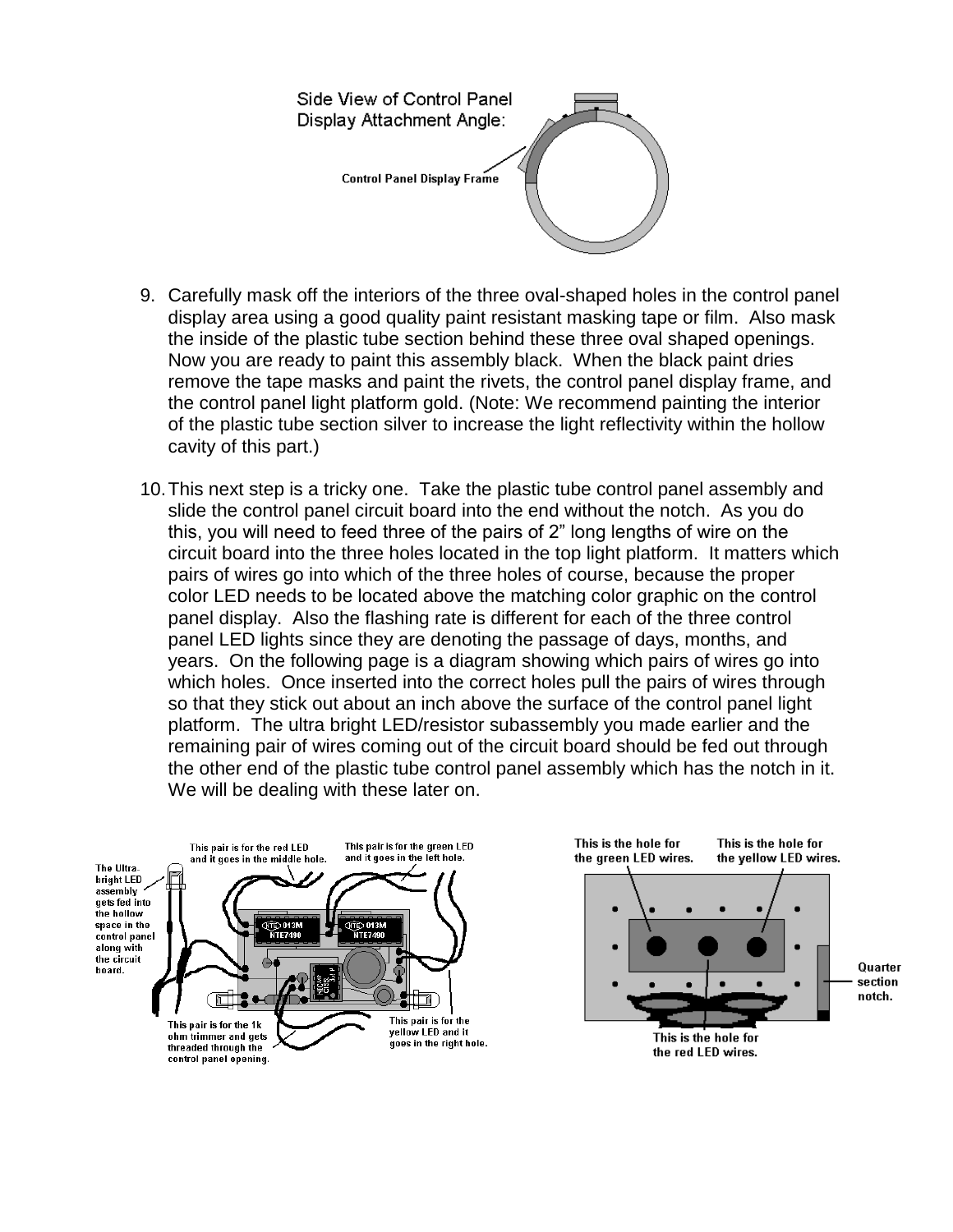- 11.When you are through with this step, it should look like the next diagram. You are now ready to solder the red, yellow, and green LEDs onto these protruding pair of wires. The LEDs that go on this control panel display light platform are the ones that appear red, yellow, and green when not lit up. Remember, LEDs are directional components, so they have to be soldered to the pairs of wires in the correct direction. There are three ways to figure this out; you can use the method that you feel would work the best for you. First, you can identify the positive wires by following the pathways on the circuit board both on the real part and using the diagrams in this set of directions. If you do not feel comfortable with being able to correctly identify the polarity of the wires this way, the second method would be to refer to the enclosed electrical schematic that is found at the tail end of this set of instructions. It shows the wiring for the entire upgraded Time Machine model kit. If you are completely in the dark about electrical matters, then I am afraid that you are going to have to perform this step after all the wiring on this model is completed. Don't worry, it is an easy last thing to do. Just follow the following soldering steps the same way, at any point. The LEDs don't need any resistors to protect them from being exposed to too much voltage because the control panel circuit board regulates the power in this case. First clip most of the length off of the leads coming out of each LED before soldering it to the appropriate pair of wires. Don't cut them too short And don't lose track of which lead is the anode (+) and which lead is the cathode (-) on this component. (Note: It may also be necessary to lose some length on the pairs of wires as well since you will be stuffing the wire back into the holes when finished.) Next, use a pair of tweezers or, better yet, a pair of forceps as a heat sink. LEDs can be burned out if exposed to excessive heat, so you will need to protect the life of this component by using one of the above mentioned tools to channel the heat from the soldering iron away from the component. Now solder the LEDs in place. When you are through, push the wires and LEDs back down into the holes and glue them in place using hot glue. The reason that we recommend hot glue is because in addition to holding the LEDs in place, it also coats the wire connections which will prevent any short circuiting. (Note: If you ever need to replace these LEDs in the future, using hot glue will also allow you to easily release them from their holes by blowing canned compressed air at them. Hot glue loses its adhesion when it gets very cold.)
- 12.This next step is important. You will need to do a few things before you glue the left clear/painted end cap part to this partially completed control panel assembly. First, since the ultra-bright red LEDs on each side of the control panel circuit board are designed to light the opposing side clear cast parts, you will need to bend them carefully inwards and position them so that they shine over the other circuit board components. Next, you will have to tack the circuit board itself in place by hot gluing it to the sides of the thin walled plastic tube where it touches at the bottom (see diagram). Be sure and push it in as far as it can go toward the left side clear/painted end cap. Lastly, you need to position the ultra-bright white LED assembly attached to the wires coming out of the side framework rail so that it is pointing directly at the back of the clear oval shaped day/month/year windows on the front of the control panel. Tack this in place using hot glue as well. (Note: The hot glue will not damage any of the electrical components. You will not need to use very much just to hold things in place anyway.) Now you can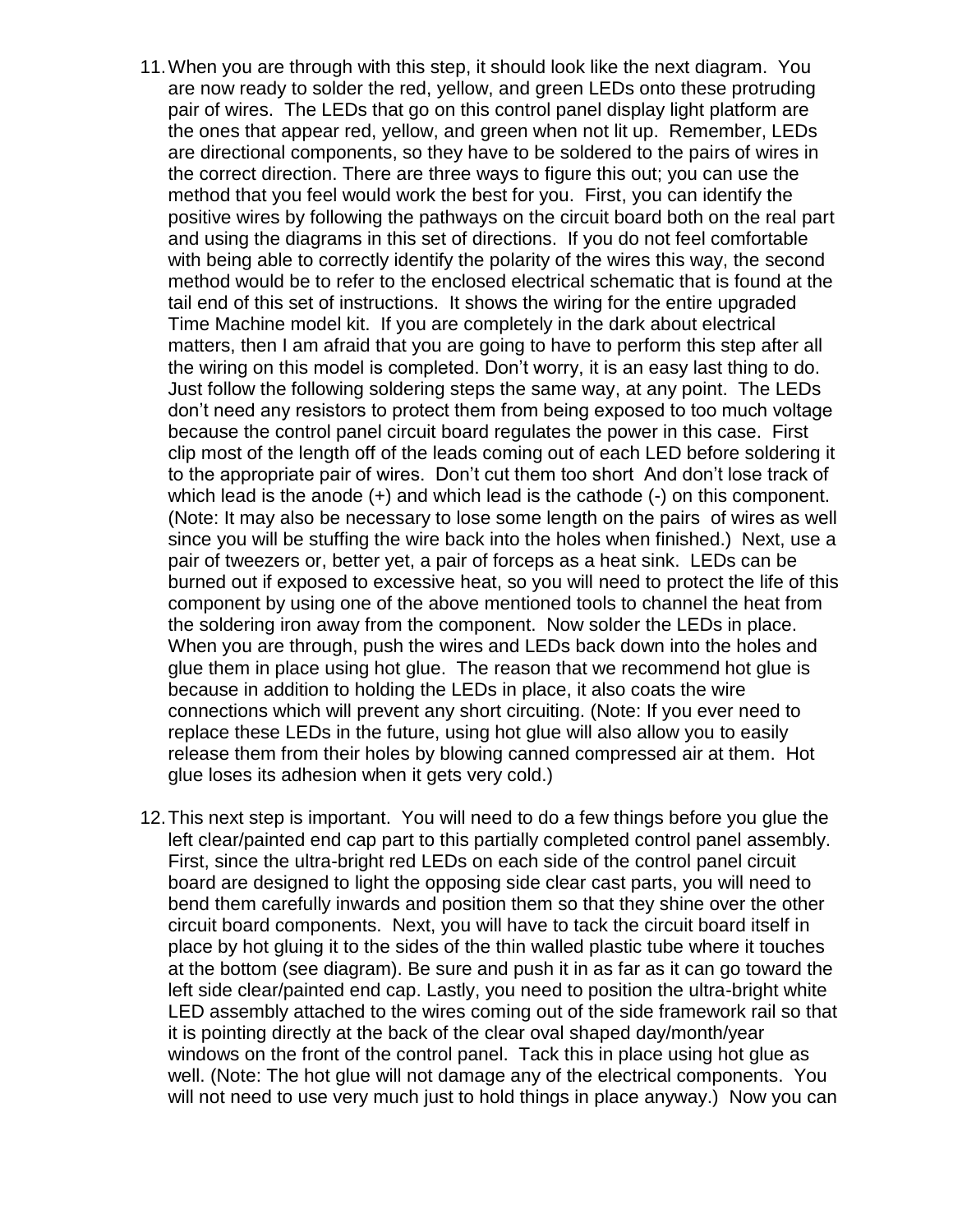permanently glue the left side clear/painted end cap to the control panel assembly. Finish by pushing all wires to the back wall of the plastic tube.



13.In the upgrade kit you will find a small clear cast part that resembles the letter T. You will first need to drill one 3/32nd" diameter hole all the way through this part. A small divot found on the center surface indicates the location of the hole. Find the 4.7K ohm horizontal trimmer/potentiometer located in the bag of electronic parts that comes with the upgrade kit. It is a grey component with a black movable "disk" on one face and three silver leads coming out the other. Insert this component's single middle lead through the hole you just drilled and glue it in place. The part must go in so that it matches the first diagram below. Just be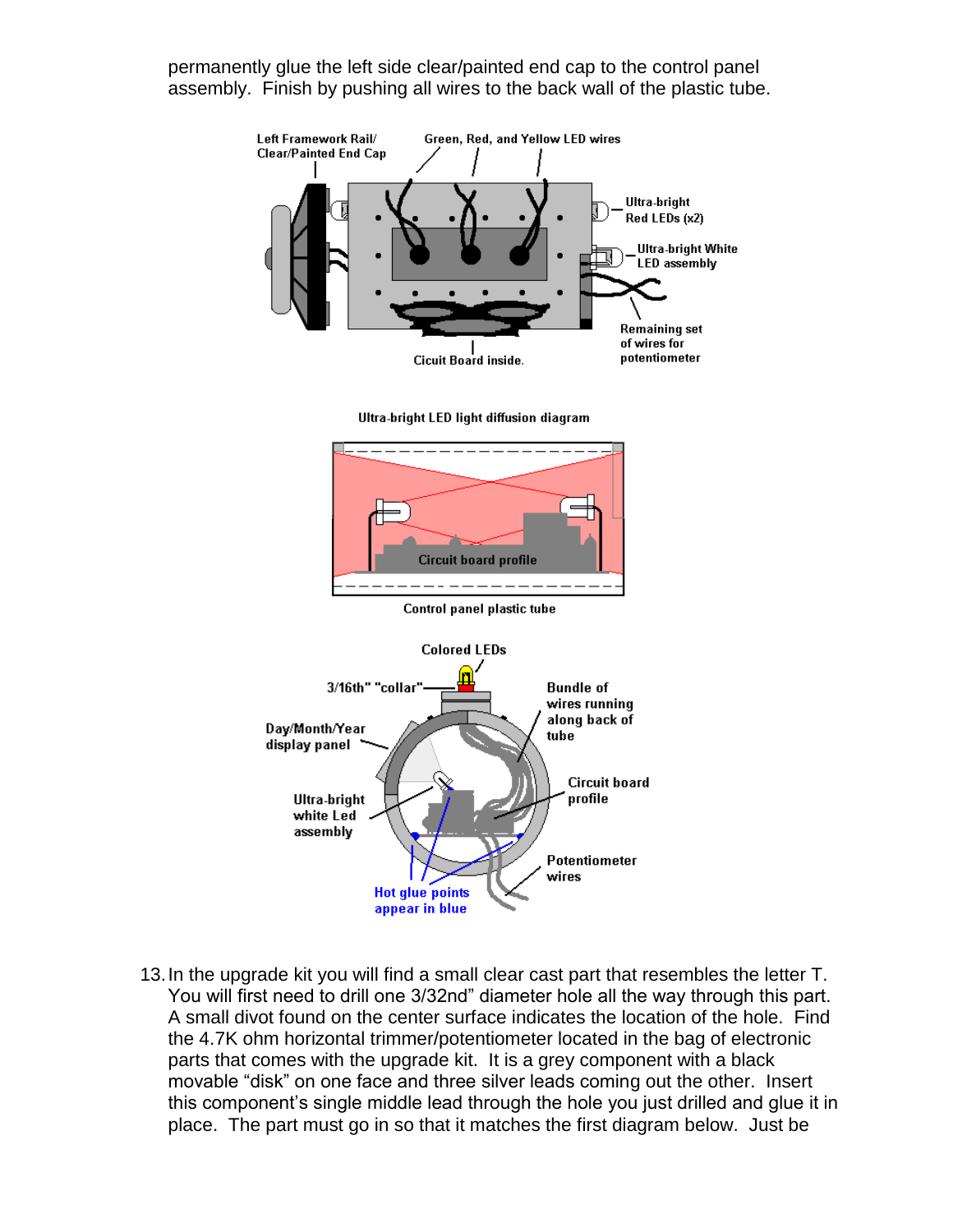careful not to get any glue on the electrical component itself since this might inhibit its movement.





14.The three leads on the back of the trimmer you will notice form a triangle. Solder the two remaining wires sticking out the open end of the control panel assembly to the middle lead and the left lead only. Ignore the right lead sticking out of the potentiometer. It will remain unattached to any wires. (Note: We recommend clipping this lead off to prevent any short circuiting.) Choosing the correct leads matters since it affects how the light pattern will increase or decrease on the control panel when the time key is moved forward and backward. However, since this part is basically a variable resistor, it does not matter which of the two wires coming out of the control panel circuit board is attached to which of the two appropriate leads. When you are through with all these control panel steps, you should have a part that looks like what is shown below.



- 15.Before we finish this control panel assembly, we need to do some work on the right side painted/clear cast end cap. Since the control panel assembly kind of hangs out into space until it is completed, you will need to temporarily prop it up with something until it is finished. We recommend cutting up some foam blocks from bigger pieces of cushioning foam found in any fabric store. We do not recommend using a copy of the original Time Machine story written by H. G. Wells. That would be disrespectful.
- 16.Find the above mentioned remaining right side painted/clear cast end cap for the control panel. You will notice that it has a different interior contour than its left side counterpart. This is to accommodate the larger 250k ohm potentiometer,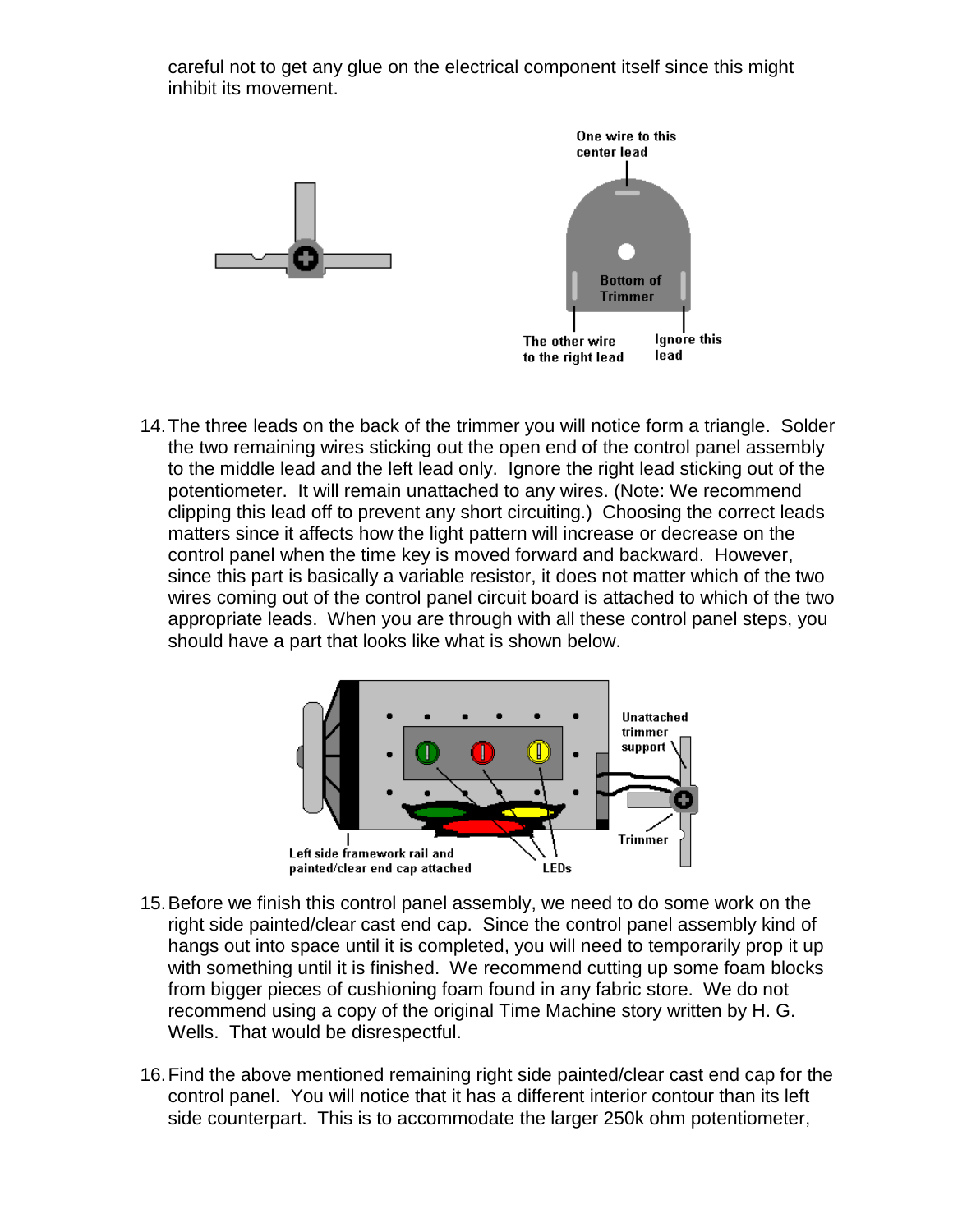which will regulate the speed of the motor that spins the "dish". Glue this part to the right side framework rail again making sure that you feed the wires through the hole you drilled in the center of this part. (Note: Again, make sure that the raised ribs on the end cap match both the orientation of the raised ribs on the left side end cap as well as what is shown on the blueprint. The correct positioning of this part will also result in no interior alignment tab supports interfering with the quarter section notch in the plastic tube that makes up the control panel. In other words, nothing blocks the up and down motion path of the time key which will be installed later.

- 17.Find the larger 250k ohm potentiometer included in the electronic parts bag and carefully cut the center shaft using a small metal hack saw so that the shaft part that turns sticks out only about 3/16". Strip and cut the wires coming out of the framework rail down and then solder one of them to the center lead on the potentiometer. Then solder the other wire to the lead to the right of that one when looking down on the potentiometer from the top. Once again, choosing the correct leads matters since it affects how the speed of the motor will increase or decrease on the control panel when the time key is moved forward and backward. However, since this part is basically a variable resistor as well, it does not matter which of the two wires coming out of the right side framework rail is attached to which of the two appropriate leads. Now glue the underside of the potentiometer to the bottom of the interior surface of the right side painted/clear cast end cap. You will see that it is shaped to allow the two wires to feed out from underneath the electronic component when the three leads on it are lined up over the specially shaped channel cast into the end cap.
- 18.Since, by now you are used to tricky assembly steps in this model kit and you have made it this far, you will love this next one. In the upgrade kit you will find a small clear cast part that looks like the diagram below. Drill a 1/16" diameter hole about 3/16" deep into this part from the side indicated, but be careful not to drill all the way through. Also drill a 1/16" diameter hole 1/4" deep on the lower end of this part where indicated.
- 19.Looking toward the potentiometer that you glued onto the inside of the right side painted/clear cast end cap for the control panel, turn the center shaft on the potentiometer as far to the right as it will go. Now glue the clear part you drilled into in the previous step onto the center shaft of the potentiometer. Make absolutely sure that you have it in the correct position which is determined by touching the end cap rail to the control panel rail to see where the quarter section notch for the time key is located. The clear part that is glued onto the center shaft should line up with the lowest point or bottom of this quarter section notch when the potentiometer shaft is turned as far to the right as it will go. Do not glue the control panel together just yet.
- 20.You will notice the peculiar pattern located on the top of the clear part that you just glued onto the right side potentiometer shaft. It is shaped to fit into the black moving disk on the small potentiometer/trimmer you were working with in Step 75 and 76 which is now attached to the clear "T" shaped support brace and hanging loose on the two remaining wires coming out of the control panel circuit board. Turn this black "disk" on the potentiometer/trimmer as far to the left as it will go with a Phillips screwdriver. It should now line up with the pattern on the top of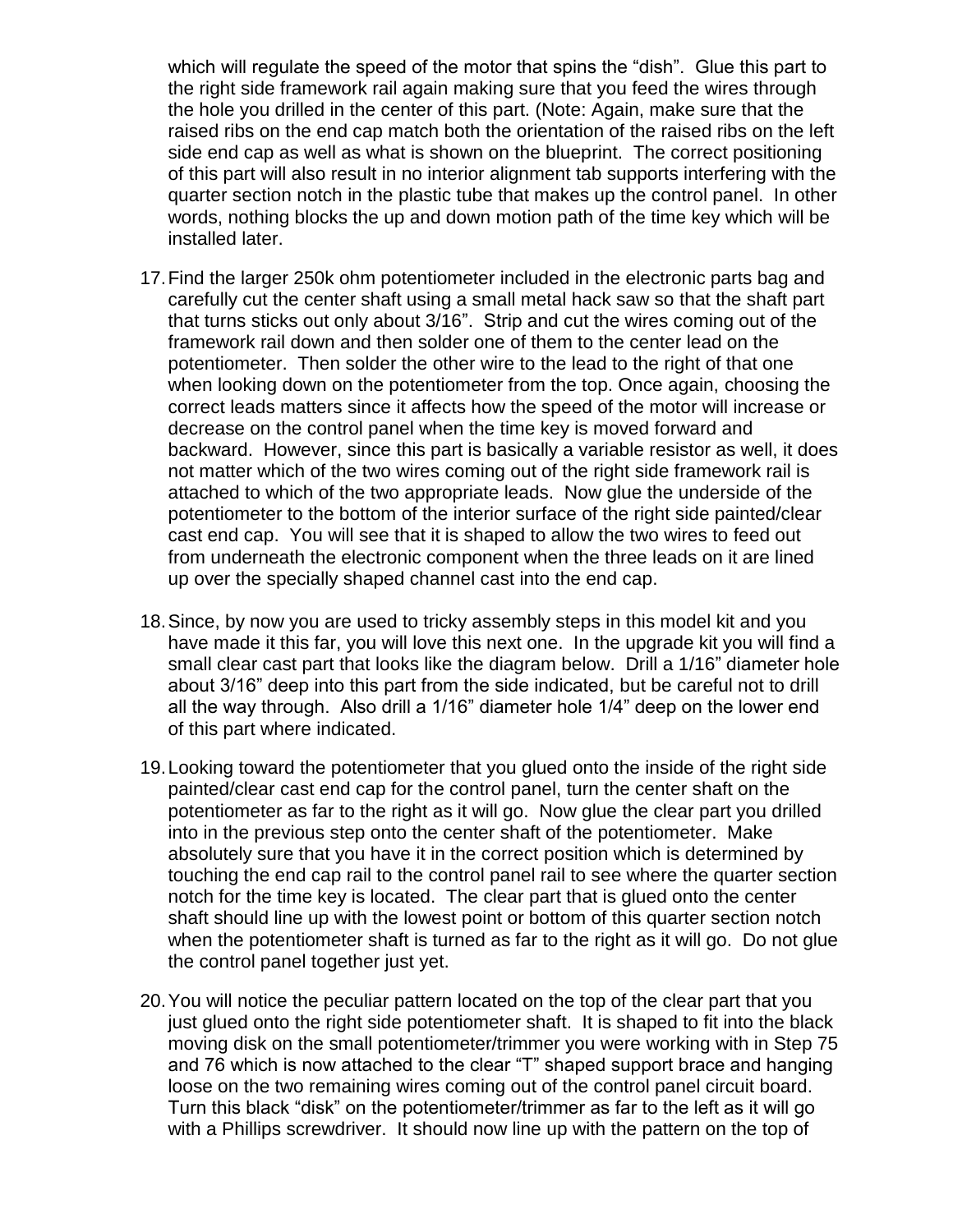the clear part glued onto the right side potentiometer. By lining up, we mean that the "T" shaped support brace should be in the following position when it fits in place.



21.Now that you have lined up these elements, you are ready to align the "T" shaped potentiometer/trimmer brace onto the inner surface of the painted plastic tube section that makes up the main body of the control panel housing. You will notice that there is a round "bite" taken out of one side of the support arms of the clear brace. This is so that the main body of the ultra bright red LED on the control panel circuit board on the time key "throttle" side is not blocked. Using a pair of needle-nosed pliers, insert the clear brace into the cylindrical cavity of the control panel as shown in the diagrams below. (Note: You may have to kind of bend the components on the circuit board around a little bit to get this to work right.) **Do not glue it in place just yet**.



22.Now, you are ready to install the last and most critical piece of the control panel assembly. Up to this point, the main body of the control panel and the right side painted/clear cast end cap are separated. You now need to take the cast part that you modified previously and glue it on to the center post of the potentiometer on the right side rail painted/clear cast end cap. As stated before, you must make sure the potentiometer center shaft is turned all the way to the right before you permanently attach this cast throttle piece. Make sure that you do not inhibit the turning motion of the center shaft when you are attaching the cast throttle part with glue. Also you will need to use the bottom of the quarter section notch opening on the tubular housing of the control panel as a guide to make sure that when the right side potentiometer is turned all the way to the right, the clear cast throttle control is touching the bottom of the notch. Obviously, you will have to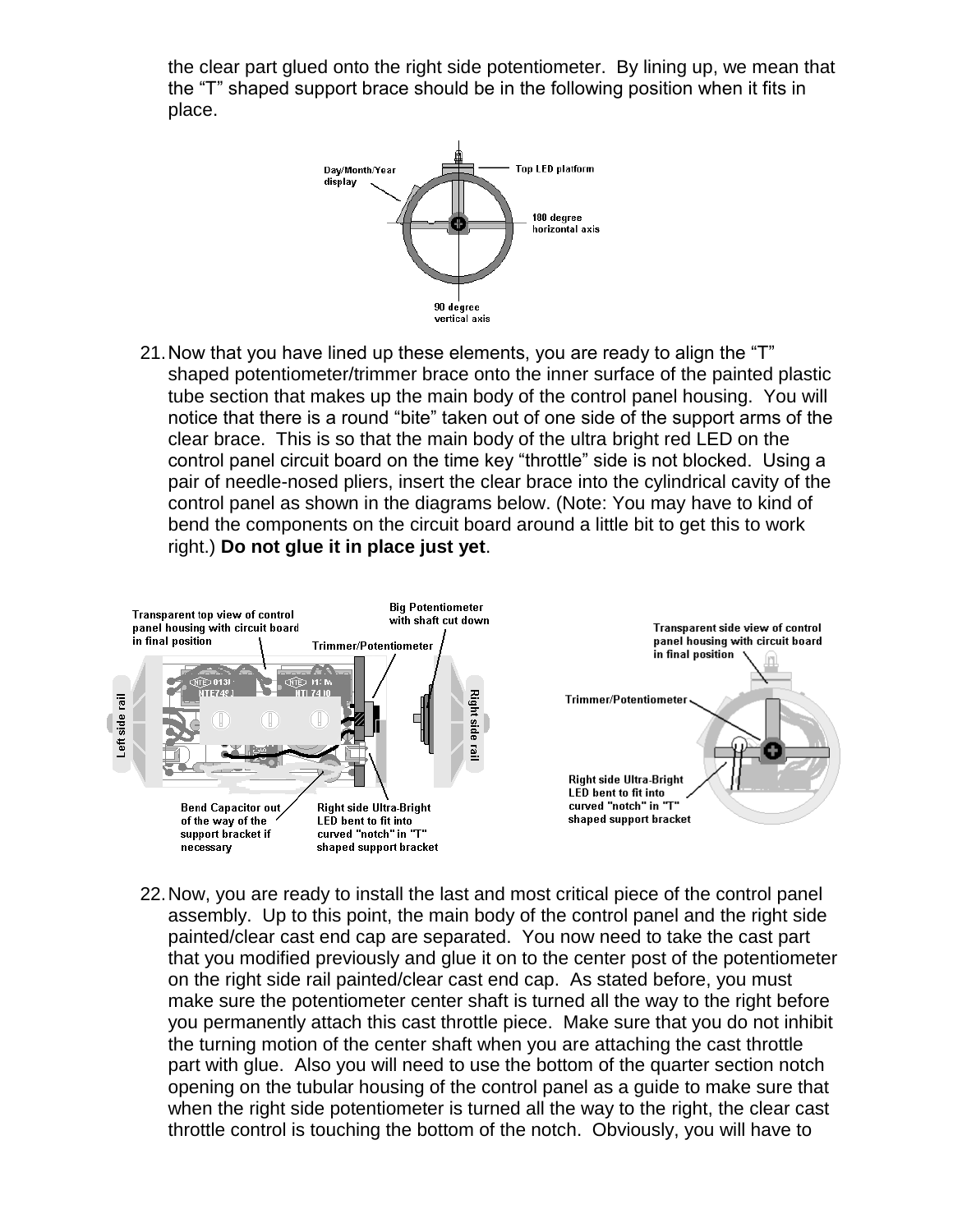keep holding them together to check for alignment. Additionally, you need to double check that there are no wires or anything in the way of the throttle's movement.

- 23.You are almost there. On top of the cast throttle piece is a detail element that is designed to fit into the Phillips screwdriver shaped opening in the top of the 50k ohm trimmer/potentiometer mounted on the support bracket inside the main body of the control panel housing. Make sure that the movable disk on the trimmer/potentiometer is turned all the way to the left or it will not line up with the raised detail on the throttle. Because the cast throttle piece has to be pushed tight up against the trimmer/potentiometer inside the control panel, it is very important that the brace that holds this electronic component be attached to the inner surface of the control panel housing at the correct depth to achieve this positive contact. Because the control panel will soon be sealed permanently, a bit of trial and error test fitting is required. **When you are sure that you are sure that you are sure that all these elements are going to fit together in the proper positions,** glue the movable disk on the trimmer/potentiometer to the top of the cast throttle piece. Then glue the three arms on the trimmer/potentiometer support brace onto the interior wall of the control panel housing. You will have to do this at the same time that you glue the right side painted/clear cast end cap in place on the control panel housing. Put glue on both the brace support arms and the end of the plastic tube that touches the painted/clear cast end cap and slide them together all in one operation. Join these parts together with two-part epoxy.
- 24.Now you can finish painting the control panel exterior. The rivets are to be gold, and there is a small band of dark green that runs around the edge of the control panel LED light platform. You can also apply the decals. Use the 3/4 CAD drawing to locate the positioning of the gold ornamental decal on the front of the control panel. As you can see, the decal sheet we provide you offers you a choice as to what date, month, and year you want showing on the control panel. The dates are of course, the significant ones from the 1960 George Pal movie. Lay the chosen decals into the appropriate elliptical openings in the control panel day/month/year display panel. (Note: We recommend cutting a template out of styrene sheet to establish the correct shape for each of these three ellipses and then using that template to cut the correct profile shape out of the decal sheet with a sharp X-acto knife.)
- 25.Locate, paint, and attach the thin scrollwork detail element that goes under the control panel housing between the left and right framework rails. (Note: For those of you that are fanatical about absolutely correct detailing, there is additional pin stripping that goes on the top surface of this part as well. See the 3/4 CAD drawing provided.)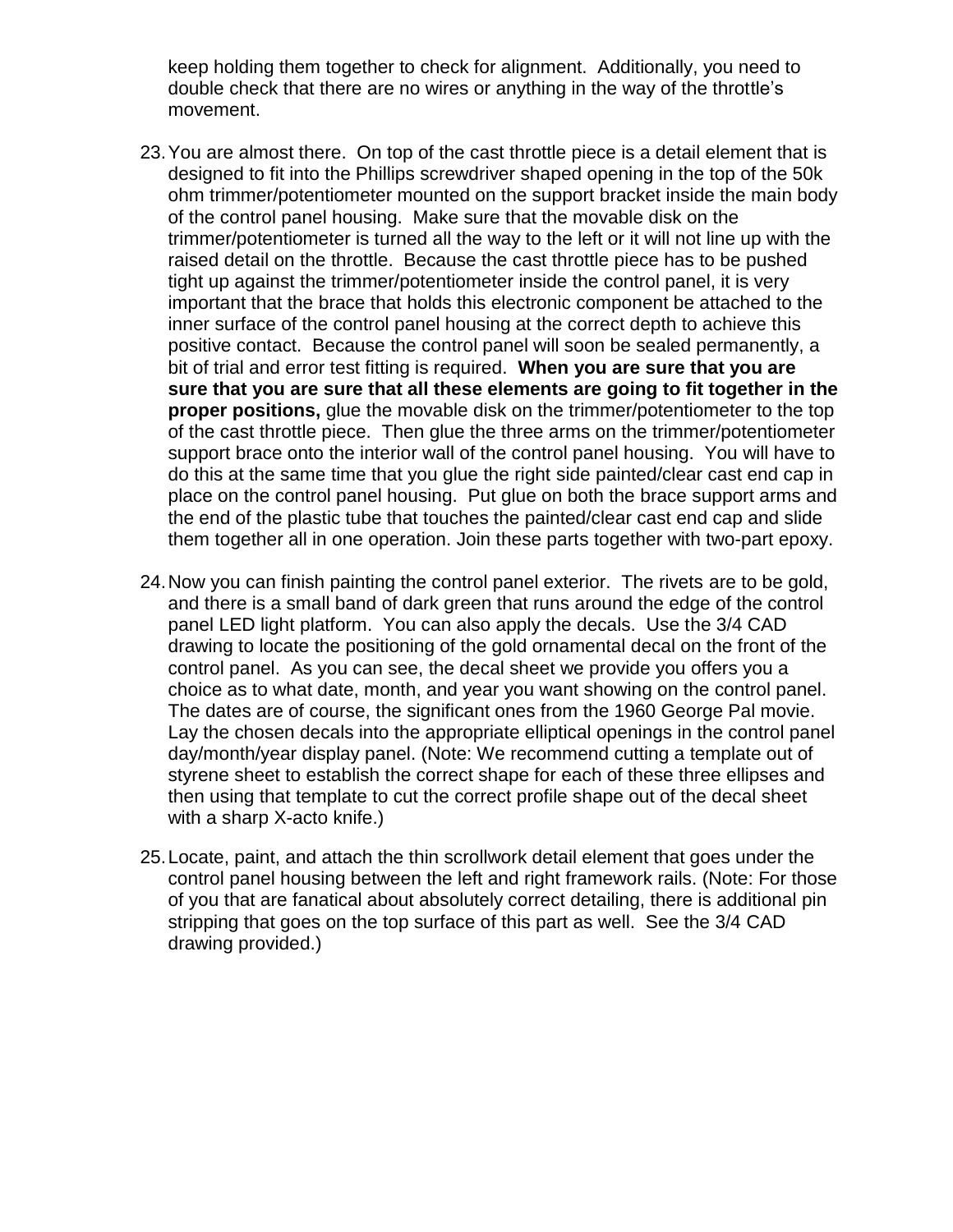## 11

#### The Control Panel Light Cages:

1. In the original Time Machine static build up kit, the three lights on top of the control panel are made out of solid cast resin which you paint the correct colors. They are not used in the upgrade kit because they are being replaced with LEDs. However, the cast pieces make excellent fixtures for bending the wire cages that go over these colored LEDs. Take a 24" long length of copper wire included in the static build up kit and carefully sand the coating off of it so it solders better. Cut this piece of copper wire into twenty-four 1" long lengths and separate them into three groups of eight. Arrange each set into the pattern shown below and solder the ends together. (Note: Use a similar technique to the one that you used when making the larger cage that goes over the red LED on top of the time generator assembly. Use cyanoacrylate adhesive to hold joints into place and then solder them. File if necessary. See diagram below.



- 2. Now bend these three wire assemblies over the cast light part from the original kit making sure the junction point in the center is located exactly in the middle of the top of the fixture. Now cut all the wires that are pointing down to the correct length which is determined by measuring the LEDs that they rest on.
- 3. Find the three flat brass washers that are included with the upgrade kit. You will need to drill out the center openings of these so that they measure 3/16th" in diameter and will fit over the LEDs on the control panel. (Note: The best method for doing this is to hold each washer with a small pair of pliers on the outside while drilling down onto a scrap piece of wood. After you have done this, you need to solder them onto the bottom of each wire cage that you bent in the above step. File if necessary. They are now ready to paint gold and attach to the LEDs on the control panel.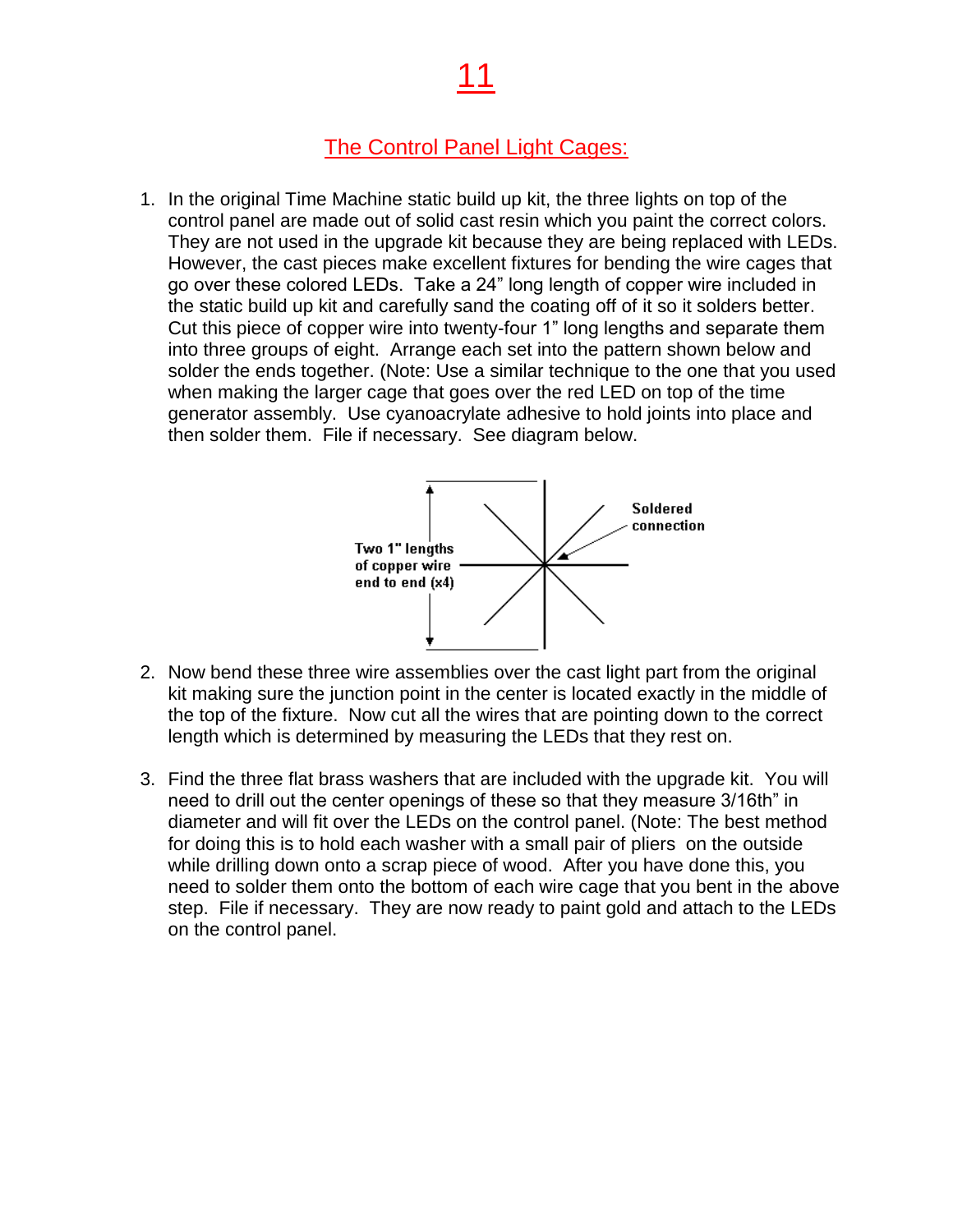# 12

### The Time Key:

- 1. Carefully trim the body of the time key from the casting block. You will notice that there is a small 1/16" diameter plastic shaft cast into the bottom of this part. It is necessary for you to remove it entirely when you are building the upgrade version of this kit. After you have sanded and finished this small part, drill a 1/16" diameter hole about 1/4" deep into the center of the bottom of this part. Find the length of 1/16" diameter copper rod provided in the upgrade kit and glue it into the hole you just drilled. Now cut the length of rod that you inserted down to about 1/4" long and file the end of it so that it is flat and not crimped. This shaft will be inserted into the hole that you drilled into the cast throttle that operates the two control panel potentiometers. The key is designed to remain removable, just as it was in the film.
- 2. Next, paint this part gold on the top and bottom and "marbleized" blue and white on the shaft. Now, glue the provided clear faceted bead onto the top of the time key. The best method for doing this that we have found is to attach it with any clear twopart epoxy which will fill the hole in the center of the bead as well as hold it in place.

# 13

#### Final Framework Assembly Details:

- 1. Temporarily attach the time generator assembly to the base if it is still not already attached. As instructed earlier on in this set of instructions, the two clear cast left and right cones are currently temporarily attached into place on the sides of the time generator assembly using tape on the inside. Leave them that way for the time being. Slip the two dome-shaped painted/clear cast time generator cone end caps into the small round openings in the tapered end of the clear cast cones. If you have not already done so, carefully remove the 1/4" diameter raised center areas on both of the painted/clear cast dome-shaped end caps and just as carefully sand them smooth and paint the newly exposed clear areas black again.
- 2. Find the horizontal framework rail that surrounds whole Time Machine model. Glue the back points of contact on first. These are located by lining up the two round green cylindrical raised detail elements cast into the back sides of this part over the exact centers of the dome-shaped time generator cone end caps. If the time generator assembly still pushes out too much on this horizontal framework rail, you will have to carefully sand some of the width off of the clear cast time generator cones at the points where they mate up to the central time generator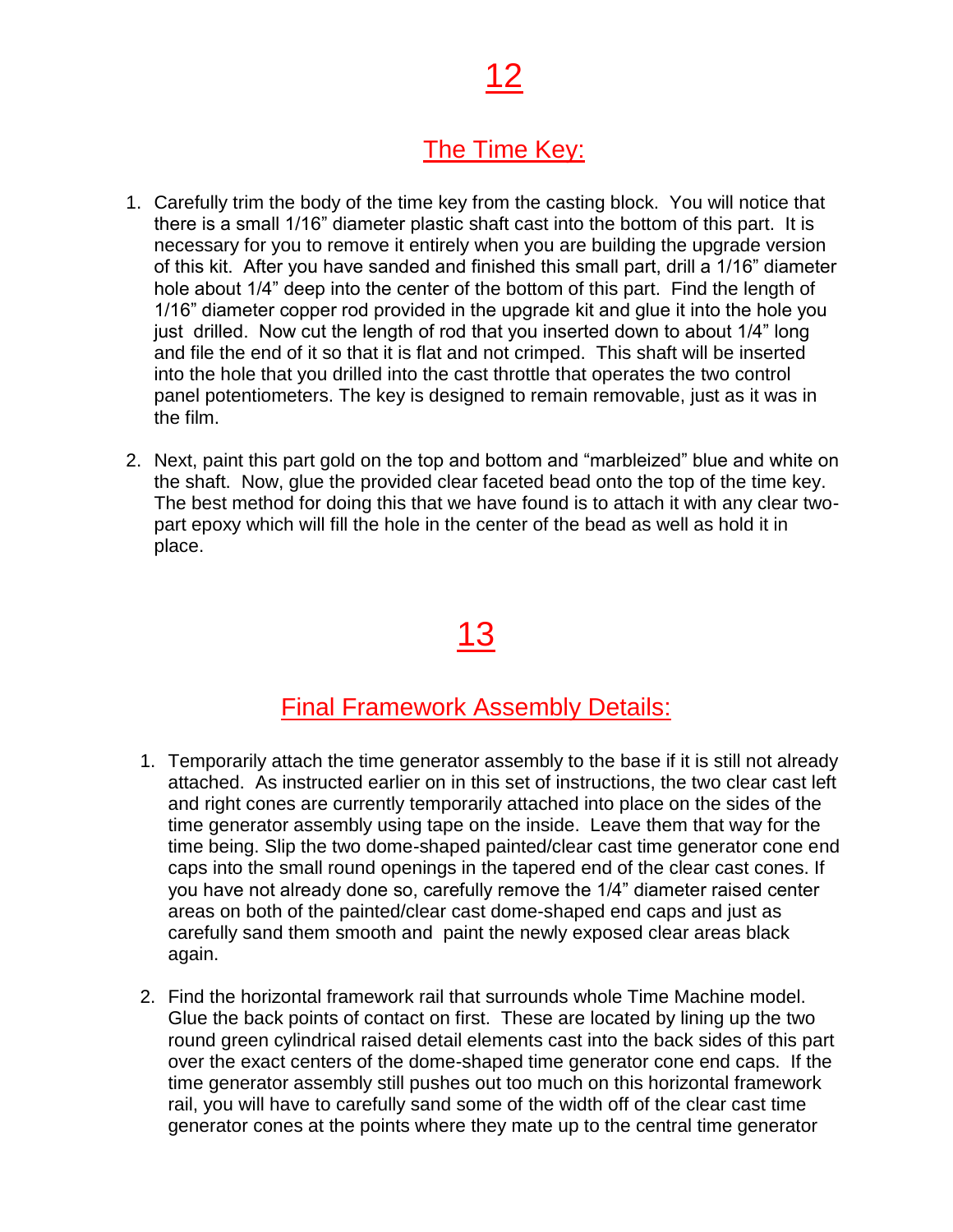assembly housing. Obviously, you will have to be very careful about modifying these finished parts so as not to harm the decals that are already applied on the outside surfaces. **Do not glue the cones to either the framework rails or the time generator housing assembly just yet.**

3. It is now time to attach the front of the horizontal framework rail that surrounds the whole Time Machine model to the front of the left and right side framework rails. You will at this point be able to determine the correct point of contact now that the parts are no longer floating unattached in space. (Note: Do not consider pinning these rails together with any kind of rod or fastener because it might damage the wires cast inside the side framework rails.) The framework rails are now done.

# 14

#### Time Generator Drive Wheel:

- 1. Find the soft black rubber grooved wheel among the parts included in the Time Machine model upgrade kit and keep it on hand. There is also a small cast resin central support for this rubber wheel, which you will also need to find and modify. It is a disk about 5/8" in diameter with a central shaft sticking out of one side about 1/2" high and 1/4" in diameter. Sand and finish this part and drill a 1/8" hole all the way through the exact center of the shaft on this part. (Note: We strongly recommend that you use a small drill press to do this step. **It is very important that the hole you drill be straight and exactly in the center as indicated by the divot cast into the top of the shaft on this part.**) When you are done with this part, paint it black.
- 2. Now glue the rubber wheel onto this painted cast part with the nicer of the two surfaces facing away from the backing plate. It is important to get glue on both the central shaft and the flat surface of the backing plate to properly support the rubber wheel when it spins the dish.
- 3. Locate the 1/8" diameter hollow short length of brass tube that comes with this upgrade kit and glue it into the center of this rubber wheel/center support shaft assembly with one end of the tube flush with the soft rubber side of the drilled through hole. If you think that it is necessary for the look of the model to paint this shaft black, then do so at this point.
- 4. This whole assembly should slide right over the axle of the DC motor sticking out of the back of the time generator. At this point, the 1/8" diameter tube section in the center is too long. You will need to do the final adjustment when you have the dish attached. You can cut the brass tube by hanging the wheel end of this assembly over the edge of a table while placing an X-acto knife on the point on the surface of the tube section that you want to sever. Roll the tube section on the table against the knife blade until the it is cut. Then glue this wheel assembly onto the shaft of the installed motor making sure that the brass tube in the center seats all the way down over the entire length of shaft.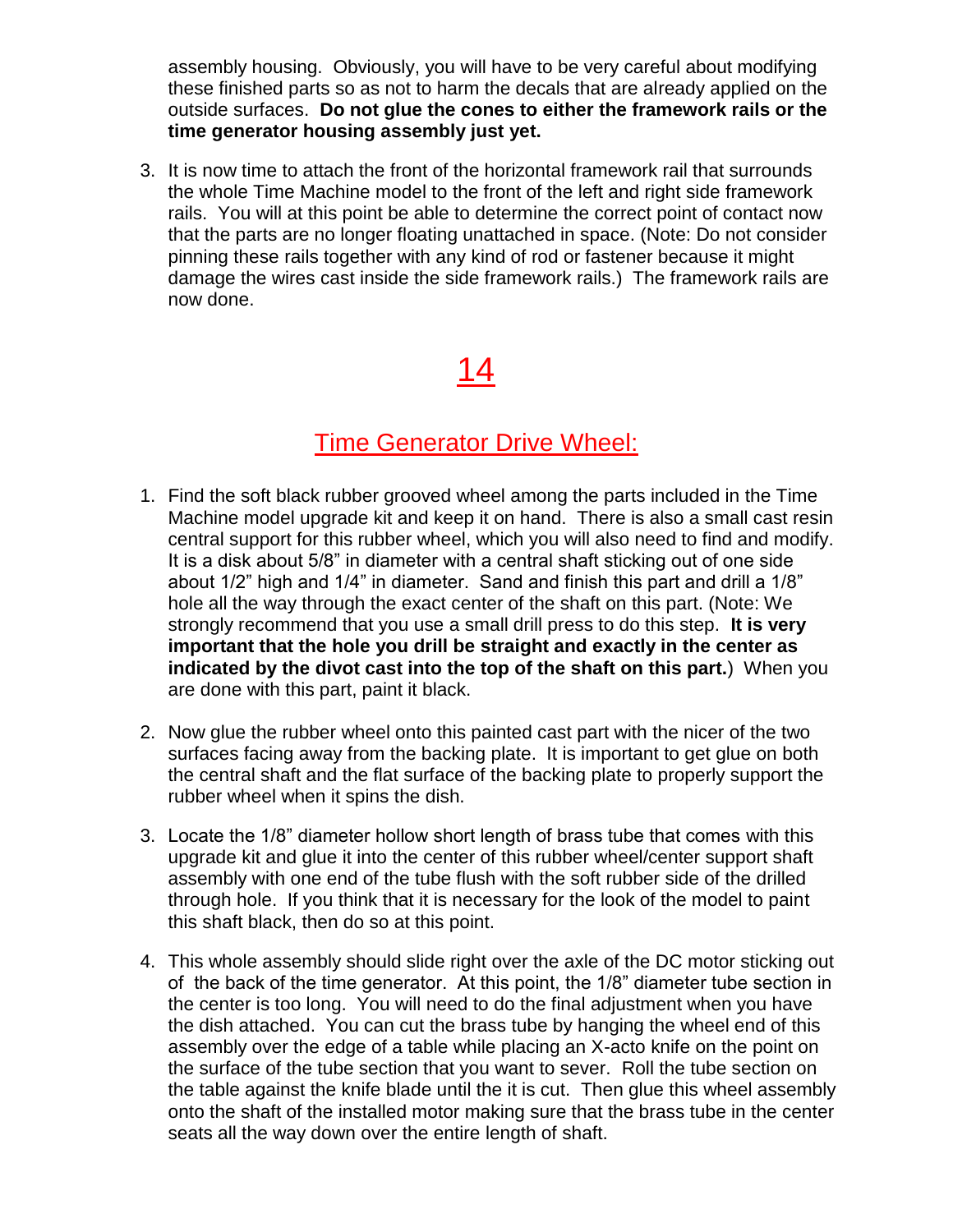# 15

#### The Dish:

- 1. Let's begin by pointing out a little known fact about the dish-shaped part that goes on the back of the Time Machine. Around the perimeter are a series of hex-shaped bolts arranged in what appears to be a random grouping within four radial divisions on the inside back surface of the part. There actually is a pattern present. Each bolt represents one day of the year (365 total) and the four quadrants represent the four seasons. You will need to examine the dish to see if any of the 365 rivets are missing or damaged. If so, then use the provided short length of styrene hex rod provided with the original kit to repair it. Take the time to sand and finish this part smooth, especially on the back, since an improper finish on this part will cause very visible defects in the paint finish that will affect the overall quality of your model's appearance. Another important step to do at this point is to make sure the dish is flat along the edge. The best way to find this out is to lay the dish onto a surface that you know to be flat and see if it touches evenly all the way around the edge. If it is not, you will need to reshape it by putting it in hot water and laying it on a flat surface overnight. (Note: If necessary, put only a small amount of weight on the back of the dish to hold it down. We recommend something like a large bath towel. If you use anything heavier, you run the risk of causing the dish to become deformed in the other direction.)
- 2. The dish is the most complicated part to paint in the whole kit. With all the other parts, the painting instructions have been noted within each step as they are relevant, but with this part that cannot be the case. It is very important that you take your time masking and painting the areas on the inside surface of the dish since it is such an important piece in the overall look of this model. Use the enclosed 3/4 CAD drawing as a guide to painting this inside surface correctly. The back of the dish is painted gold over the entire smooth surface. When you are through with the painting steps and you have given the paint finish ample time to dry, you will need to apply the water slide decals to the inside surface. (Note: The water transfer decals that come with the kit require a bit of careful positioning work to get them located in their proper places. As suggested previously, keep them very wet until you get them applied correctly and then use any commercially available decal setting solution to make the decals pull tight to the surface of the cones and eliminate wrinkles.)
- 3. Find the cast part that is the central shaft support for attaching the dish to the spherical shape on the top of the time generator. This part is reinforced with a length of steel rod cast inside of this part, so it is stronger than it looks. Scrape away the paint just around the small raised 1/16th" raised alignment pin located in the center of the inside surface of the dish. It is important that you achieve a strong bond between the center shaft and the dish and it is also important to double check that the shaft is located in the exact center so that it will spin correctly. Check this by putting a ruler at several different points around the dish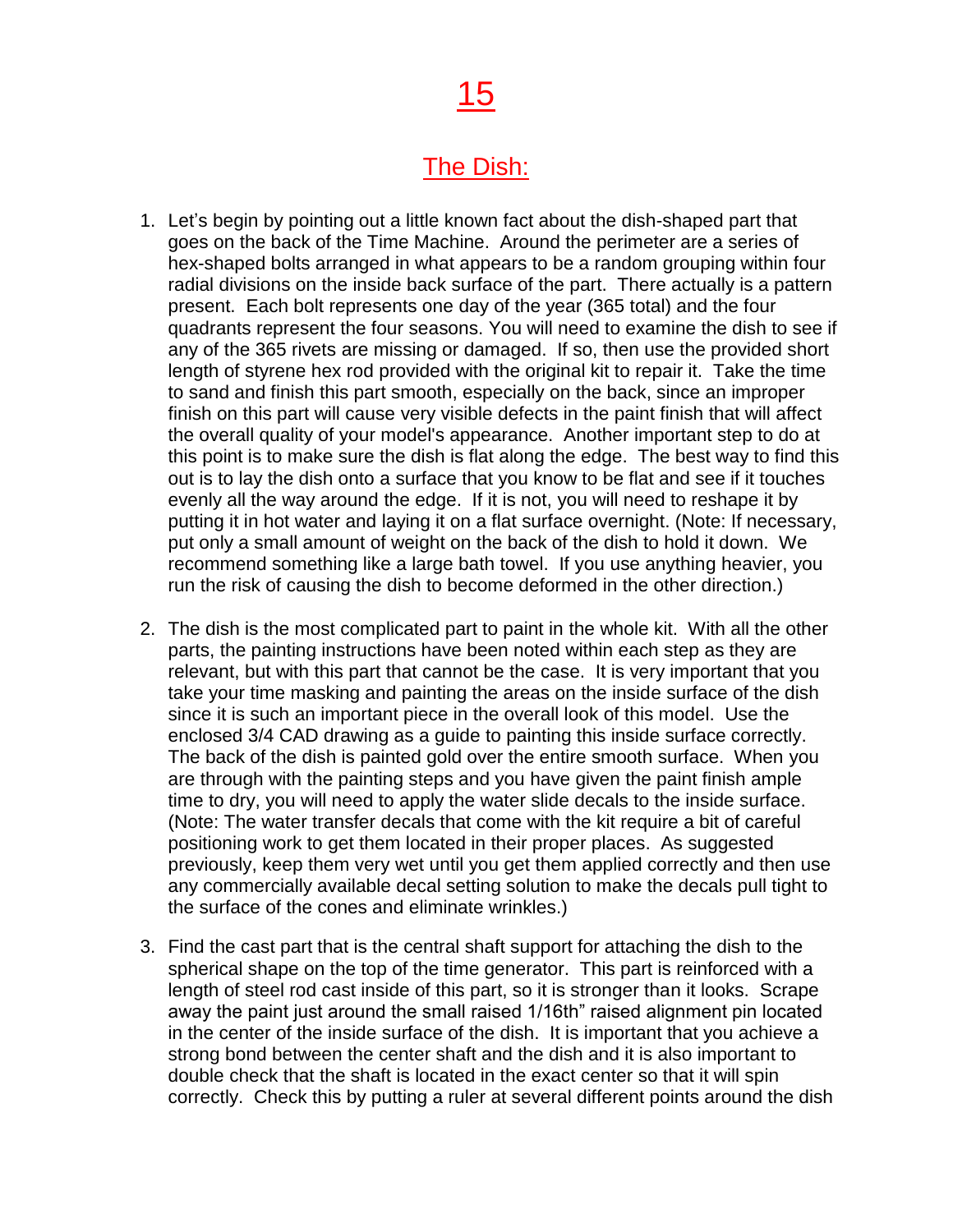between the center pin and the outside edge. When you are satisfied that everything all lines up correctly, then glue the shaft to the dish.

4. Here comes another set of tricky steps. First, remove the time generator assembly from the base so that it is easier to work on. Also, remove the cones from each side to allow better access into the hollow cavity within this assembly. You were instructed to leave the red LED lamp and cage assembly located on the top of the time generator unattached previously. This is done because the two wires going into this LED lamp assembly need to be spread to the left and right sides of the interior spherical shape cavity so as not to interfere with the motion of the shaft that supports the dish. Carefully push the wires to each side with the end of a small screwdriver or similar tool. See diagram below.



- 5. Test fit the dish shaft into the opening in the spherical shape supporting it the whole time that you do this operation. It should slide in far enough so that you can see the small thin grooved area on the shaft exactly in the center point between the two enclosed bearings when looking through the top opening. If this does not happen, you might have to sand areas on the shaft to compensate for any fit discrepancy. You are now ready to attach the rubber drive wheel assembly to the shaft of the DC motor on the time generator. Gently spin the dish and you will most likely find that the outer rim rocks in and out a bit. Determine the half way point of this rocking motion which would be the point between the farthest distance from the base of the time generator and the nearest distance from the base of the time generator. Cut the brass tube to length and attach the rubber drive wheel to the axle so that the center of the groove is at this half way point.
- 6. The dish does not get attached using glue. Instead, a small "C" clamp washer holds it in place. You should find it enclosed in the upgrade kit bag of parts. Insert the dish/shaft assembly back into the spherical shape on the top of the time generator assembly. Bend the red LED lamp assembly out of your way for the moment. Using a set of very fine needle nose pliers, grasp the "C" clamp washer at the top and carefully lower it down through the opening on the top of the spherical shape and push it down over the small diameter groove in the shaft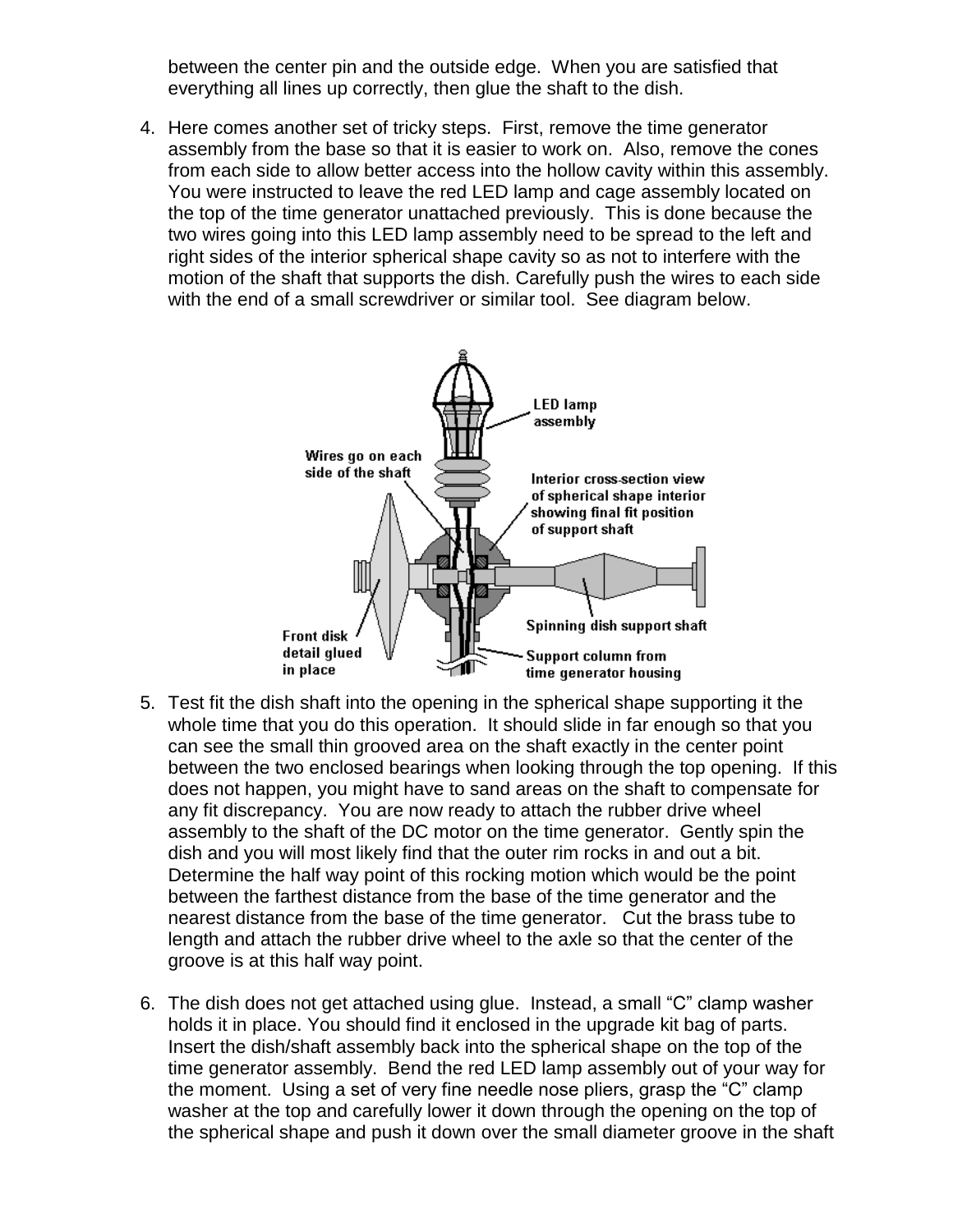that holds the dish which should be located right in the center of the two enclosed bearings. This is a little tricky, so take your time. After you have done this, spin the dish a couple of times to make sure everything is functioning smoothly. See diagram below.



7. When all the above steps are done and the bottom rim of the dish is resting comfortably on the rubber drive wheel assembly, you can glue the red LED lamp/lamp cage assembly into place.

# 16

#### Transistor Subassembly:

1. If you want your Time Machine to function correctly, then you must perform these last steps very carefully. This is the point where we estimate there will be the most electrical wiring mistakes if the following steps are not done carefully. You will be working inside the hollow cavity of the generator housing to make these connections, so don't let the soldering iron ruin the surface of the plastic parts. First you will need to locate the NPN power transistor in the bag of supplied electronic parts. It is a silver rounded diamond shape component with a domeshaped housing on one end and two silver leads pointing down out the other end. You will also need to locate the last 5.1 volt zener diode which as you may remember is an electrical component with two silver leads coming out of each end and an orange body with a black stripe on one end. After you have found these, you will also need to consult the CAD electrical schematic drawing and electrical component key found in this set of directions. Using the diagram, locate which lead on the transistor is the "base" and solder the end of the 5.1 volt zener diode with the black stripe on it (the cathode) to this lead on the transistor. When you are done, cut a short length of shrink wrap tubing and shrink it over both the transistor base lead and the main body of the zener diode and solder a 2½" length of wire to the emitter lead on the NPN power transistor. See diagrams below.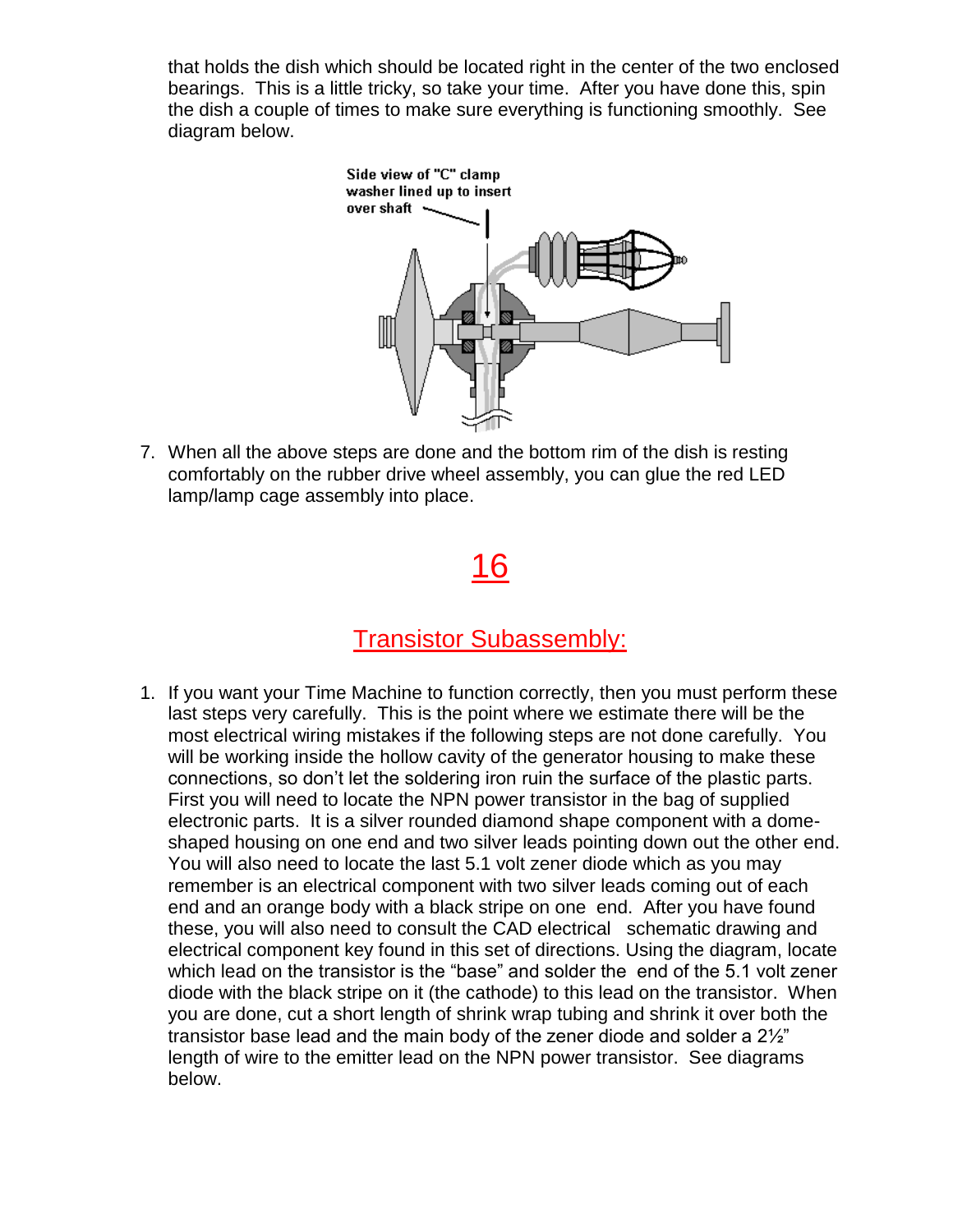

2. You now need to solder two 4" lengths of wire to the housing of the NPN power transistor. The best way to do this is to pick one of the two holes on the flat part of this electrical component and solder the two lengths of wire together one on each side of the hole. You cannot solder to the housing of the NPN transistor since it is designed to resist such things. By using this wire on either side of the hole method, you can make it so that the wires are touching the component as well as each other and they are unable to go anywhere. See the diagram below. Roughing the surface of the transistor where you are attempting to solder assists in bonding the solder to the transistor. When you have attached all the wires to this component, you are ready to begin the final wiring steps that will make your Time Machine come to life.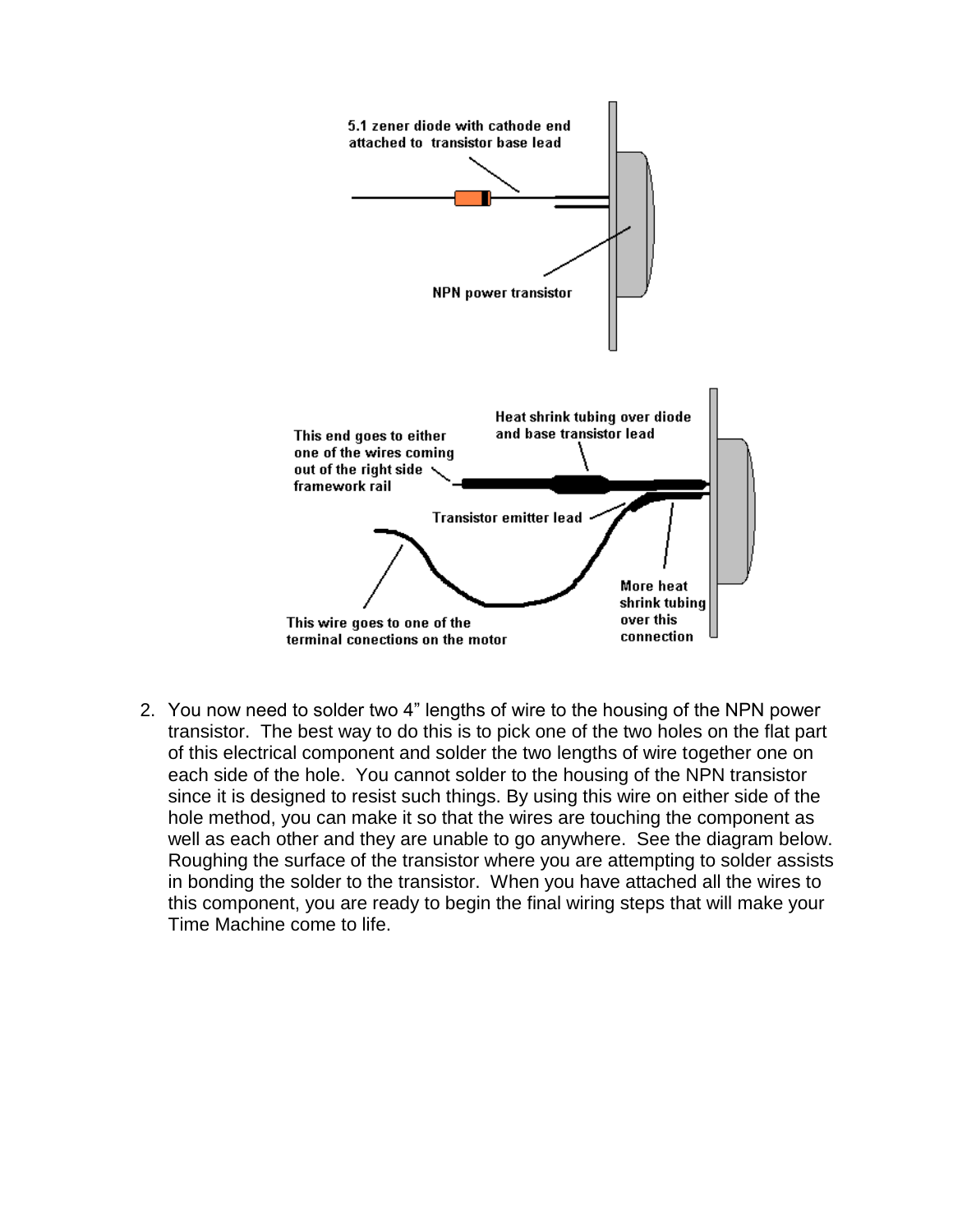

### Final Wiring:

1. For these final wiring steps, you will have to work within the hollow space in the time generator housing. Remove it from the base until told to put it back on. In the following wiring steps, we will refer to each connection area as if they are separate even thought they are glued together at this point in the construction of this model. The diagrams will also reflect this abstraction since it helps in sorting out which wire and/or terminal goes to which. First you will notice that on each of the two incandescent light bases screwed to the part attached to the top of the motor mount within the time generator assembly there are two terminal connections (two on each base for a total of four altogether). You will need to wire these together in the following manner. Cut two lengths of wire as long as the distance between the two incandescent light bases. Solder either terminal on one light base to either terminal on the other light base. Repeat this operation with the remaining two terminals. Now cut two more 3" long lengths of wire and solder one to one of the terminals on the right side incandescent lamp base and solder the other one to the remaining terminal on the same right side incandescent lamp base. When you are done with this, you should have the left side lamp base connected to the right side lamp base by two wires and also have an additional set of wires doubled up on the terminals of the right side lamp base.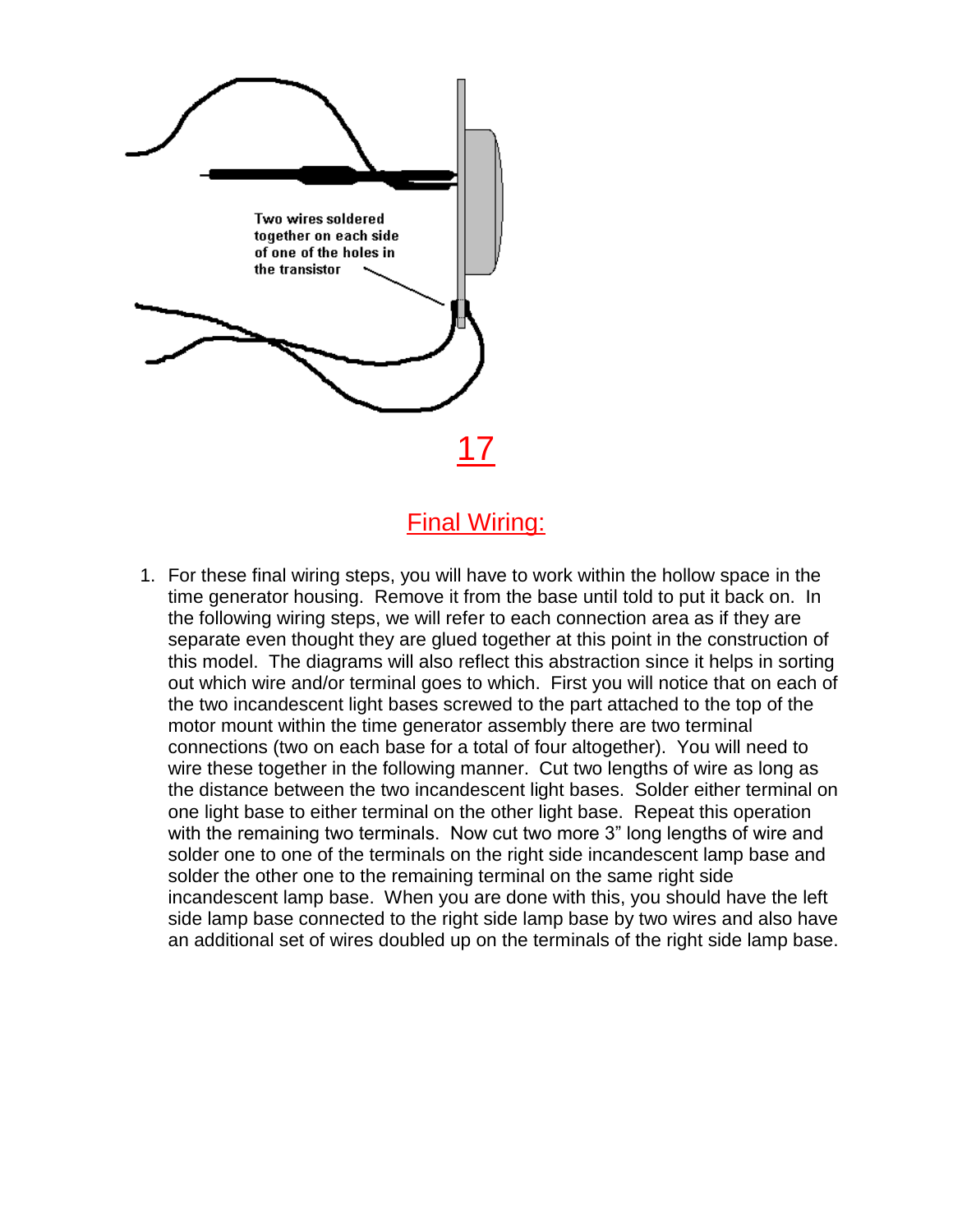

2. Take the transistor sub-assembly you built previously. You will need to solder two of the leads from this sub-assembly to the two leads coming out of the right side framework rail in the back. It does not matter which of the two leads that you select emerging from the side right side framework rail since on this side they only lead to the 50k ohm potentiometer inside the control panel. The potentiometer is a variable resistor and is not a directional component in this application. First cut some short lengths of heat shrink tubing to go over the connections that you are about to solder. Remember to slide one of these over one of the two wires being connected before you solder them together. Now solder one of the wires from the right side framework rail to the remaining unsoldered lead (or anode) on the 5.1 volt zener diode attached to the base lead on the NPN power transistor. Now select one of the two wires attached to the housing of the NPN power transistor, it doesn't matter which one, and solder it to the other wire from the right side framework rail. (Note: Keep all the lengths of wire longer than you might think they should be because it makes it easier to attach all these components together and move things around inside this hollow space area of the time generator. You can always stuff the extra length of wire into the hollow cavity when you are finished with these last wiring steps. See the diagram below.



3. Next, you will need to slide the right side clear cast time generator cone over the whole wiring assembly that you completed in the previous step. If you do not do this at this point, you will be unable to get it on over the wires in the future. After you have done this solder the emitter lead wire emerging from the NPN power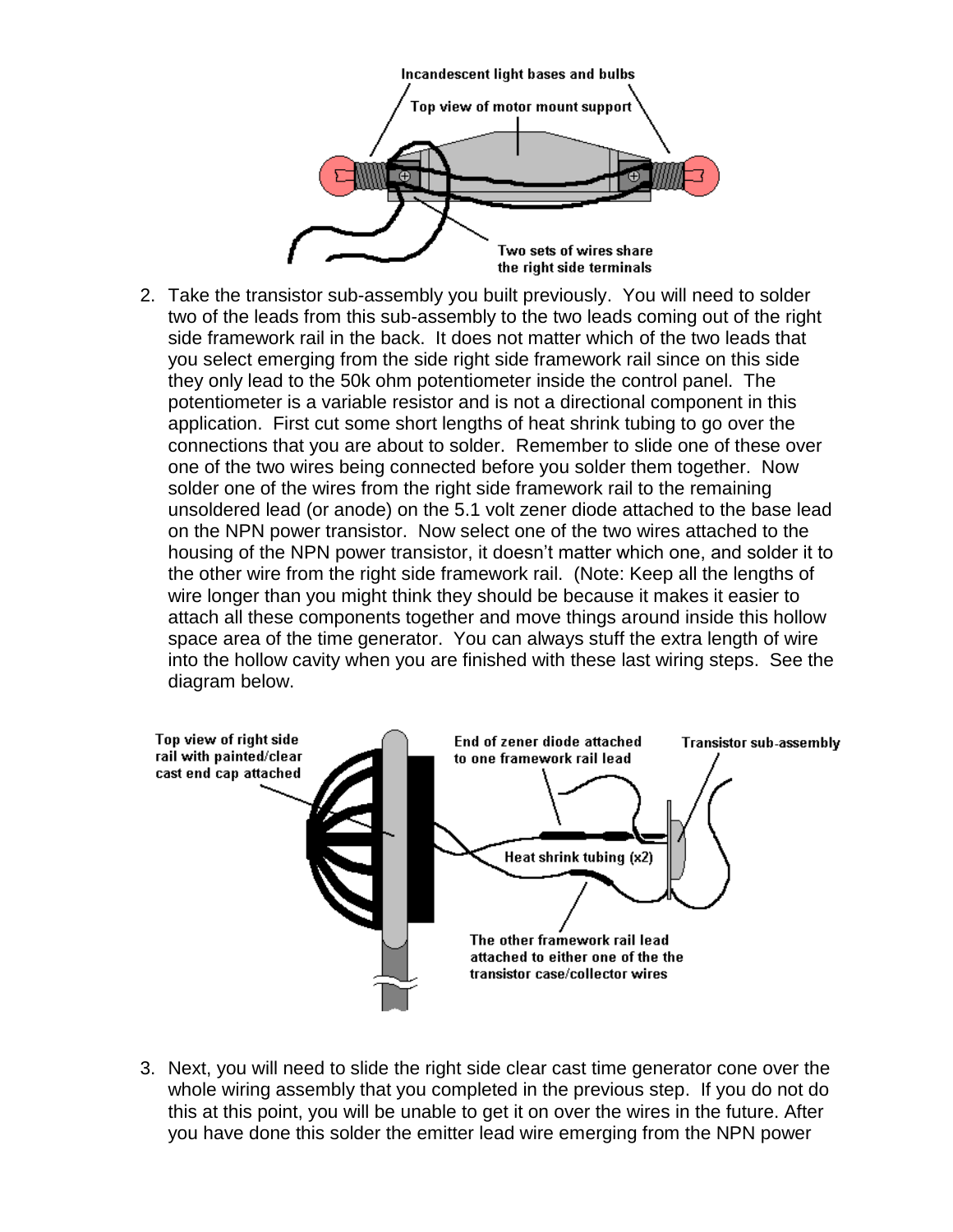transistor to one of the terminals on the back of the DC motor. It does not matter which one. See the diagram below. Please note that the already attached incandescent light support is not shown in this diagram to make it easier to understand



4. Now solder the two lengths of wire that are attached to the two right side terminals on the incandescent lamp base from Step 101 to the two terminals on the back of the DC motor. One wire to each terminal as shown in the diagram below. (Note: At many points in the final wiring steps, you will find that more than one wire will share the same terminal connection. This cuts down on soldering connections.) To avoid having the NPN power transistor sub-assembly rattling around loose inside the hollow cavity of the time generator, attach it upside down onto the top of the motor mount assembly with a small amount of hot glue.

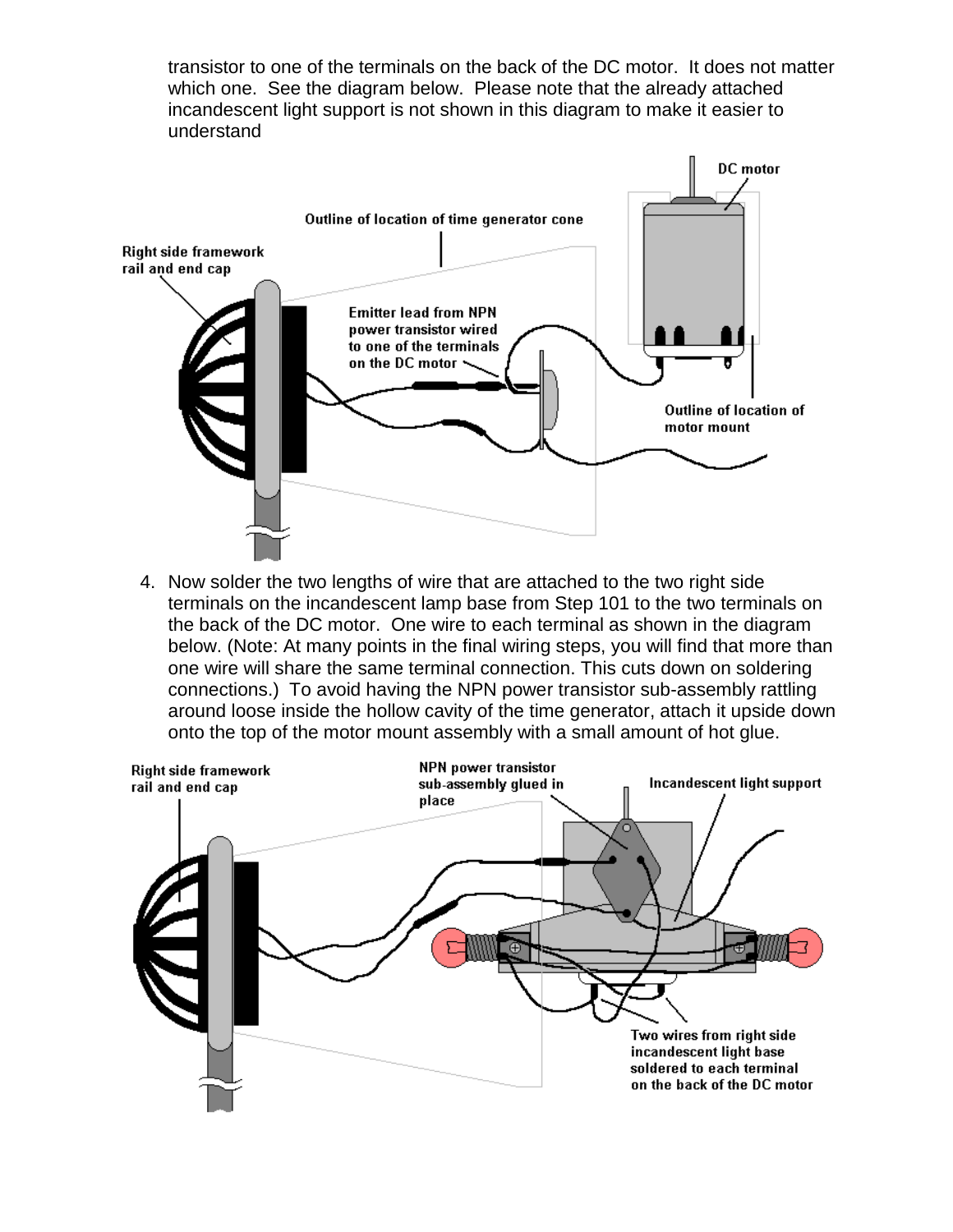5. Now you are ready to begin wiring the left side framework rail wires. First you will need to slide the left side clear cast time generator cone over the wires or you will not be able to get it on later because the wiring connections will interfere. The order of the wires matters when you solder these connections together. The way to determine the order once and for all is to get a 9 volt battery and touch the two wires to the two terminals. Use the polarity symbols on the 9 volt battery terminals to find out which of these two wires is which. Using an extra short length of wire, solder the negative lead to the terminal on the back of the DC motor indicated below. (Note: It will be the one with only one wire soldered to it at this point.) Temporarily tape the positive lead to the remaining lead wire attached to the NPN power transistor case. We will solder these together in a later step.



- 6. It is now time to solder the wires coming down from the red LED lamp assembly on the top of the time generator. First you will need to solder a 1k ohm resistor to either one of the two leads that lead to this red LED lamp. Cover the whole body of the resistor and the connection point to the wire with heat shrink tubing to prevent short circuits. The choice of which wire and the direction of the resistor on that wire do not matter. You will now need to establish which of the two wires is positive (anode) and which of the two wires is negative (cathode). The best way to do this is to again use the 9 volt battery method of touching the wires to the terminals both ways and seeing which way lights the red LED lamp. Solder the negative wire (cathode) to the terminal on the back of the DC motor indicated in the diagram at the top of the next page. Take the other lead (anode) and tape it temporarily to the two taped together leads from the previous step. Again, these will be soldered together in a later step.
- 7. Take the entire time generator/dish assembly and attach it to the base with the four nuts and bolts provided. If you are going to run your Time Machine with a 9 volt battery, snap the battery into the clip prior to doing this attachment of the two parts. If you are going to purchase the power adapter and run it from wall current then just leave the battery clip inside unattached to anything. **Do not use both**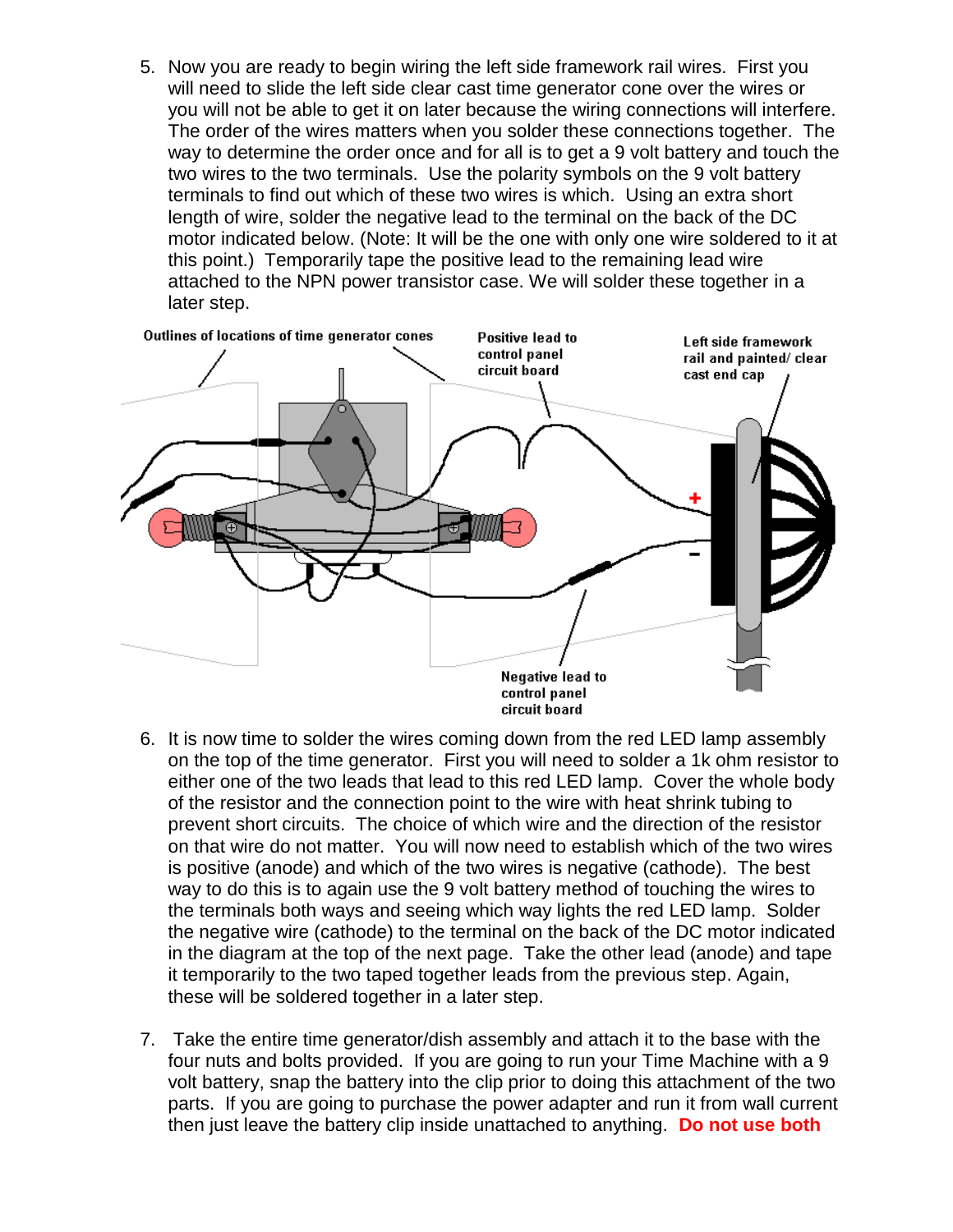**power sources at the same time! The power supply current could possibly cause the battery to overheat and explode.** As you drop the time generator into its place, feed the two wires that you soldered to the master on/off switch and the adapter plug way back in Steps 7-8 up through the pre-cast notch in the front of the motor mount assembly. You should see the two wires appear up inside the hollow chamber of the time generator housing. Remember which wires are which.



8. Solder the negative wire from the base (which is the one attached to the power adapter plug) to the negative leads attached to the terminal plug on the back of the DC motor. Put a length of heat shrink tube over the positive wire from the base (which is the one attached to the master on/off switch) and solder all the temporarily taped together wires to this one. Slide the length of heat shrink tube over this connection to prevent shorts and shrink it. You, my friend, are now done with the wiring. You might want to double check your work with the provided electronic schematic drawing at this point just to make sure everything is correct.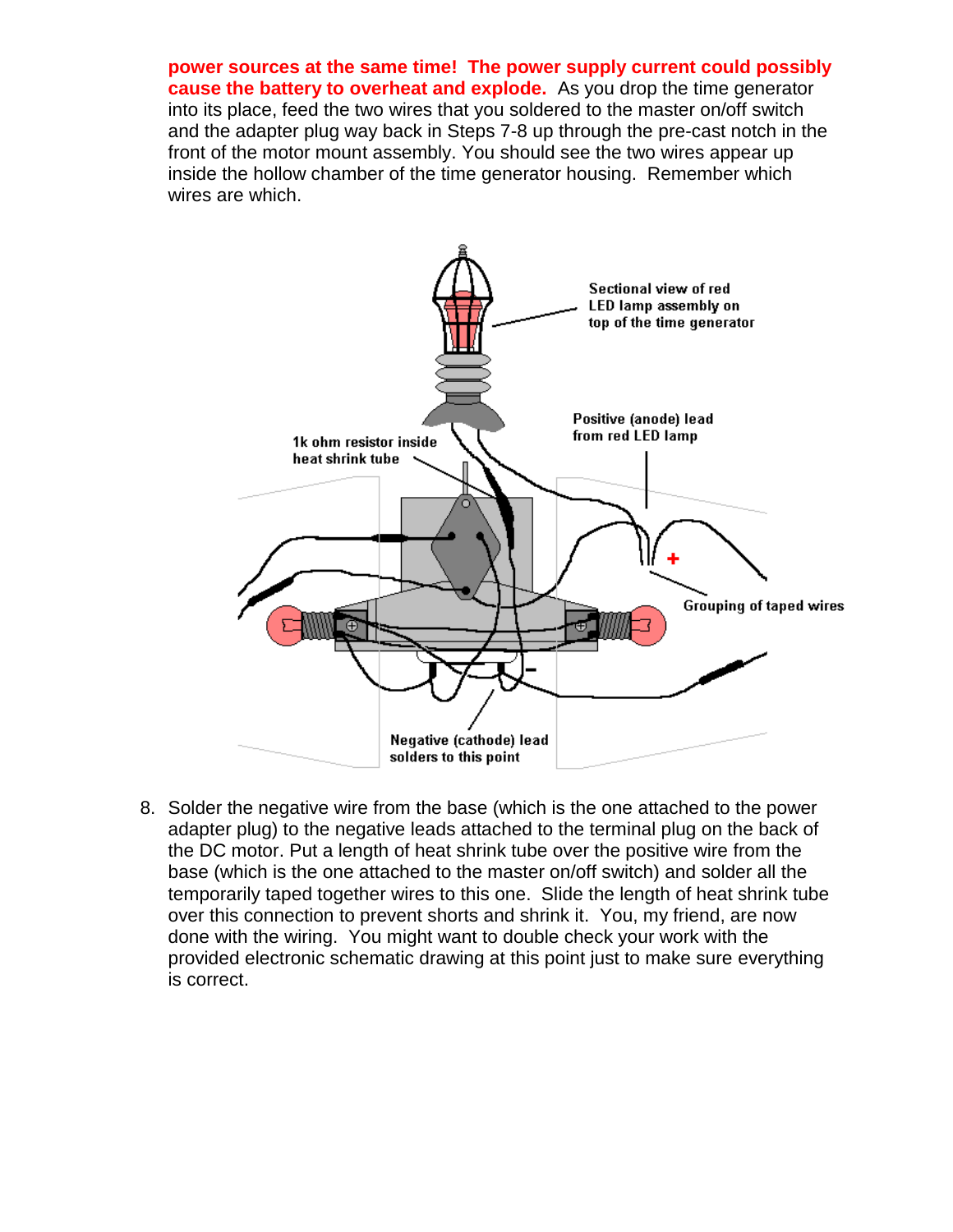

18

### Final Assembly:

- 1. Glue the cones on the left and right side of the time generator to the time generator housing. Make sure that the points at which the decals wrapped around the cones are touching end to end are facing down. If you are using a 9 volt battery as a power source, do not glue the left and right side framework rails to the outer ends of the cones. This is done because you will need to be able to lift the time generator/dish assembly of the base a little to replace the battery once in a while. The outer framework rail should help hold the left and right framework rails tight to the outside openings in the two cones. Carefully arrange the lengths of wire within the hollow cavity of the time generator so that they are all out of the way and not seen against the surface of the cones or blocking the incandescent lights inside. If you are only going to run your Time Machine model from the power adapter, then you can glue the ends of the cones to the left and right side framework rails at this point.
- 2. Insert the time key into the control panel and move it to the most upright position. You are finished! If you want to operate the Time Machine model, turn the electronics on and off using the master switch on the bottom of the base. Moving the throttle forward will accelerate the movement and light activity. Have fun!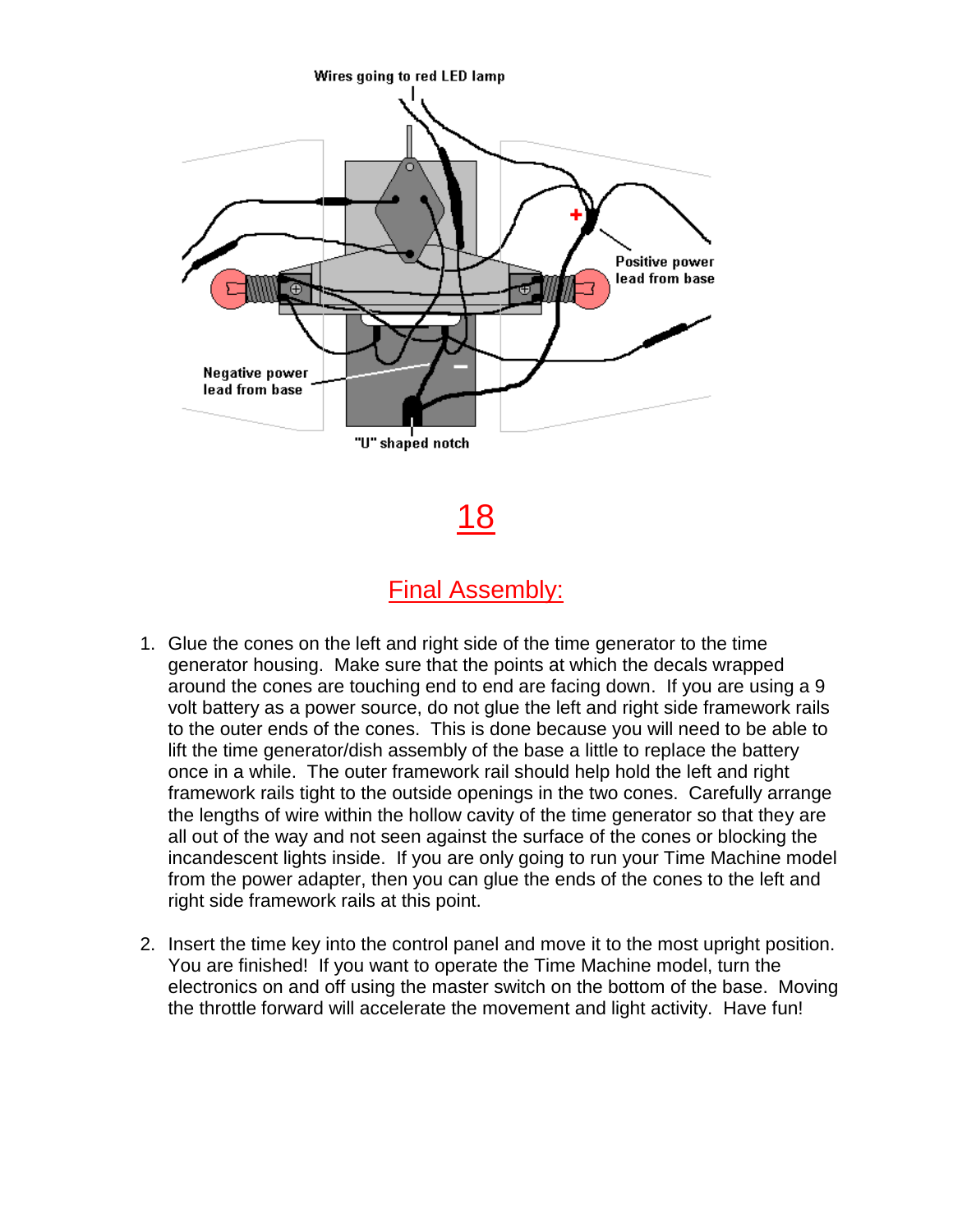## Additional Information:

22

**Painting:** Please refer to the color art supplied in the 34 CAD drawing for final painting. Use any good quality model paint. We also recommend that you watch the movie again to refresh yourself with the details of the machine. It is your decision whether or not to weather the finished model.

**Decals:** The water transfer decals that come with the kit require a bit of careful positioning work to get them located in their proper places. Keep them very wet until you get them applied correctly and then use any commercially available decal setting solution to make the decals pull tight to the surface of the cones and eliminate wrinkles Apply decals as you would any traditional waterslide decal. We suggest using Microscale Decal Film and following the instructions on the bottle. Use the provided artwork and schematic drawing to determine exact decal locations.

**Legal:** Masterpiece Models assumes no responsibility for alterations in the time continuum should any of these kits actually work.

If you have any questions or comments regarding this kit, please feel free to e-mail us or call at:

**[info@masterpiecemodels.com](mailto:info@masterpiecemodels.com) or (360) 836-8569**

Thank you for purchasing The Time Machine Model. We hope you enjoy it.